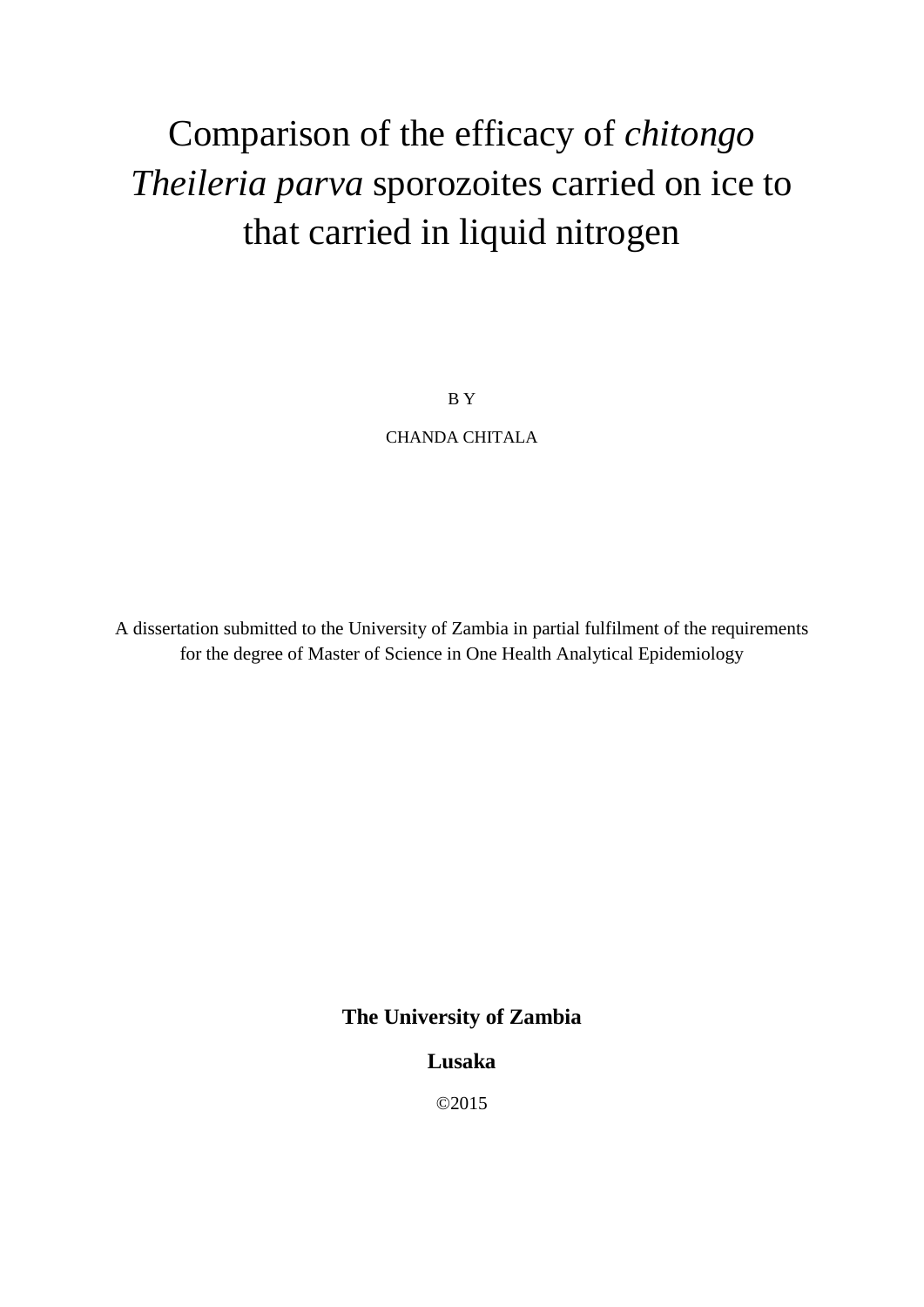# **DECLARATION**

I, **Chanda Chitala** do hereby declare that the contents of the dissertation being submitted herein are my original work and have not been previously submitted to any university for the award of a degree or any other qualification.

Signature……………………………………….

Date……………………………………………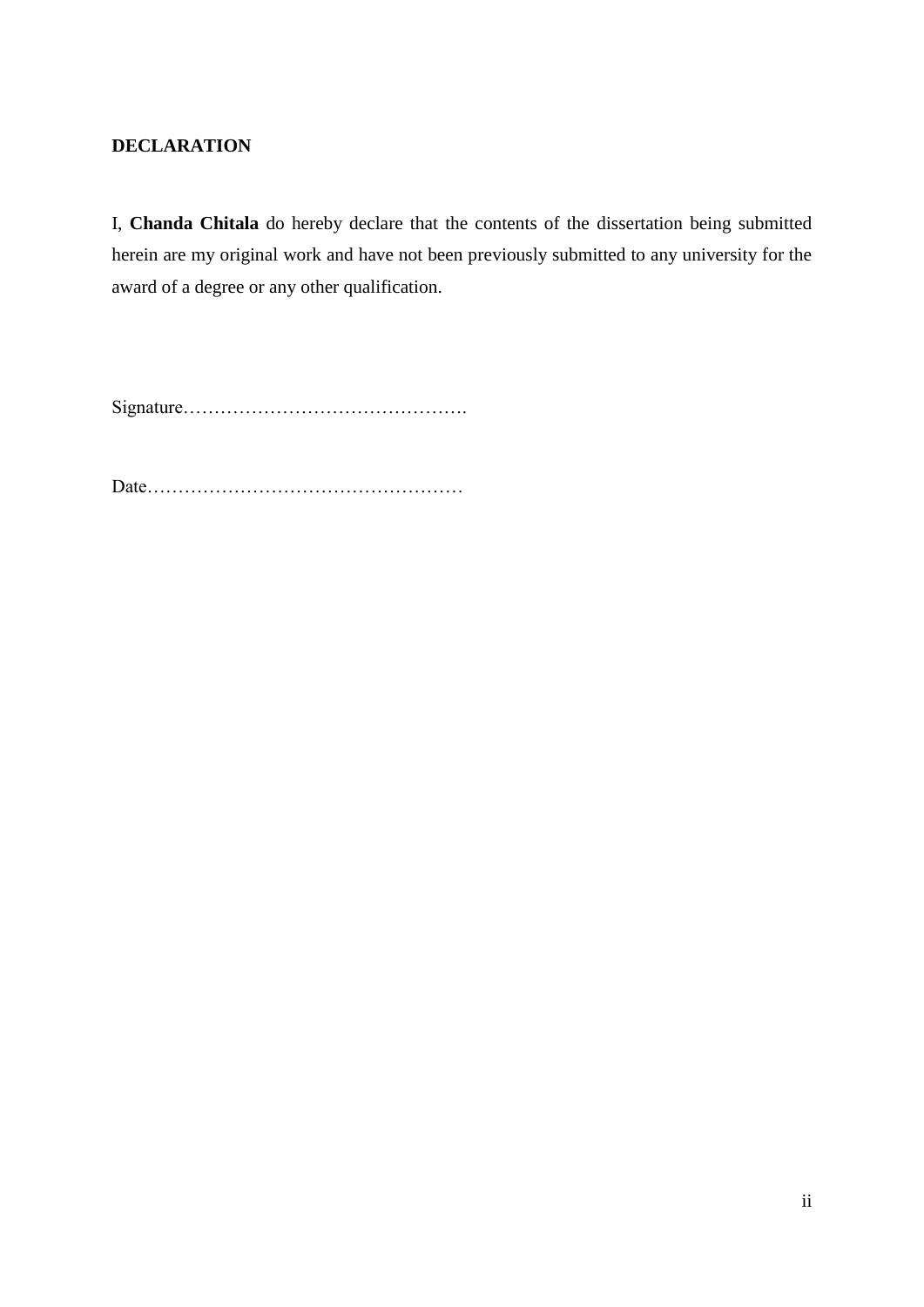# **CERTIFICATE OF APPROVAL**

This dissertation submitted by **Chanda Chitala** is approved as fulfilling the partial requirements for the award of the degree of Masters of Science in One Health Analytical Epidemiology by the University of Zambia.

| Supervisor | Signature |  |
|------------|-----------|--|
|            |           |  |
|            |           |  |
|            |           |  |
|            |           |  |
|            |           |  |
|            |           |  |
|            |           |  |
|            |           |  |
|            |           |  |
|            |           |  |
|            |           |  |
|            |           |  |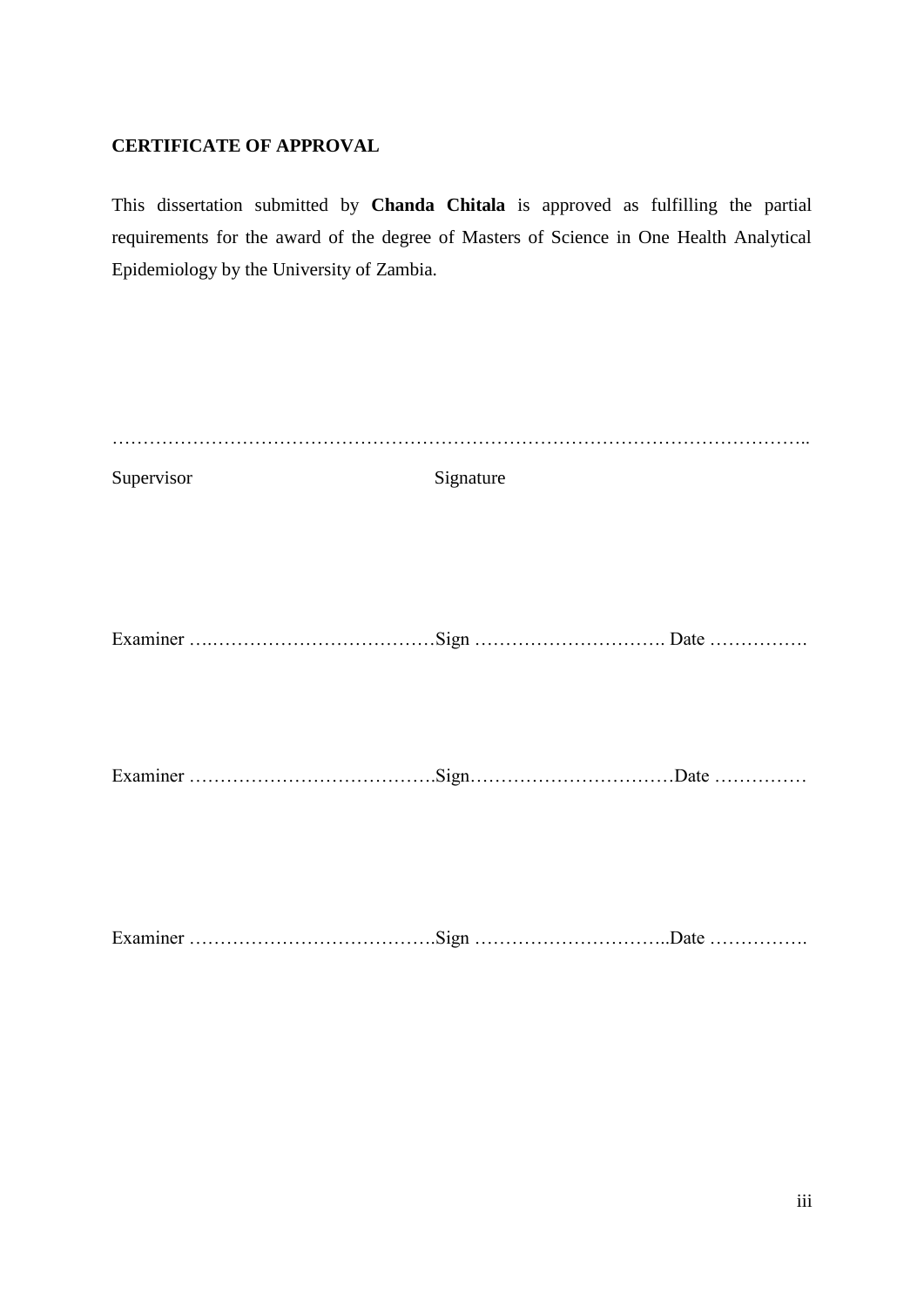## **ABSTRACT**

*Theileria parva* is a tick-transmitted protozoan parasite that causes an economically important disease of cattle called East Coast fever (ECF), in East, Central, and Southern Africa, including Zambia. Immunization against ECF by the infection and treatment method using the *T. Parva chitongo* strain in the Southern province has been found to be an efficient prophylactic technique to control the disease in the endemic areas. However, delivery of the vaccine to most rural areas is expensive because of the bulky transport medium which requires a four wheel drive vehicle to transport to the destination area. The aim of this study was to compare the efficacy of *Theileria parva chitongo* sporozoites carried on ice to that carried in liquid nitrogen in cattle.

The study was done in two phases, phase one was a field trial, while phase two was an indoor trial. In the field trial, 305 cattle were vaccinated with *T. parva chitongo* stabilate carried in liquid nitrogen (VCLf), while another 291 cattle were vaccinated with a stabilate carried on ice (VCIf). These were aged 3 months and above with no history of immunization. His was done in 5 districts in the southern province of Zambia.

The indoor trial, 17 male Friesian cattle aged between 3 months and 1 year, sourced from farms around Lusaka were used. Only cattle that tested negative for theileriosis on IFAT and microscopic examination of blood/lymph smears were included. The calves were randomly allocated to two treatment groups, one with calves vaccinated using conventional vaccine carried in liquid nitrogen (VGLi) $(n_1=9)$  and the other group vaccinated with the vaccine carried on ice (VGIi) $(n_{2}=8)$ . Dual blood samples were aseptically collected from the jugular vein and stored in well labelled plain and EDTA tubes. Thin blood smears, PCV determination, temperature and IFAT for both field and indoor trials were done. However, blood smears, temperature and PCV for the field trial were only done before immunization. Differential white blood cell count was determined only for the indoor trial.

The results of the study showed that, in the field trial, piroplasms on microscopy were detected in Choma, Kalomo, and Namwala districts before immunization with Namwala and Kalomo having the highest prevalence 16.67% (95% CI 9.96 - 23.38). The field trial also showed an overall seroprevalence on IFAT of 20% (95% CI 16.7 - 23.1) and 8.4% (95% CI 6.2 - 10.7) in the 1/40 and 1/80 dilution respectively before immunization. There was no significant difference in efficacy between *T. parva chitongo* stabilate carried on ice, and that carried on liquid nitrogen in both the  $1/40$  ( $p=0.450$ ) and  $1/80$  ( $p=0.242$ ) dilutions between group VCLf and group VCIf. In the indoor trial, the PCVs in both group VCLi and group VCIi were reducing as the trial went on, howevever, there was no significant difference in PCV (p=0.768). Differential white blood counts were done for both goups immunized wth VCLi and VCIi. The leucocyte count reduced as the study went on due to the reduction of the lymphocyte count. However, there was no significant difference between the two groups in lymphocyte counts ( $p=0.208$ ). There was no significant in temperatures ( $p=0.0.248$ ) between the group VCLi and group VCIi. There was also no significant difference in the probability of survival ( $p=0.829$ ), the relative risk ( $p=0.889$ ) and relative vaccine efficacy (95% CI-183 -59) between group VCLi and group VCIi. These results show that *T. parva chitongo* stabilate carried on ice has the same efficacy as that carried on liquid nitrogen. Carrying of the vaccine stabilate on ice after removal from the liquid nitroge would greatly reduce the cost of ECF immunisation and make the procedure more adoptable to rural livestock keepers.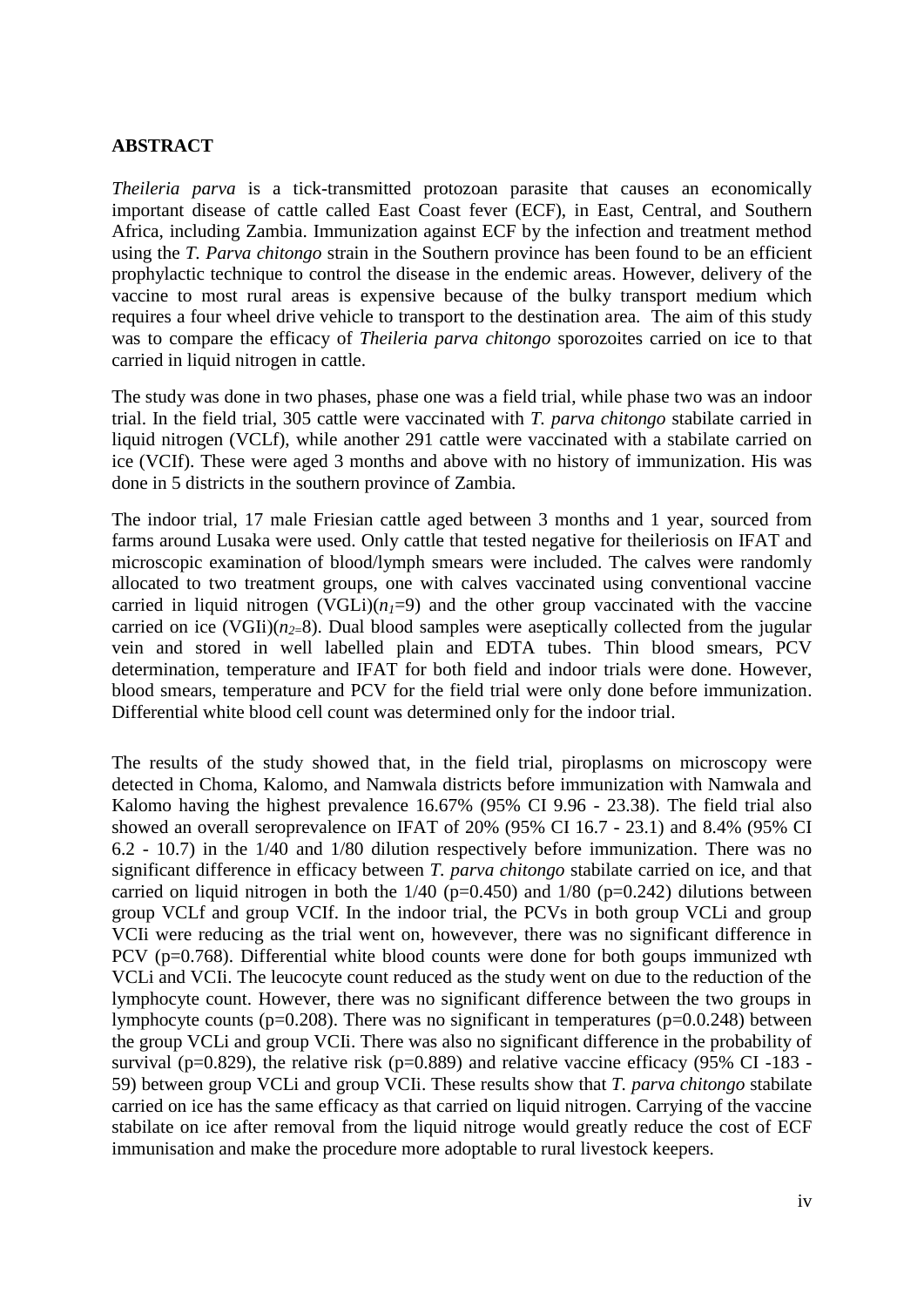# **DEDICATION**

This work is dedicated to my father Mbita Chitala for all the support given in order to help me be the best that I can be, my late Mother Esther Pepkai who never got the chance to see what I have turned out to be, my children Jennifer and Taizya who give me every reason to wake up each day and work hard, my siblings and finally my husband Eugene Bwalya who has always believed in me. Without these people I would not be who I am today.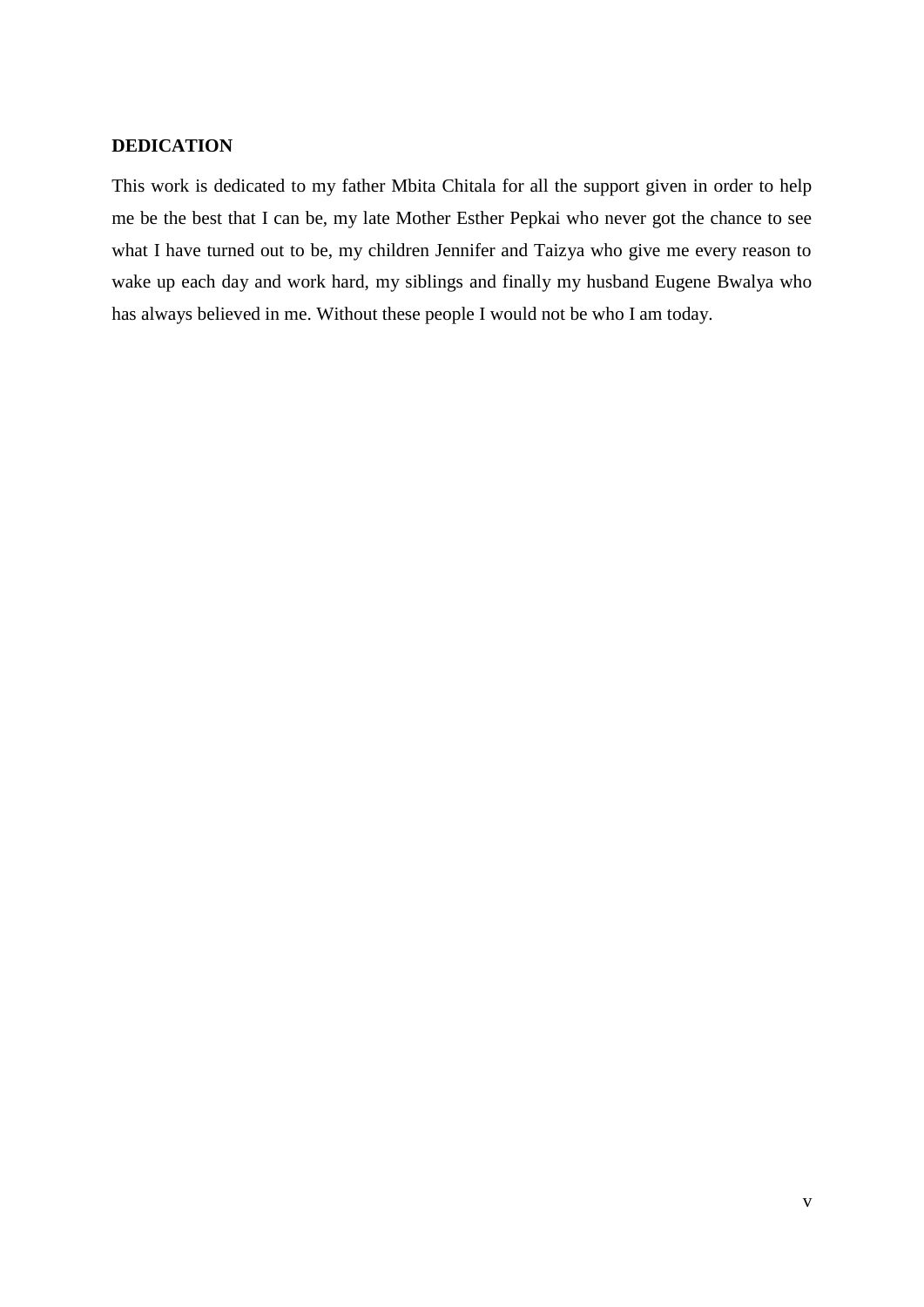#### **ACKNOWLEDGEMENTS**

I would like to express my sincere gratitude to my supervisor Dr. Martin Simunza, Department of Disease control, School of Veterinary Medicine, University of Zambia and my co-supervisor Dr. Paul Fandamu, Central Veterinary Research Institute (CVRI), for their support, inspiration and guidance to complete this work. I am thankful to SACIDS for awarding me the scholarship to pursue this Master degree. I am thankful to Mrs. Lilly Sinyangwe for the help and support rendered to me. I am thankful to the late Mr. Douglas Banda of the University of Zambia, School of Veterinary Medicine, in the Department of Disease Control, Mr. Maxwell Banda, Mr. Botha Chonya, Mrs Jane Moya, Mr. Bukowa Kizito, Mr. Choopa Chimvwele for technical assistance rendered in the laboratory. I am thankful to Dr. Bwalya Muma, Department of Disease Control, School of Veterinary Medicine for his assistance in data analysis. I am very grateful to Mr. Simweba and Mr. Moses for the assistance rendered to me during sample collection and taking care of my experimental animals. I am also thankful to CVRI, for allowing me to carry out my research at the institute. Most of all I am thankful to my God who has been with me, every step of the way.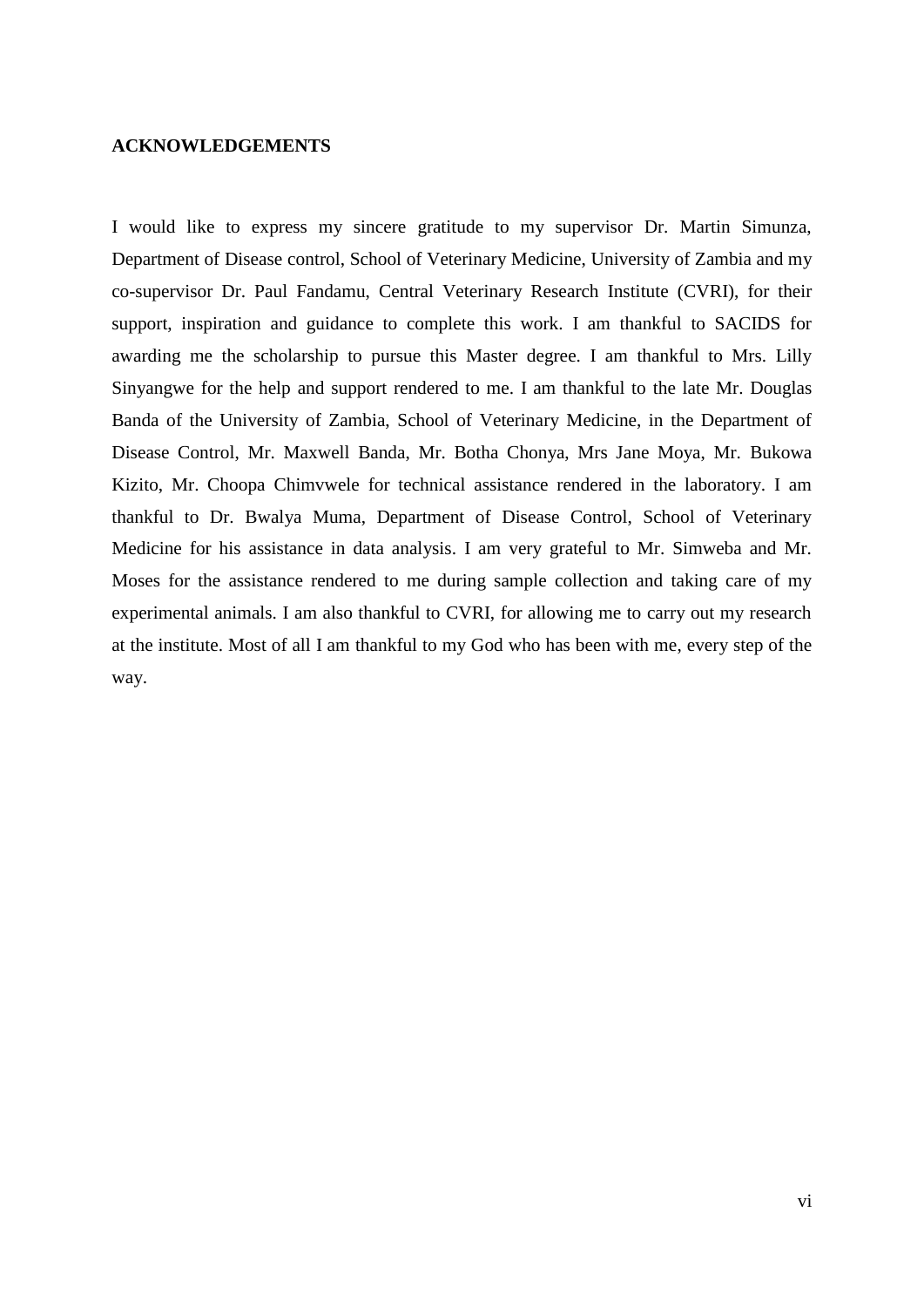|  | <b>TABLE OF CONTENTS</b> |
|--|--------------------------|
|--|--------------------------|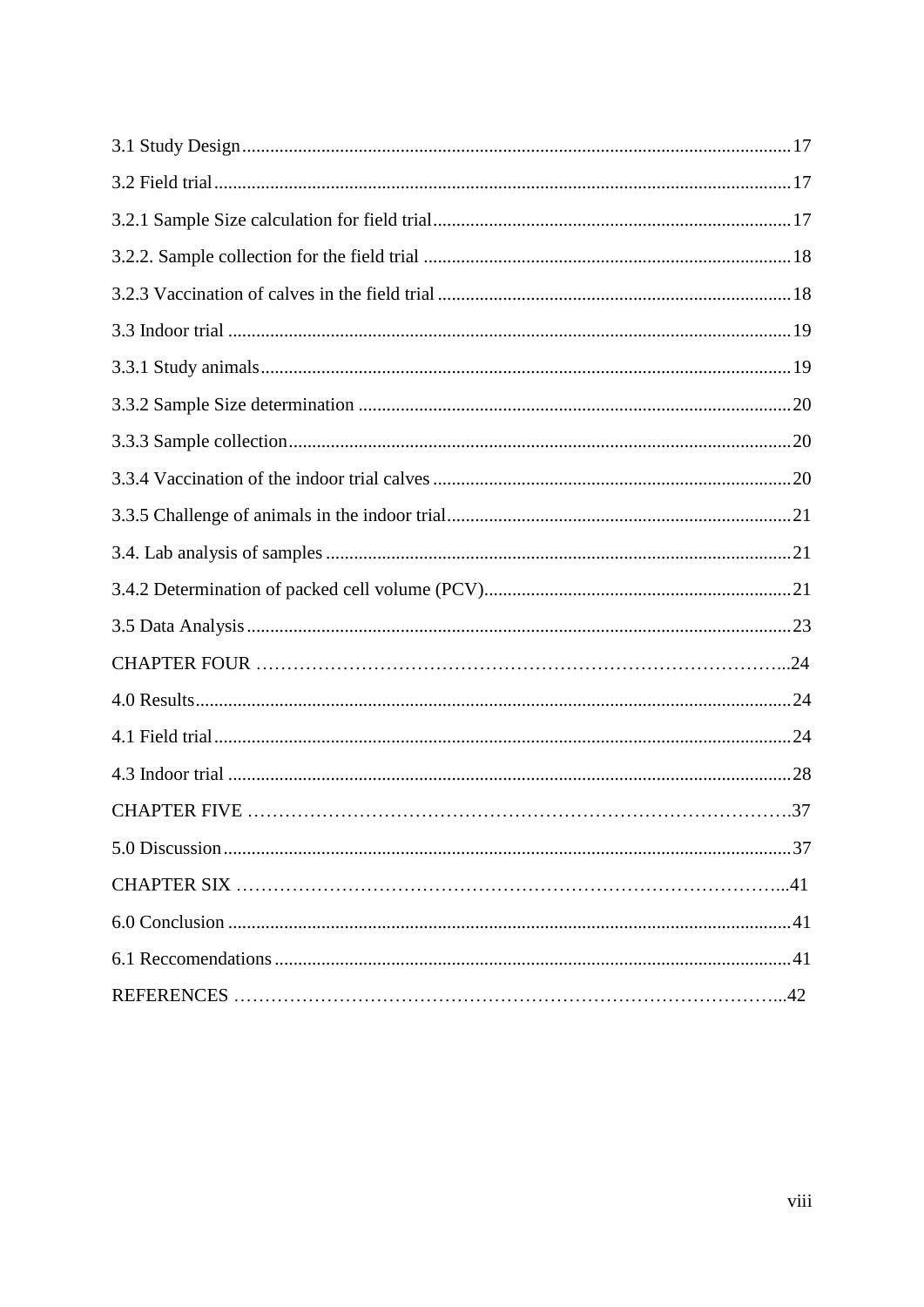# **LIST OF TABLES**

<span id="page-8-0"></span>

| Table 4.1: Pre-immunization prevalence of <i>Theileria</i> piroplasms in the study districts25  |
|-------------------------------------------------------------------------------------------------|
| Table 4.2: Pre-immunization prevalence of <i>Theileria parva chitongo</i> on IFAT 1/40 and IFAT |
|                                                                                                 |
| Table 4.3: proportions of samples that tested positive after immunization from those that were  |
| negative before immunization per district in the 1/40 and 1/80 dilutions at 95%                 |
|                                                                                                 |
| Table 4.4: positive post sampling proportions of IFA Test of 1/40 and 1/80 dilutions, T. parva  |
| carried in liquid nitrogen and that<br>vaccine<br>carried<br>on                                 |
|                                                                                                 |
| Table 4.5: Mean number of lymphocytes between the two groups throughout the                     |
|                                                                                                 |
| Table 4.6: Showing List of survival time by vaccine according to type of carriage               |
|                                                                                                 |
|                                                                                                 |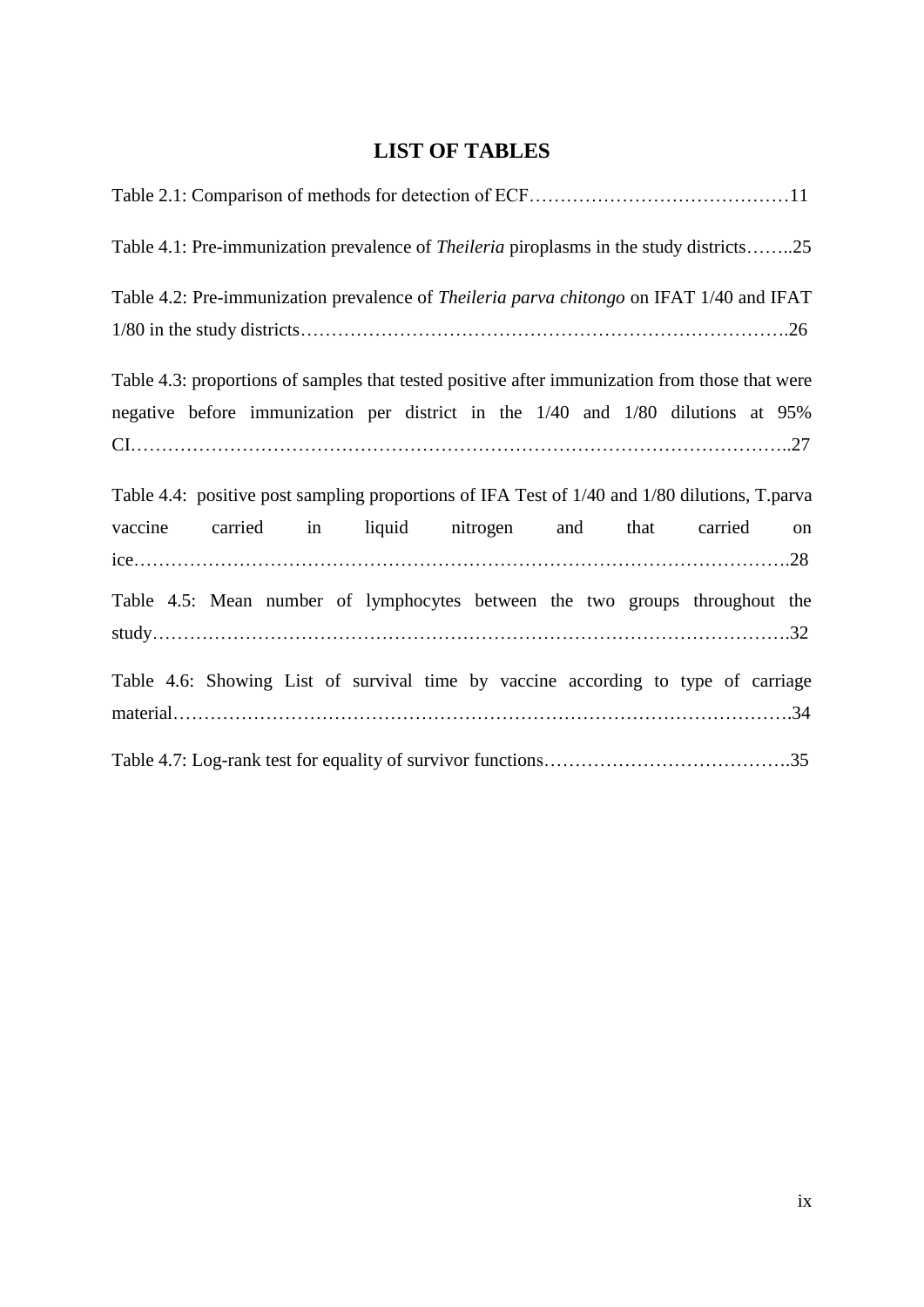# **LIST OF FIGURES**

<span id="page-9-0"></span>

| Figure 4.1: Weekly Mean PCV of animals immunized with VCLi and VCIi29                   |
|-----------------------------------------------------------------------------------------|
| Figure 4.2: Mean daily temperatures of the calves in the two groups30                   |
| Figure 4.3: Mean percentage of lymphocytes for animals vaccinated with VCIe and VCLe    |
| Figure 4.4: Differential blood cell count for animals immunized with vaccine carried on |
|                                                                                         |
| Figure 4.8: showing the Kaplan meier survival estimates of each group35                 |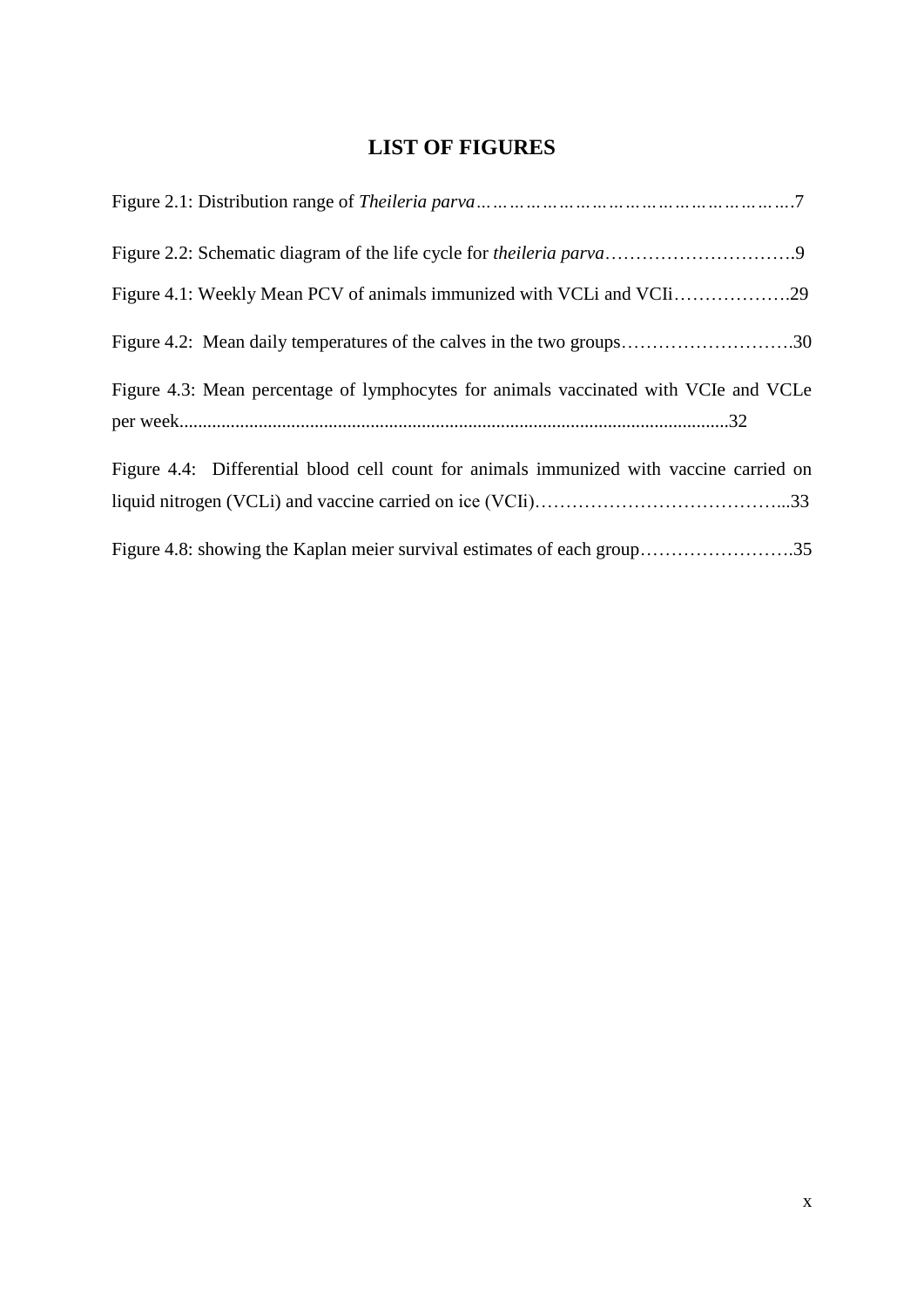# **LIST OF ABBREVIATION**

<span id="page-10-0"></span>

| <b>ANOVA</b>     | Analysis of Variance                          |
|------------------|-----------------------------------------------|
| <b>CVRI</b>      | <b>Central Veterinary Research Institute</b>  |
| CI               | Confidence Interval                           |
| $\rm ^{\circ}C$  | Degree Celsius                                |
| <b>ECF</b>       | <b>East Coast Fever</b>                       |
| <b>EDTA</b>      | Ethylenediamine Tetra-acetic Acid             |
| <b>ELISA</b>     | Enzyme-linked Immunosorbent Assay             |
| <b>GDP</b>       | <b>Gross Domestic Product</b>                 |
| <b>IFAT</b>      | <b>Indirect Fluorescent Antibody Test</b>     |
| <b>ITM</b>       | <b>Infection and Treatment Method</b>         |
| KG               | Kilogram                                      |
| <b>LAMP</b>      | Loop-mediated Isothermal Amplication          |
| <b>MEM</b>       | Minimum Essential Media                       |
| n                | Sample size                                   |
| <b>PCR</b>       | <b>Polymerase Chain Reaction</b>              |
| <b>PCV</b>       | Packed Cell Volume                            |
| <b>RBC</b>       | Red Blood Cell                                |
| <b>STATACorp</b> | <b>Stata Corporation Statistical Software</b> |
| <b>SELISA</b>    | Slide Enzyme-linked Immunosorbent Assay       |
| <b>VCLf</b>      | Vaccine Carried in Liquid Nitrogen -field     |
| <b>VCIf</b>      | Vaccine Carried on Ice -field                 |
| <b>VCLi</b>      | Vaccine Carried in Liquid Nitrogen-indoor     |
| <b>VCIi</b>      | Vaccine Carried on Ice-indoor                 |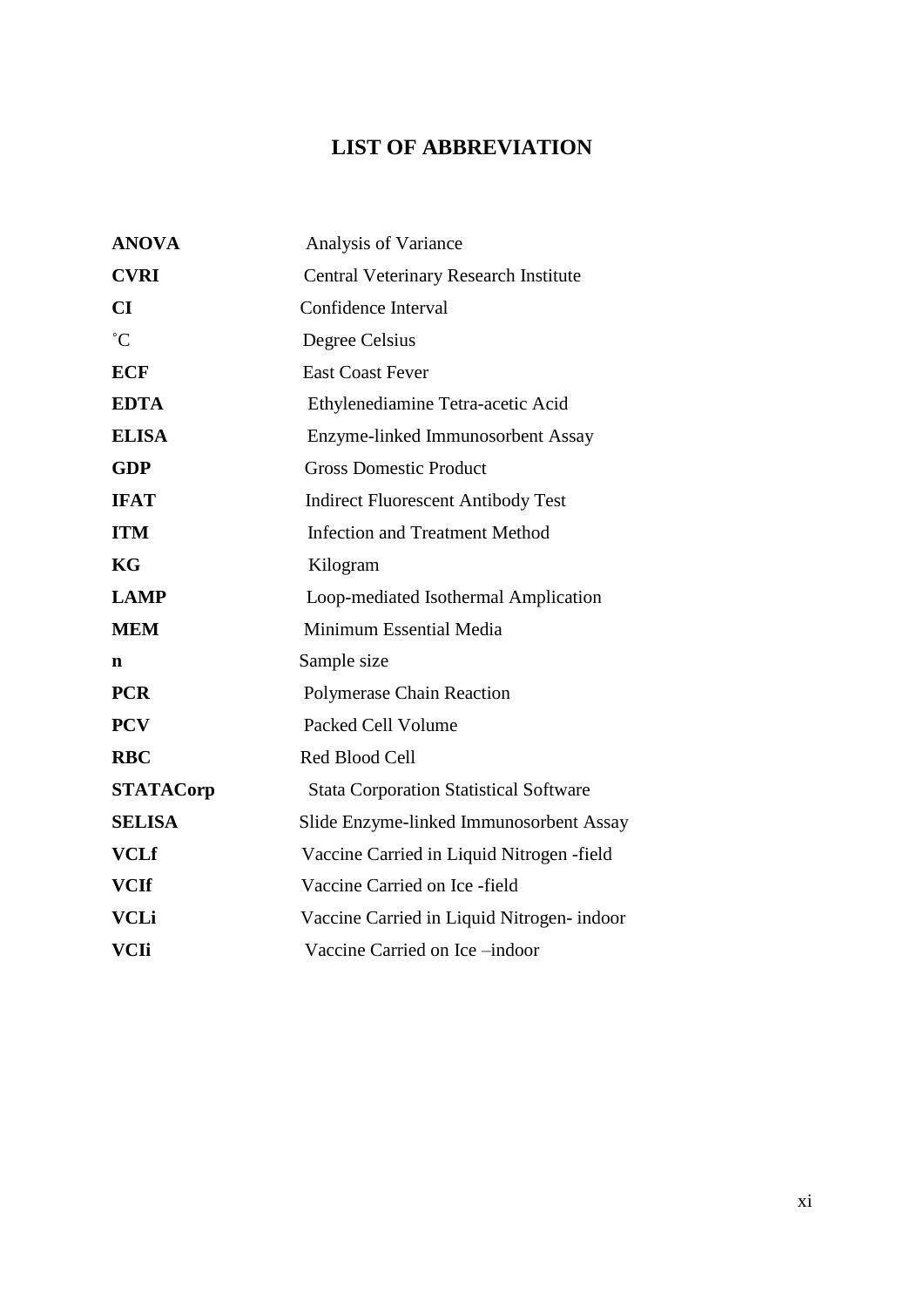#### **CHAPTER ONE**

#### <span id="page-11-1"></span><span id="page-11-0"></span>**1.0 Introduction**

*Theileria parva* is a tick-transmitted protozoan parasite that causes an economically important disease of cattle called East Coast fever (ECF), in East, Central, and Southern Africa, including Zambia (Minjauw *et al*., 1997, Konnai *et al*., 2007). The parasite is transmitted by the three host tick, *Rhipicephalus appendiculatus* (Konnai *et al.,* 2007)*.* Chizyuka and Mangani (1985) estimated that about 540,000 out of 1,115,000 cattle were at risk of the disease in the Eastern, Northern, Central and Southern provinces of Zambia by 1985. This estimate was adjusted upwards to 1,259,000 by Nambota (1988) for Eastern, Northern, Lusaka, Central and Southern provinces.

ECF has major economic implications especially when livelihoods depend on livestock rearing (Mbao *et al.,* 2006). The disease is a major constraint to development of the livestock industry in Zambia due to the high morbidity and mortality associated with it. Nambota *et al*., (1994), estimated the losses associated with the disease in the country to about 10,000 cattle deaths per annum. During the year 2010, it was estimated that a total of 18,073 cases of ECF and 4,911 deaths were reported in Zambia. The majority of these cases were reported from Southern, Eastern, Central, Copperbelt, Lusaka and Northern Provinces (Anon, 2010a). Thus, the control of ECF is a matter of utmost importance if the livestock industry has to gain its full potential, especially as a tool for poverty alleviation among the resource poor rural farmers.

Methods that have been used to control the disease include livestock movement control, tick control with acaricides, use of resistant breeds, chemotherapy and immunisation by the infection and treatment method (Radley, 1981). Prolonged use of chemicals to control ticks has resulted in various problems such as tick resistance, residues in animal products, environmental pollution and high costs (Ghosh *et al.,* 2007). Intensive use of acaricides interferes with enzootic stability, creating a susceptible population of animals which are liable to disease epidemics whenever there are disruptions to control programmes (Kocan *et*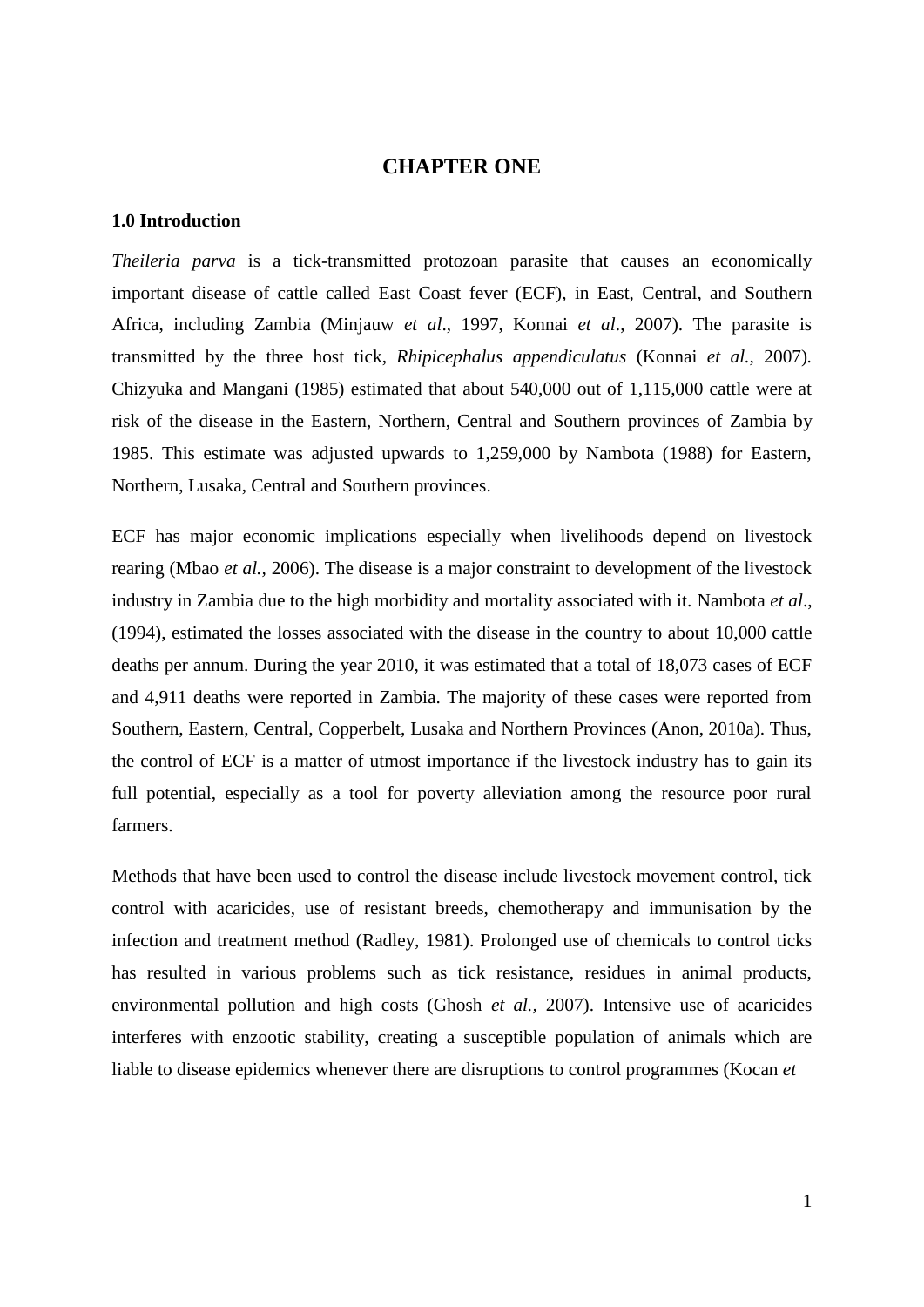*al*. 2000; Lawrence, 1985). In addition, drugs that are effective in treating the disease are expensive, making them unaffordable for most resource poor traditional farmers. These concerns have reinforced the need for alternative approaches to control tick infestations (Ghosh *et al.* 2007). Immunisation is a useful way of reducing reliance on acaricides to control tick-borne diseases.

Immunization against ECF by the infection and treatment method using the *T. Parva chitongo* strain in the Southern province has been found to be an efficient prophylactic technique to control the disease in the endemic areas (Marcotty *et al.* 2001, Anon. 2010a). This consists of the inoculation of live cryopreserved *Theileria parva* sporozoites (stabilate) and the simultaneous injection of a long-acting formulation of oxytetracycline (Radley *et al*. 1975). However delivery of the vaccine to most rural areas is expensive because of the bulky transport medium (liquid nitrogen) which requires a four wheel drive vehicle to transport to the destination area (Anon, 2011b). There is therefore a need to devise affordable ways of vaccine delivery to the resource poor farmers where it is desperately needed.

The purpose of this study was to determine whether vaccination with *T. parva chitongo*  sporozoites transported on ice offer similar protection to that carried in liquid nitrogen in calves. These results of this study will help in deciding whether ice which is cheaper and easier to carry can be used as an alternative carriage material for *T. parva Chitongo* vaccine.

#### <span id="page-12-0"></span>**1.1 Problem statement and study justification**

East Coast fever is assuming more importance as it continues to be a major economic problem not only in Zambia, but in many parts of Eastern, Southern and Central Africa (Makala *et al*., 2003). While the ITM offers hope in the control of the disease in the long run, it has a number of drawbacks. Stabilate vials should at all times be stored in either liquid nitrogen (-196 degrees Celsius) or ultra-freezer (-70 degrees Celsius). The diluent should be stored in a frozen state at -20 degrees celsius. The requirement for the maintenance of this cold chain up to the farm level makes the method less appropriate for rural use and it is expensive for livestock keepers (Mbao *et al*, 2007). There is therefore a need to devise ways in which the vaccine stabilate can be carried to the farms without a need for the liquid nitrogen. This will drastically reduce the cost of the infection and treatment method and improve its applicability in the immunisation of cattle against ECF. Such developments will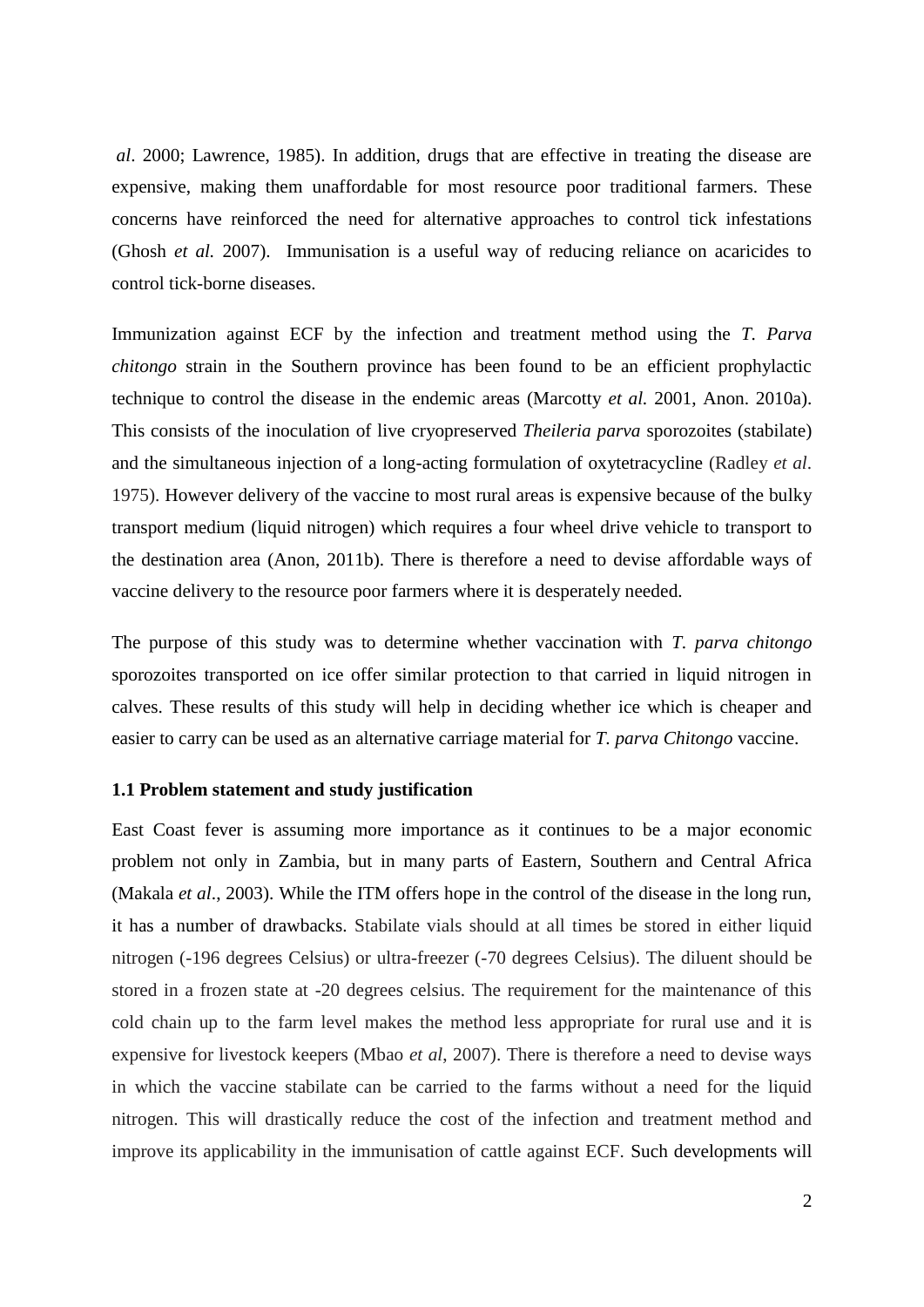make the vaccine more accessible to rural areas (motorbike may be used), and immunization can be done in more than one place at the same time.

# <span id="page-13-0"></span>**1.2 Objectives**

# <span id="page-13-1"></span>**1.2.1 General objective**

To compare the efficacy of *chitongo theileria parva* sporozoites carried on ice to that carried in liquid nitrogen in cattle.

# <span id="page-13-2"></span>**1.2.2 Specific Objectives**

- $\triangleright$  To compare the proportions of the animals that seroconverted after vaccinating with *chitongo theileria parva* carried on ice and in liquid nitrogen.
- $\triangleright$  To compare the efficacy of the *T. parva* chitongo stabilates in calves vaccinated with sporozoites carried on ice and those carried on liquid nitrogen.
- $\triangleright$  To compare hematological profiles in calves vaccinated with *T. parva* chitongo stabilates carried on ice and to those carried on liquid nitrogen.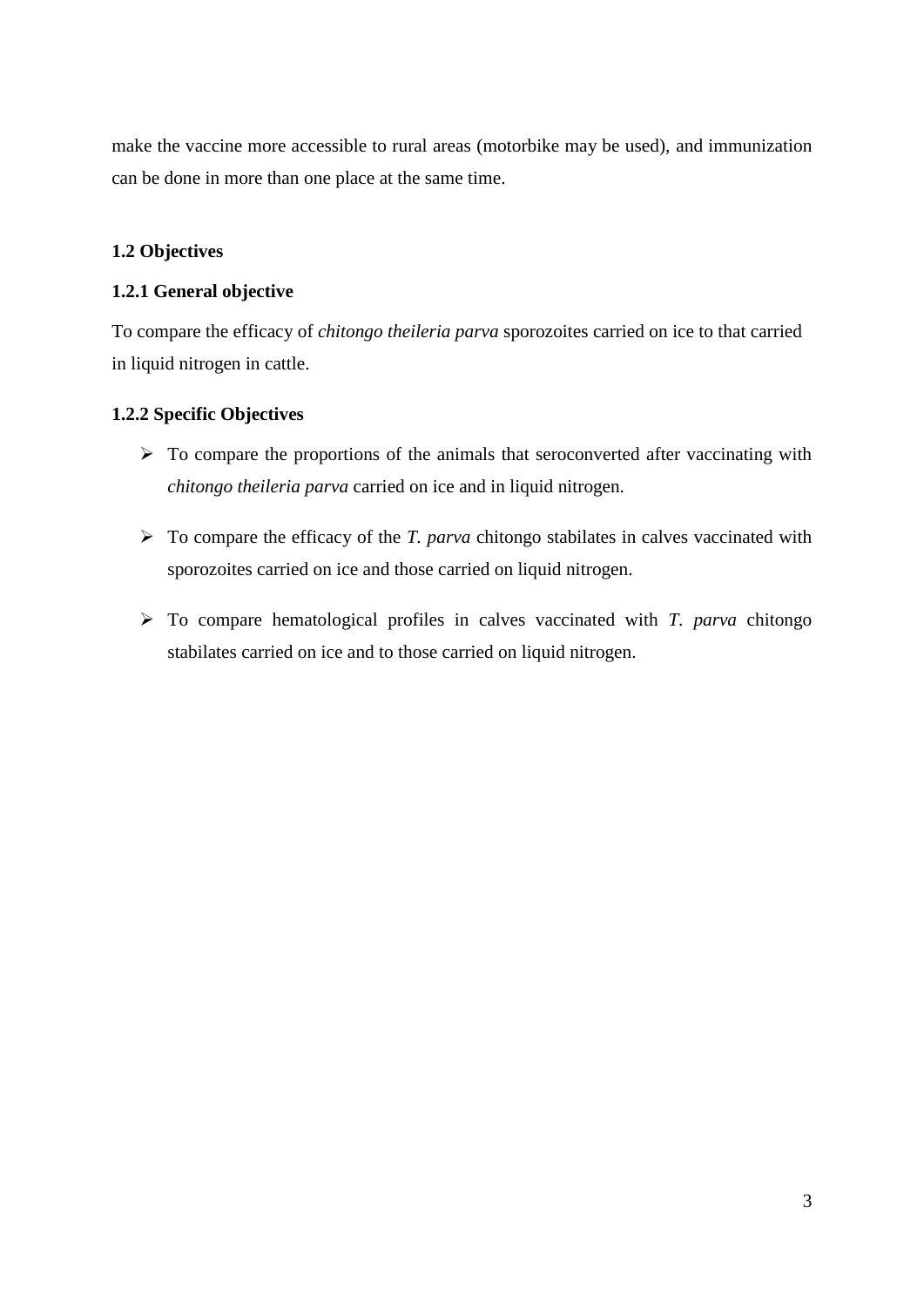# **CHAPTER TWO**

#### <span id="page-14-1"></span><span id="page-14-0"></span>**2.0 Literature review**

#### <span id="page-14-2"></span>**2.1 Livestock production system in Zambia**

The livestock sector has continued to play an important role in socio-economic development of the country and contributes towards household food security and wellbeing. It accounts for about 35% of total agricultural production (Anon, 2011b). During the year 2011, the livestock sector contributed about 8.9% to the national gross domestic product (GDP) (Anon, 2011b). With an estimated population of 3.9 million (Anon, 2011b), cattle are the most important type of livestock in Zambia and can be divided into three breeds or: European (*Bos taurus*), indigenous (*Bos indicus*) and the crosses of indigenous and taurine breeds. There are three main types of indigenous traditional cattle: (i) Barotse, a longhorned Sanga type found in Western Province, (ii) Tonga, a medium-horned Sanga type found in Southern and Central Provinces and (iii) Angoni, a short-horned Zebu type in Eastern Province (Pegram *et al.*  1986).

Livestock production system in the country is divided into commercial and traditional sectors. In the traditional sector, three main breeds types of cattle are the Tonga, the Baroste (Sanga types) and the Ngoni (Zebu types) (Aregheore, 1994). Traditional livestock farming is the preserve of rural families (Chilonda *et al.* 1999) and is conducted mostly in Western, Southern, Central and Eastern Provinces. Besides being used as a source of food and draught power, cattle serve many other functions in the traditional sectors. They are regarded as a symbol of wealth, are used in marriage ceremonies, are used in setting court fines, and provide income for the family. Cattle dung is used as inorganic fertilizer in the crop fields. Small scale cattle farms are family holdings characterized by low input and low output (Aregheore, 1994). Disease control is limited and in most cases tick control is intermittent or absent. Because of the extensive production system, herd intermixing and poor disease control, a variety of cattle diseases, including TBDs, are prevalent in the traditional sector (Chilonda *et al.* 1999)

Commercial farms are large undertakings, both beef ranches and dairy farms. They require big capital investment but also have large economic returns. Commercially, cattle ranching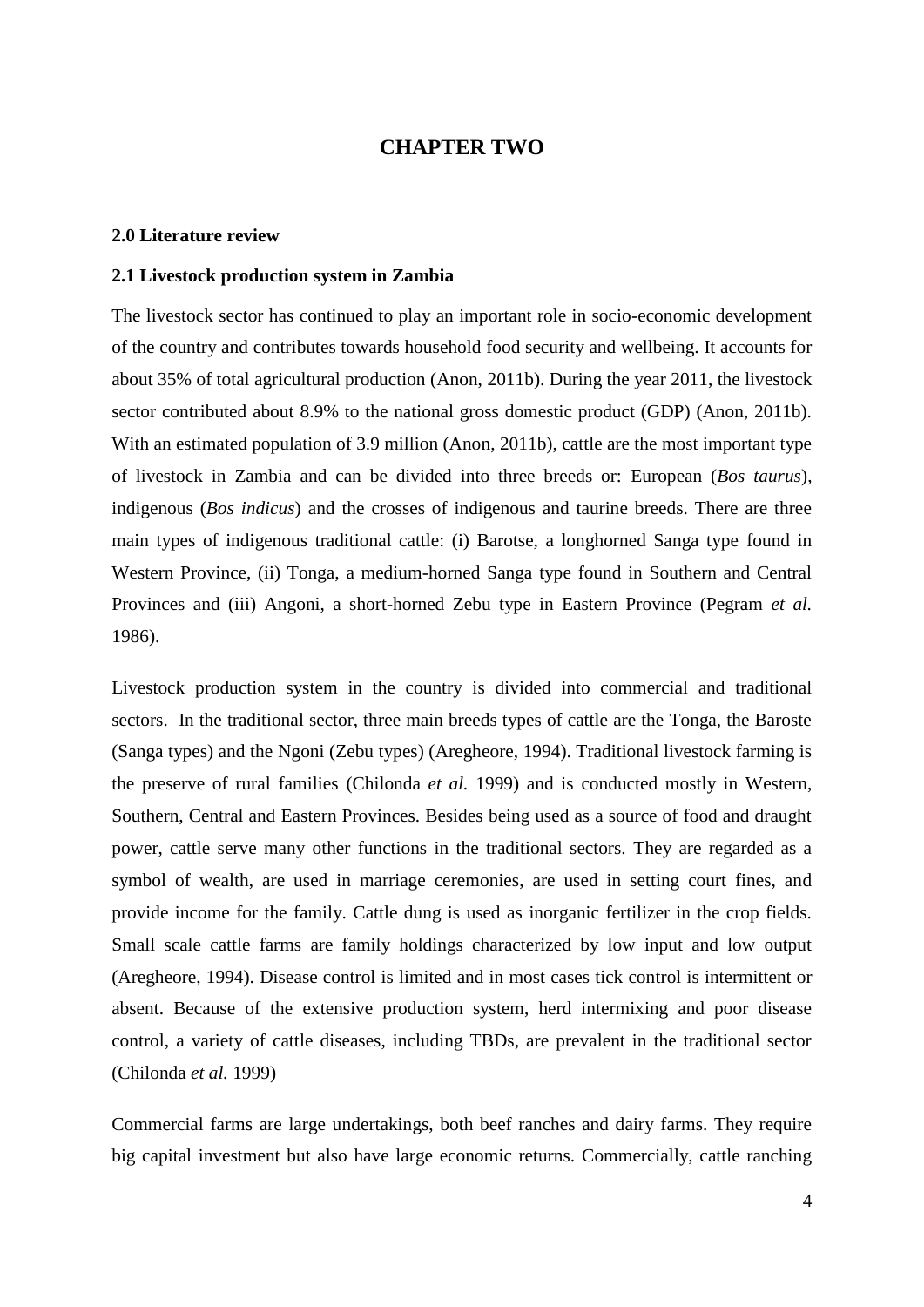and dairy farming provide a good source of employment to many unskilled people. The main commercial livestock areas are Southern province, Central province, Lusaka province, Copperbelt province and the Eastern province (Aregheore, 1994). The main breeds of cattle in the commercial sector are Boran, Afrikander, Sussex, Gelbvieh, Brahman, Friesian and Simental. Tick control is practised intensively leaving the animals highly susceptible to TBDs if challenged. In contrast to the traditional sector, these diseases can be clinically important and can reach epidemic proportions when intensive control measures break down (Chilonda *et al.* 1999).

#### <span id="page-15-0"></span>**2.2 Aetiology of ECF**

*Theilerioses* are protozoan infections of wild and domestic *Bovidae* which occur throughout much of the world. *Theileria parva,* a protozoan parasite of domestic cattle and wild buffalo is the most important *Theileria* species in Africa, south of the equator (Fandamu, 2005; Mtambo*,* 2008; Norval *et al*., 1992). The classification of *Theileria parva* has for a long time been controversial (Irvin and Mwamachi, 1987). However Levine *et al.* (1980) classified the parasite as follows; Phylum: Apicomplexa, Class: Sporozoea, Subclass*:* Piroplasmia, Order: Piroplasmida, Family: Theileriidae, Genus: *Theileria*, Species: *Theileria parva*

Other species under the genera *Theileria* are *T. annulata, T. taurotragi, T. mutans, T. velifera*  and *T. orientalis*. Of the six identified *Theileria* spp. that infects cattle, the two most pathogenic and economically important are *T. parva* and *T. annulata*. *Theileria parva* occurs in Eastern and Southern Africa and causes East Coast fever (ECF or Corridor disease) in East, Central and Southern Africa, while *T. annulata* causes tropical theileriosis (TT), also known as Mediterranean theileriosis and occurs in North Africa, southern Europe and Asia (OIE, 2008)

ECF was first recognized in Southern Africa as East Coast fever when it is was introduced at the beginning of the  $19<sup>th</sup>$  century with cattle imported from East Africa where the disease is believed to have been endemic for several centuries. This was after the cattle population was devastated by Rinderpest (Norval *et al*., 1992) and this new disease caused dramatic losses with high mortalities and was initially confused with red water. This virulent cattle disease later known as ECF was identified for the first time at several locations south of the Zambezi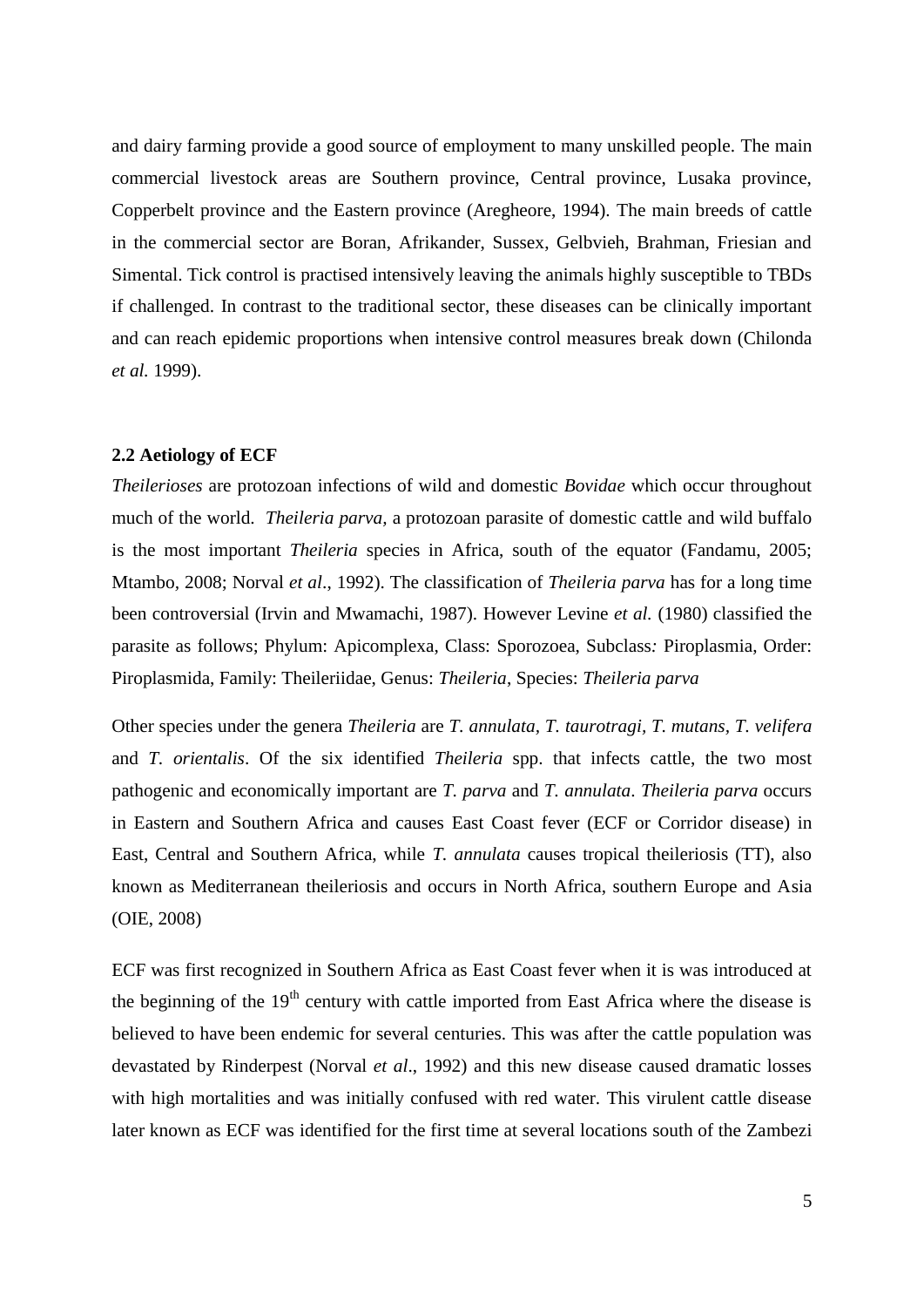River in 1901 with its principal vector the brown ear tick, *Rhipicephalus appendiculatus*, which was already widespread in the region but previously not associated with any disease (Norval *et al*., 1992).

#### <span id="page-16-0"></span>**2.3 Vectors of** *Theileria parva*

The ticks *Rhipicephalus appendiculatus* and *Rhipicephalus zambeziensis (*Walker *et al*, 1981, Mtambo, 2008) and to a lesser extent *Rhipicephalus duttoni (*Neumann 1907, Mtambo 2008) are the only known field vectors of *Theileria parva.* In Zambia collections of *R. appendiculatus* have been reported in all provinces (Akafekwa, 1976, Mtambo 2008), while *R. zambeziensis* has been reported in the major depressions of the Luangwa and Zambezi river valley systems (MacLeod, 1978) and in Southern province (Speybroeck *et al.*, 2002). In the Southern province of Zambia *R. appendiculatus* and *R. zambeziensis* co-occur in the same areas and on the same host at the same time (Speybroeck *et al*., 2002).

#### <span id="page-16-1"></span>**2.4 Distribution**

The factors known to affect the occurrence of *T. parva* include the distribution of *R. appendiculatus*, the presence of cattle and wild bovidae, resistance of the host cattle to ticks and tick-borne diseases and tick control policies that affect tick populations (Lessard *et al*., 1990). The distribution of *R. appendiculatus* is influenced by several factors, the most important of which are climate, vegetation and host availability (Fandamu, 2005). *Theileria parva* is currently distributed within eleven countries in Eastern, Central and Southern Africa, where it is a major constraint to cattle production (Mukhebi *et al.,* 1992, Fandamu 2005). The affected countries include Burundi, Democratic Republic of Congo, Kenya, Malawi, Mozambique, Rwanda, Sudan, Tanzania, Uganda, Zambia and Zimbabwe as shown in Figure 2.1. In Zambia Theileriosis is currently reported in Southern, Eastern, Lusaka, Central, Copperbelt, Muchinga and Northern Provinces. Western Province is the only major cattle rearing province that has been spared from the disease to date. The disease has also not been reported from Luapula and North-western provinces that have least cattle population (Anon, 2010b).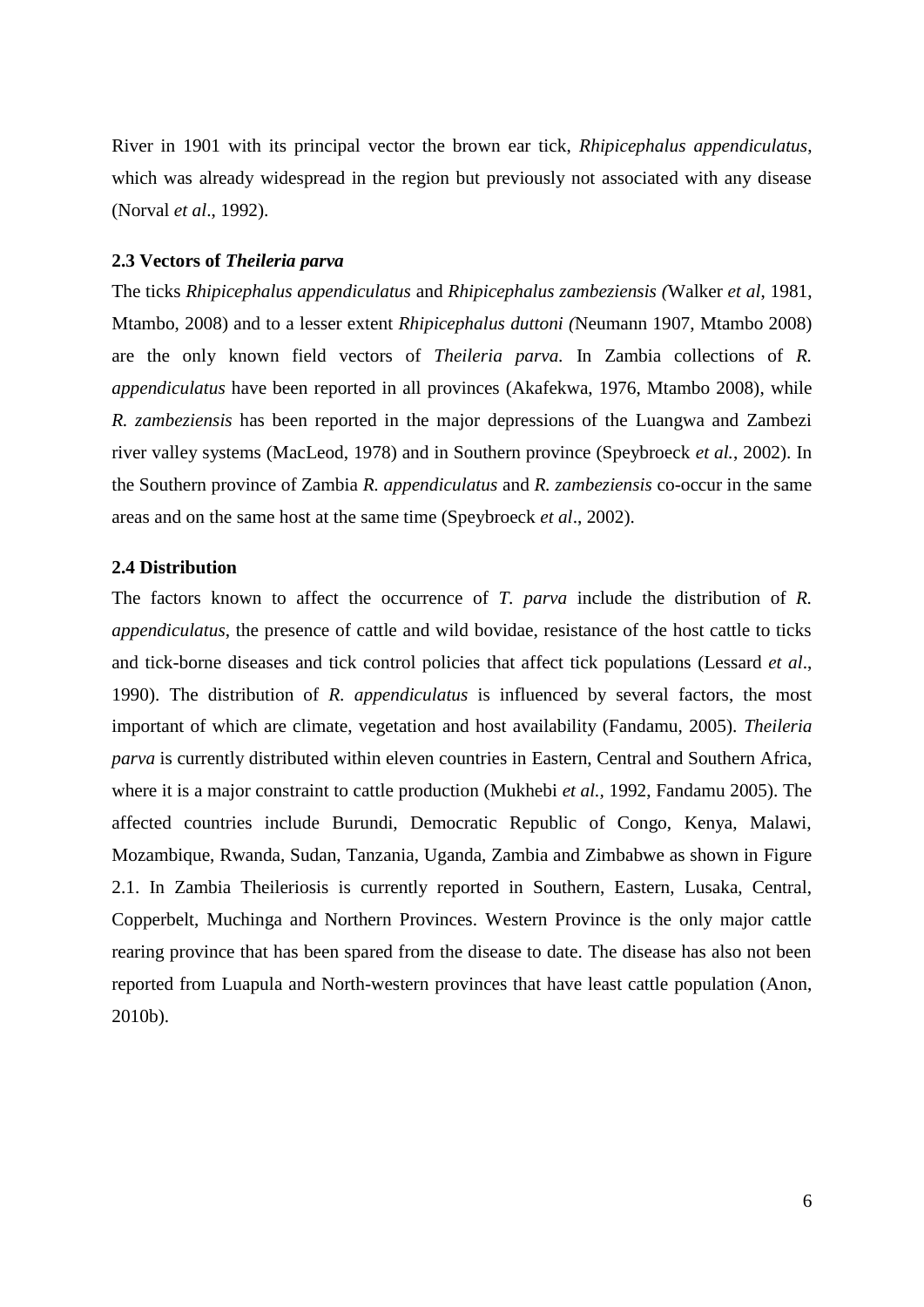

**Figure 2.1**: Distribution range of *Theileria parva* (adapted from Norval *et al.,* 1992; Speybroeck *et al.,* 1999, Chaka, 2001 and Fandamu, 2005) and the distribution of *Rhipicephalus appendiculatus* (adapted from Speybroeck *et al.,* 1999; Walker *et al.,* 2000, Chaka, 2001 and Fandamu, 2005).

#### <span id="page-17-0"></span>**2.5 Life cycle and transmission**

*Theileria parva* is trans-stadialy transmitted by the nymphal and adult stages of the three-host tick, *Rhipicephalus appendiculatus* after acquiring infections during feeding as larvae or nymphs, respectively (Konnai *et al*., 2005). It undergoes developmental cycles in both the bovine host and the tick vector (Fandamu, 2005) (Figure 2.2). During feeding, the infected tick will pass on sporozoites to a susceptible bovine through its saliva. Following infection, the sporozoites invade the T and B-lymphocytes of the host animal (FAO, 1984), where they develop into schizonts by a process known as schizogony. This process is associated with transformation of the infected host cells to a state of uncontrolled proliferation. By associating with the mitotic spindle, the parasite divides in synchrony with the host cell,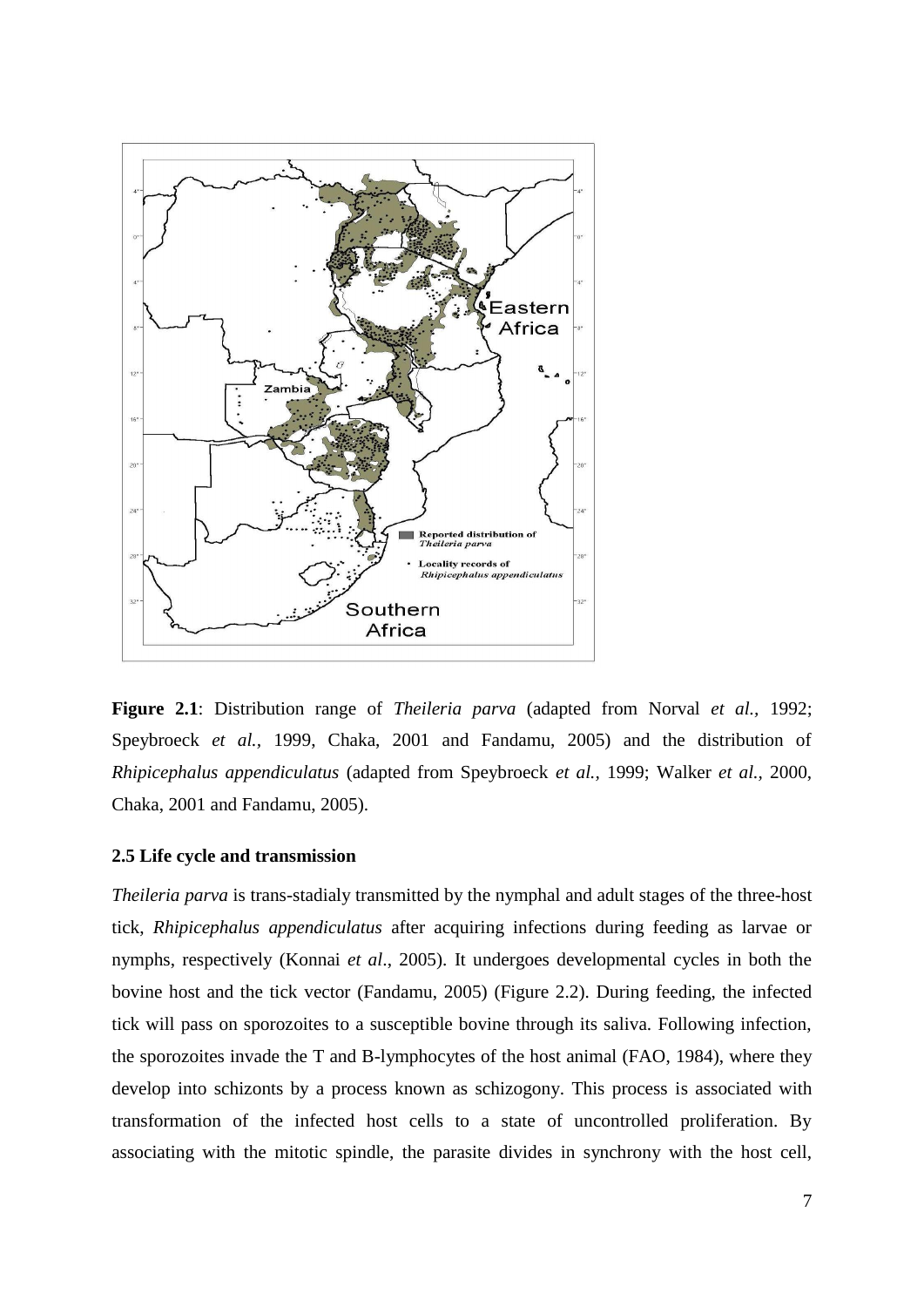resulting in each daughter cell inheriting the infection (Rocchi *et al.,* 2006). This stage of host and parasitic cell division is associated with the severity of the pathology and clinical signs seen in ECF (Rocchi *et al*., 2006).

Later in infection, some of the schizonts undergo merogony with the resultant merozoites giving rise to piroplasms that infect red blood cells (Mtambo 2008). It is the presence of these piroplasms in the infected animal's blood that provide the source of infection for other ticks when they feed at the time of parasitaemia. After being taken up by the feeding tick, piroplasms differentiate into micro and macro-gametes in the tick mid-gut, subsequently fusing to produce zygotes that invade the epithelial cells (Watt and Walker, 2000).The zygotes transform into motile kinetes and migrate into salivary glands where they invade the "e" cells of the type III acini and develop into multinucleated sporoblasts (Fawcett *et al*., 1982).When the tick starts feeding, the sporoblast syncytium undergoes cytoplasmic fission resulting in mature uni-nucleated sporozoites (Fawcett *et al.,* 1982) that are infective to cattle.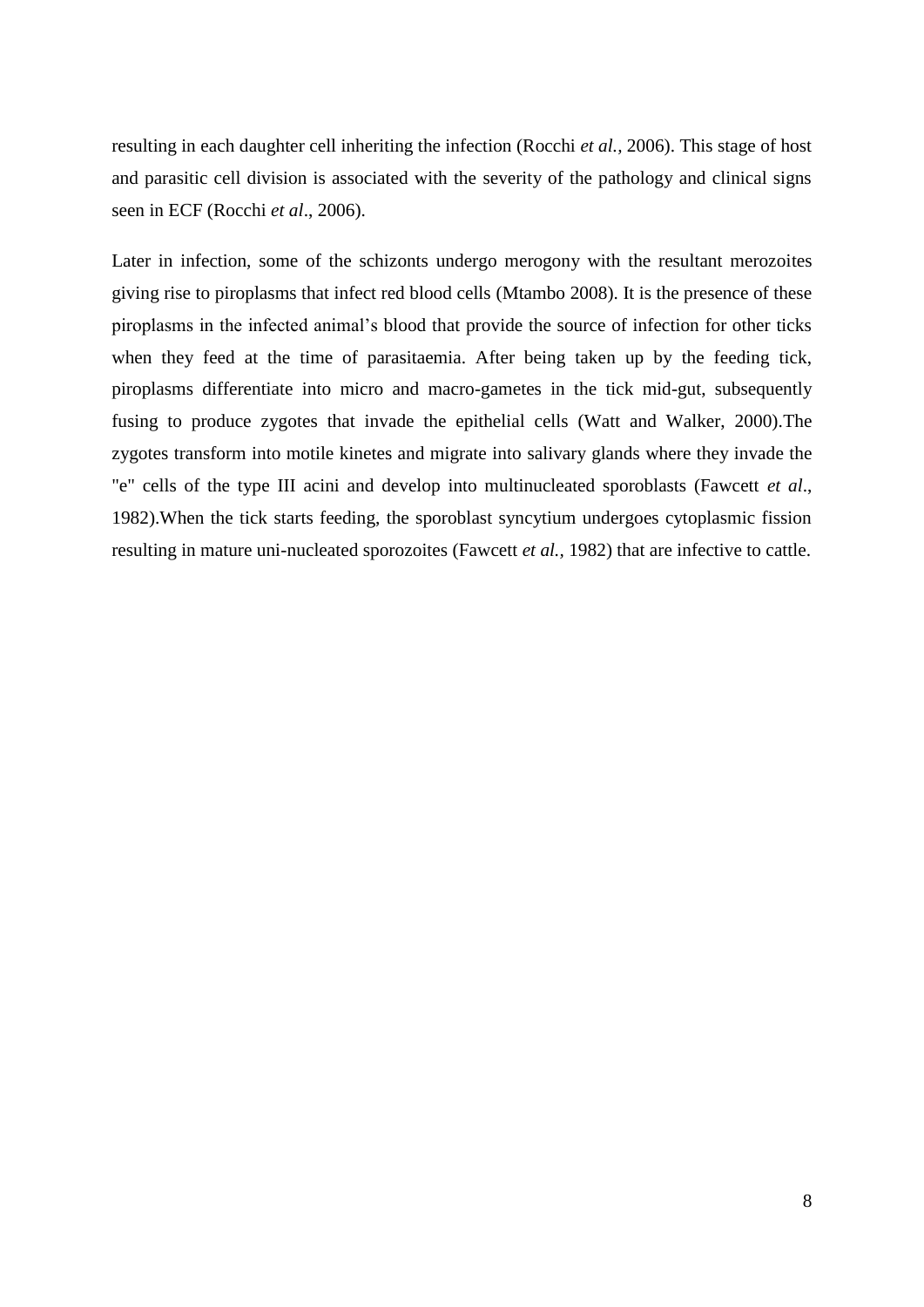

**Figure 2.2***:* Schematic diagram of the life cycle for *Theileria parva*: Adopted from Simuunza, 2009).

#### <span id="page-19-0"></span>**2.6 Clinical signs**

The incubation period of *T. Parva* ranges from 8-12 days under experimental conditions (Fandamu, 2005), but may be much more variable in the field. Schizogony is associated with transformation of the infected cells to a state of uncontrolled proliferation. This stage of parasitic division is associated with the severity of the pathology and clinical signs seen in *T. parva* infections (Rocchi *et al*., 2006). An occult phase of 5-10 days follows before infected lymphocytes can be detected in Giemsa-stained smears of cells aspirated from lymph nodes (Kahn *et al*, 2005). Piroplasms can be detected 5-8 days after the detection of schizonts. Fever occurs 7-10 days after parasites are introduced (inoculated) in the host (Fandamu, 2005). Death usually occurs within 30 days after infection of susceptible cattle by infected ticks (Irvin and Morrison, 1987).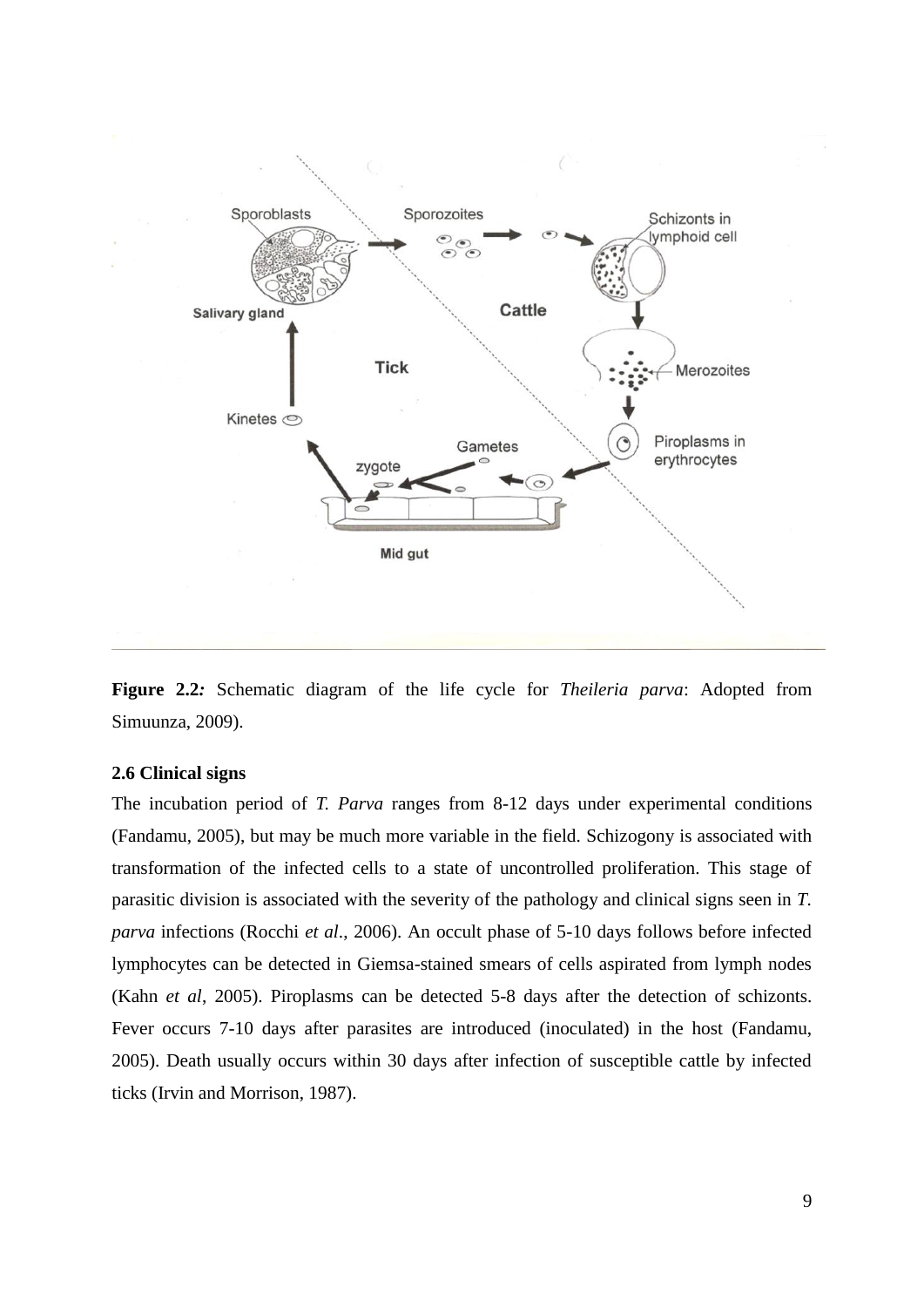East Coast Fever is characterized by lymphadenopathy, pyrexia, dyspnea and frothing due to interstitial pneumonia and pulmonary oedema. Other signs may include subcutaneous oedema, diarrhoea, lacrimation and mortality. Petechiation on mucous membranes, inappetance, ceasation of rumination, salivation, serous and nasal discharge, rapid and weak heartbeat, and intestinal ulceration may be exhibited (Mtambo *et al*., 2008).

#### <span id="page-20-0"></span>**2.7 Diagnosis**

ECF is initially suspected from the presence of clinical signs described above. Confirmative diagnosis will require demonstration of the presence of or evidence of exposure to the parasites. In the Laboratory, East Coast fever is diagnosed by either detection of piroplasms in the blood, schizonts in lymph node biopsies, antibodies by the Immuno-Fluorescent Antibody Test (IFAT) (Burridge and Kimber,1972) or polymerase chain reaction (PCR) (Ogden *et al.,* 2003). PCR, although highly sensitive, is not suitable for routine field use due to high cost. It however is described as the best test for discriminating *T. Parva* from acute infections caused by other *Theileria species*. The disease can also be diagnosed using loopmediated isothermal amplification (LAMP) (Skilton *et al*., 2002) and reverse line blot assay which is based on hybridisation of PCR products to specific oligonucleotide probes immobilised on a membrane (Gubbels *et al*., 1999).

A slide enzyme-linked immunosorbent assay (SELISA), described by Kung'u and Goodger (1990) for *Babesia cacacahas* has also been adapted to use schizont-infected lymphoblasts as antigen for ECF diagnosis.

The most widely used field diagnostic test for *Theileria* species is the indirect-fluorescent antibody (IFA) test. For the IFA test, both schizont and piroplasm antigens may be prepared on slides or in suspension and preserved by freezing at  $\leq -20^{\circ}$ C, except in the case of the piroplasm suspension, which is stored at 4°C (OIE ,2008). Test sera are diluted with bovine lymphocyte lysate and incubated with the antigen in suspension, and anti-bovine immunoglobulin conjugate is then added. Using the test as described, the fluorescence is specific for the causative agent. The IFA test is sensitive, fairly specific, and usually easy to perform (OIE terrestrial manual, 2008).The major drawback of the IFA test is its lack of specificity as *T. Parva* cross reacts with other *Theileria* parasites like *T. Taurotragi* and *T.*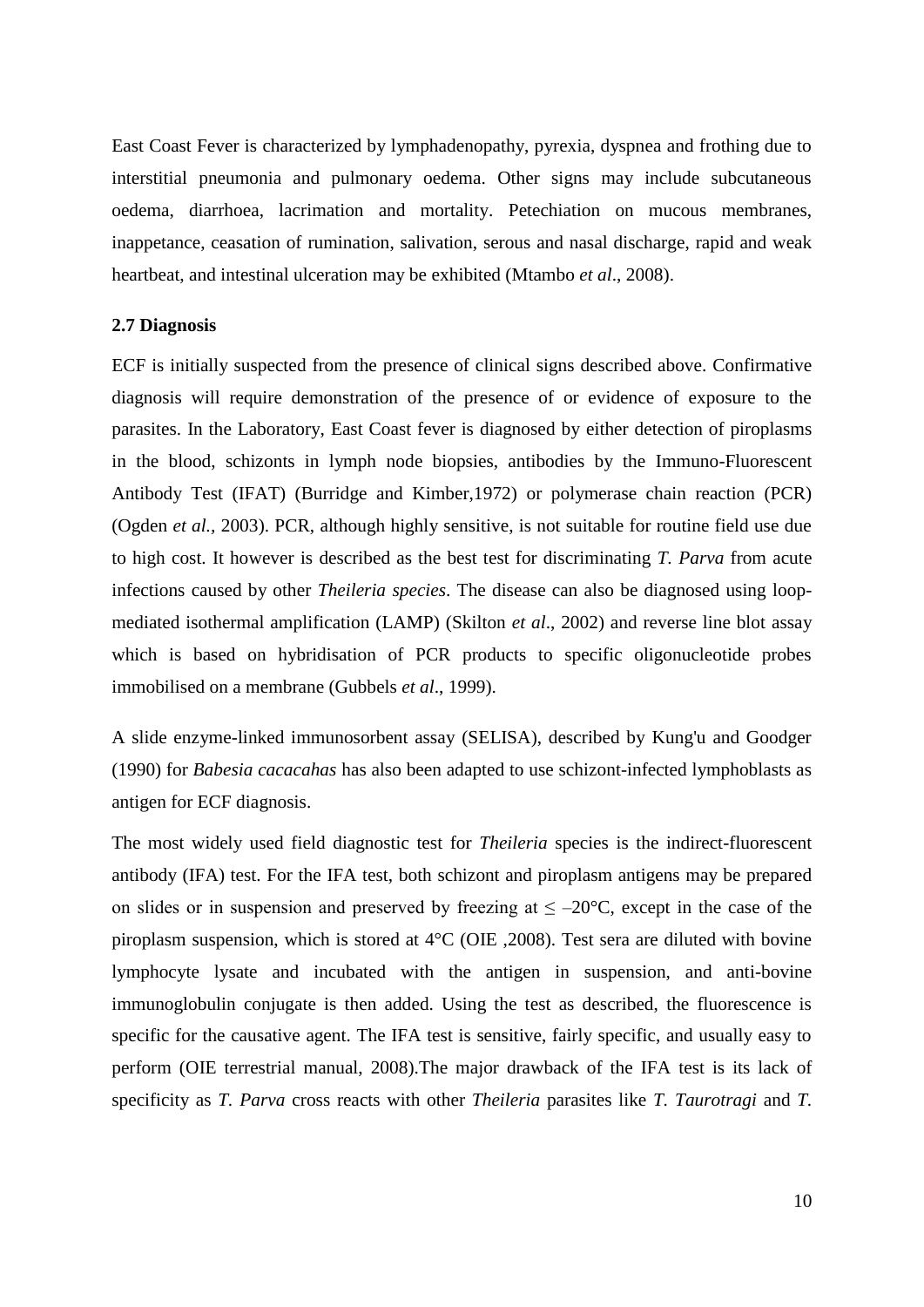*Annulata* (Burridge *et al.,* 1974; Norval *et al.,* 1992) and it is also often difficult to assess the degree of fluorescence.

PCR and ELISA are the most sensitive tests followed by IFAT and then blood smear. PCR is also the most specific test and blood smears the least specific. The comparison of the sensitivity, specificity, cost and throughput of four methods used in the diagnosis of TBDs of cattle is shown in table 2.1.

**Table 2.1:** Comparison of methods for detection of ECF.  $+=$ very low,  $++=$ low,  $++=$ high and ++++=very high (adapted from Simuunza, 2009)

| ┙<br>Method        | $\sim$ $\sim$<br>Sensitivity | $\overline{\phantom{a}}$<br>Specificity | Cost    | Throughput |
|--------------------|------------------------------|-----------------------------------------|---------|------------|
|                    |                              |                                         |         |            |
| <b>PCR</b>         | $+++++$                      | $++++-$                                 | $+++++$ | $++++-$    |
|                    |                              |                                         |         |            |
| <b>Blood</b> smear | $^+$                         | $^{\mathrm{+}}$                         | $^+$    | $++$       |
|                    |                              |                                         |         |            |
| <b>IFAT</b>        | $++$                         | $++$                                    | $++$    | $++$       |
|                    |                              |                                         |         |            |
| <b>ELISA</b>       | $+++$                        | $++$                                    | $++$    | $+++$      |
|                    |                              |                                         |         |            |

#### <span id="page-21-0"></span>**2.8 Epidemiology**

Risk factors that have been identified to influence the occurrence of TBDs include the distribution and abundance of tick vectors, the abundance and movement of cattle populations and the host resistance to both the tick and the responsible pathogen (Bakheit *et al*, 2002; Norval *et al.,* 1988; Salih *et al*., 2007, Simuunza *et al.,* 2010). The ability of larval and nymphal *R. appendiculatus* ticks to pick-up *T. parva* from carrier cattle and to transmit it to naive animals after moulting into nymphs and adults, respectively, was assessed (Marcotty *et al*., 2002). Although both instars were capable of picking up infection and subsequently transmitting the sporozoites to induce clinical and lethal ECF in susceptible cattle, it was observed that the prevalence of *T. parva* infection in nymphs was much lower than in adult ticks, confirming the primary role of adults in the transmission of ECF in endemic conditions. Similar results were obtained from the field where by the increase in the incidence of ECF clinical cases corresponded with the peak of adult *R. appendiculatus* activity (Marcotty *et al*., 2002). Natural infection rates found in vector ticks were much lower than that observed in experimental conditions. These findings indicate that an important proportion of the vector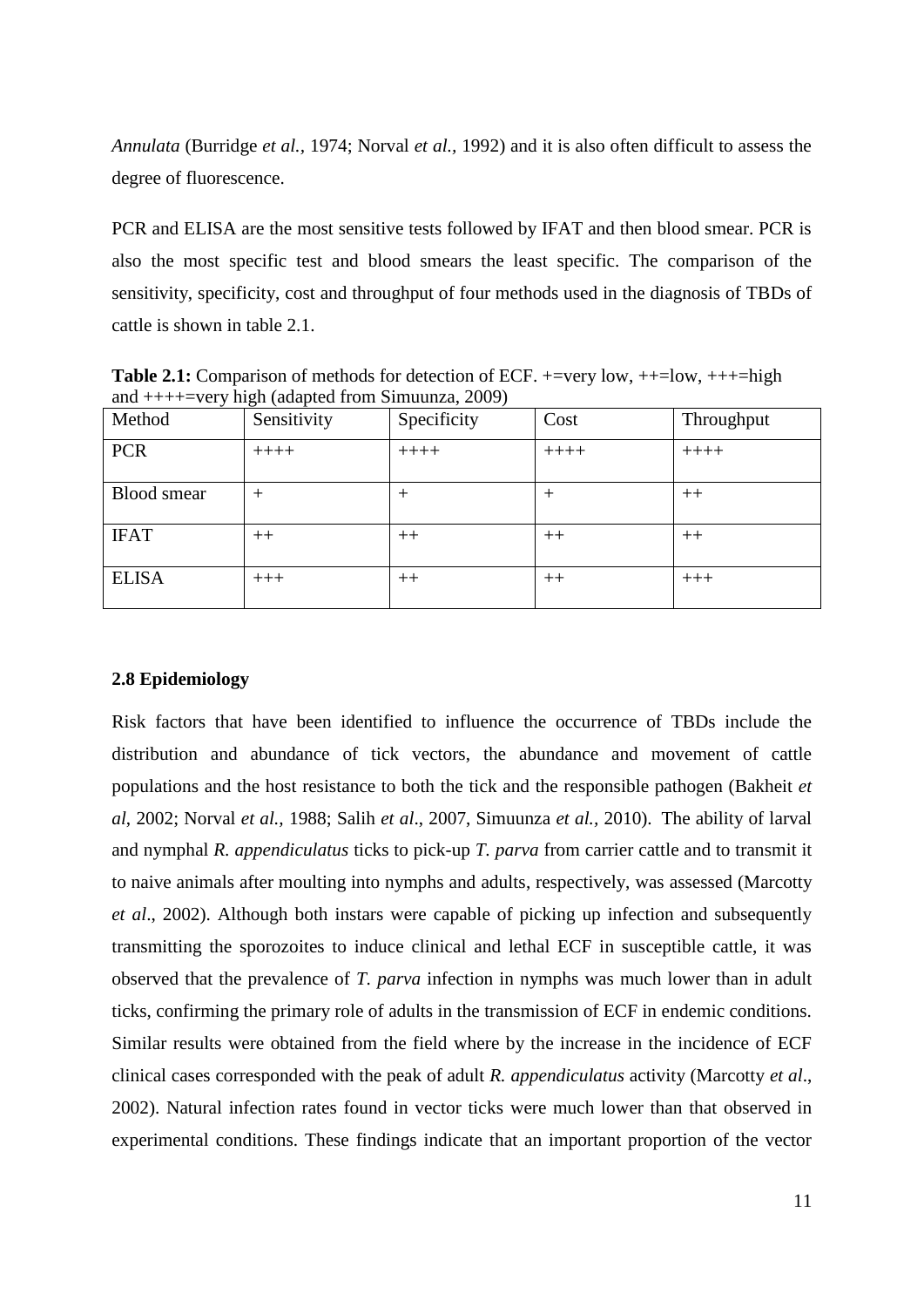ticks in the field tend to feed on alternative hosts other than cattle. It has also been reported that older ticks seem to lose part of their infectivity (Marcotty *et al*., 2002).

Carrier status in animals exists for *T. parva.* A carrier animal is one that has survived the primary infection and afterwards maintains the infectious parasite stages (piroplasms) in blood at levels high enough to infect ticks but often too low to be detected by normal parasitological investigations (Medley *et al*., 1992). Animals that recover are immune to subsequent challenge with homologous strains, but may be susceptible to some heterologous strains. Most recovered or immunized animals remain carriers of the infection (Kahn, 2005)

Epidemiological state of theileriosis can be determined in a population of cattle, by using five indicators: herd antibody prevalence, disease incidence, age group of cattle affected by the disease and case-fatality (Norval *et al.,* 1992). These indicators can be used to classify ECF affected areas into endemic, epidemic and free areas.

- The **Endemic areas**: These are areas where the parasite (*T. parva*) and the disease (ECF) are established and only calves are affected by the disease and all older animals have been exposed to the disease and are considered to be immune. Case fatality rate is low.
- **Epidemic areas:** These are newly ECF infected areas where conditions for disease transmission exist. In these areas, all age groups of cattle are affected and the case fatality ratio is close to 100%.
- **Free areas:** These are areas where the parasite (*T. parva*) is absent and the disease is not reported.

#### <span id="page-22-0"></span>**2.9 Control and treatment**

East Coast fever can be controlled by different and/or a combination of these methods: tick control, livestock movement restrictions, chemotherapy and immunisation (Mbao *et al*., 2007).

#### <span id="page-22-1"></span>**2.9.1 Tick control**

Vector control includes application of acaricides, immunisation and selection of tick resistant cattle. Acaricides need prolonged application to be effective but with time. However,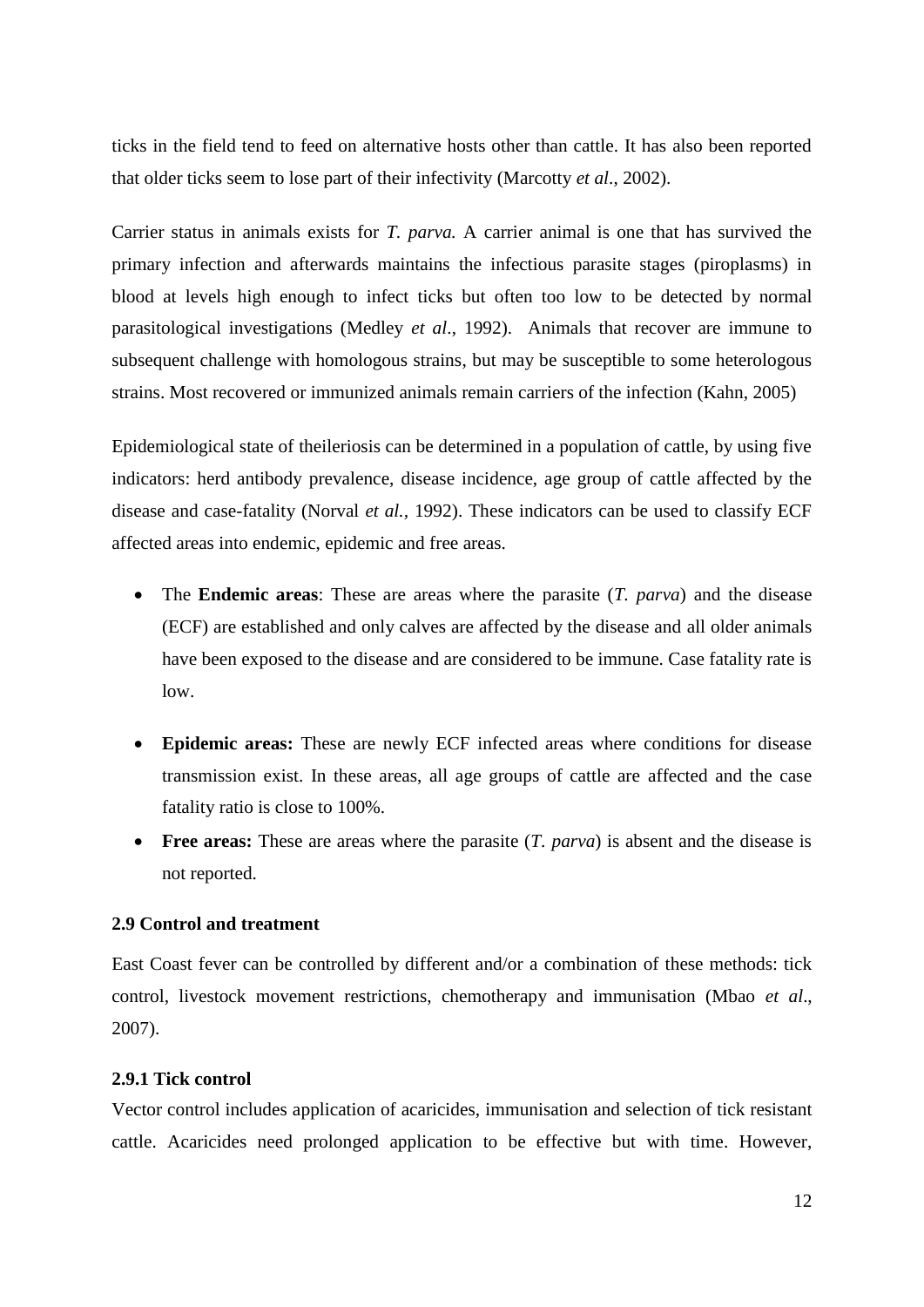prolonged use of chemicals to control ticks has various problems which includes: the tick developing resistance, accumulation of residues in animal products, environmental pollution and the high cost of arcaricides (Ghosh *et al.* 2007). Intensive use of acaricides may also interfere with enzootic stability, hence creating a susceptible animal population which are liable to disease epidemics whenever there are disruptions to control programmes (Kocan *et al.* 2000; Lawrence *et al.* 1980). Tick resistant breeds of cattle and anti-tick vaccines have also been used. At the moment no vaccine is available for the control of the vectors of *T. parva.* 

#### <span id="page-23-0"></span>**2.9.2 Use of resistant Breeds**

Genetically resistant animals, i.e. animals which show a heritable ability to become immunologically resistant to tick infestation, are a vital component of many tick control strategies (Willadsen 2004). The Zebu (*Bos indicus*) breeds are generally more resistant than the European *Bos Taurus* cattle (De Castro, 1997). However it may be difficult to breed for tick resistance while at the same time preserving some of the desirable traits or, resistance may simply fail to develop in some hosts (Simuunza *et al*., 2011; Wilkinson *et al*., 1962).

#### <span id="page-23-1"></span>**2.9.3 Livestock movement control**

The movement of livestock in Zambia is controlled by cattle movement permits issued by Government Veterinary Officers from the Department of Veterinary Services (Anon, 2010c). Whilst the restrictions on cattle movements can restrict trade, they are necessary to limit the spread of cattle diseases in general and ECF in particular.

In Zambia, movements within ECF endemic areas are allowed. However, movements from endemic areas to non-endemic areas are only allowed on the following conditions (Anon, 2010b):

- Animals to be moved must test negative by immunofluorescent antibody test, and lymph and blood smear microscopy.
- Cattle can only be allowed to move within seven days after the test. If they overstay for more than seven days, they should be subjected to a new set of tests;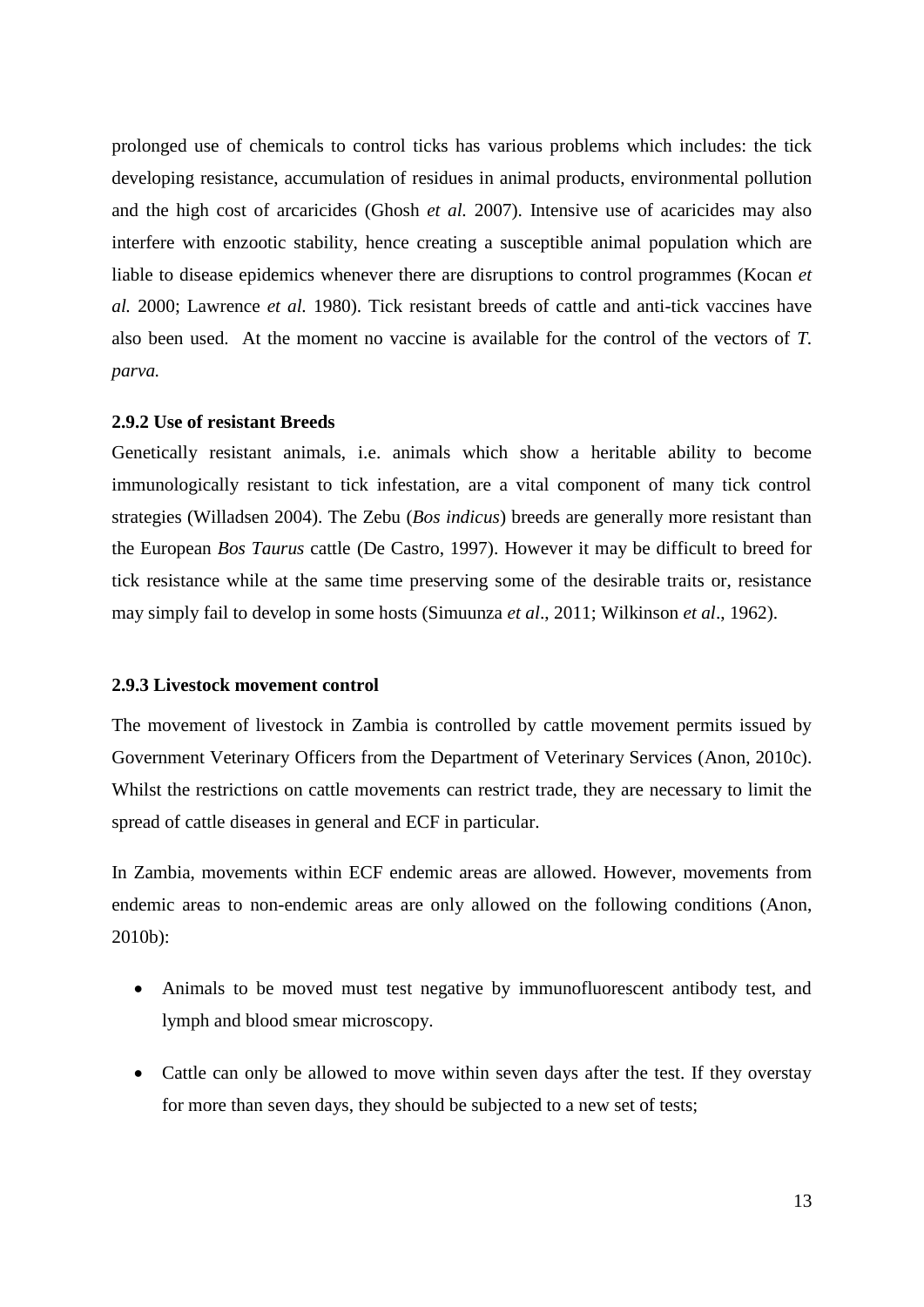- Animals are treated with acaricides before they are moved to ensure that they are tick free;
- Animals are treated with Buparvaquone before they are moved to ensure increased probability of freedom from parasite;
- Animals are subjected to compulsory quarantine at destination under close veterinary supervision for a minimum period of 26 days (The incubation period for East Coast fever is 7-25 days) and are checked for any signs of ECF by the local veterinary officer before they could be allowed to mix with other animals; and,
- Animals for slaughter must be branded with slaughter brands and must be slaughtered under veterinary supervision within 24 hours of their arrival at destination.

# <span id="page-24-0"></span>**2.9.4 Chemotherapy**

There are three effective drugs for the treatment of ECF: parvaquone (Clexon<sup>TM</sup> and Parvaxone<sup>TM®</sup>), buparvaquone (Butalex<sup>TM®</sup>), and halofuginone lactate (Terit<sup>TM®</sup>). Each of these drugs was introduced to the market within the last 20 years (Norval *et al*., 1992). However, there are two constraints to the widespread use of medication: the drugs are too expensive for most African farmers, and rapid, accurate diagnosis and immediate administration of the drug are required for effective therapy (Norval *et al.,* 1992). Halofuginone is toxic and is no longer available on the markets.

#### <span id="page-24-1"></span>**2.9.5 Immunisation**

Theiler (1911) demonstrated that cattle could be infected with *T. parva* by transfer of infected cells from tissues of clinically affected animals, and that recovered animals were immune to subsequent challenge (Theiler, 1911). These results by Theiler and other observations, led to Spreull taking a field trial in which he vaccinated 283,000 cattle with spleen and lymph node cell suspensions from *T. parva* infected cattle (Spreull 1914). Unfortunately, about 25 % of the animals died as a result of infection established by the immunisation procedure. However, 70 % of the cattle that survived were immune to subsequent challenge. This led to the development of the infection and treatment method (ITM) which is currently the only available technique for immunoprophylaxis against homologous challenge (Radley *et al.,*  1975). A long-acting tetracycline and defined doses of cryo-preserved sporozoites given to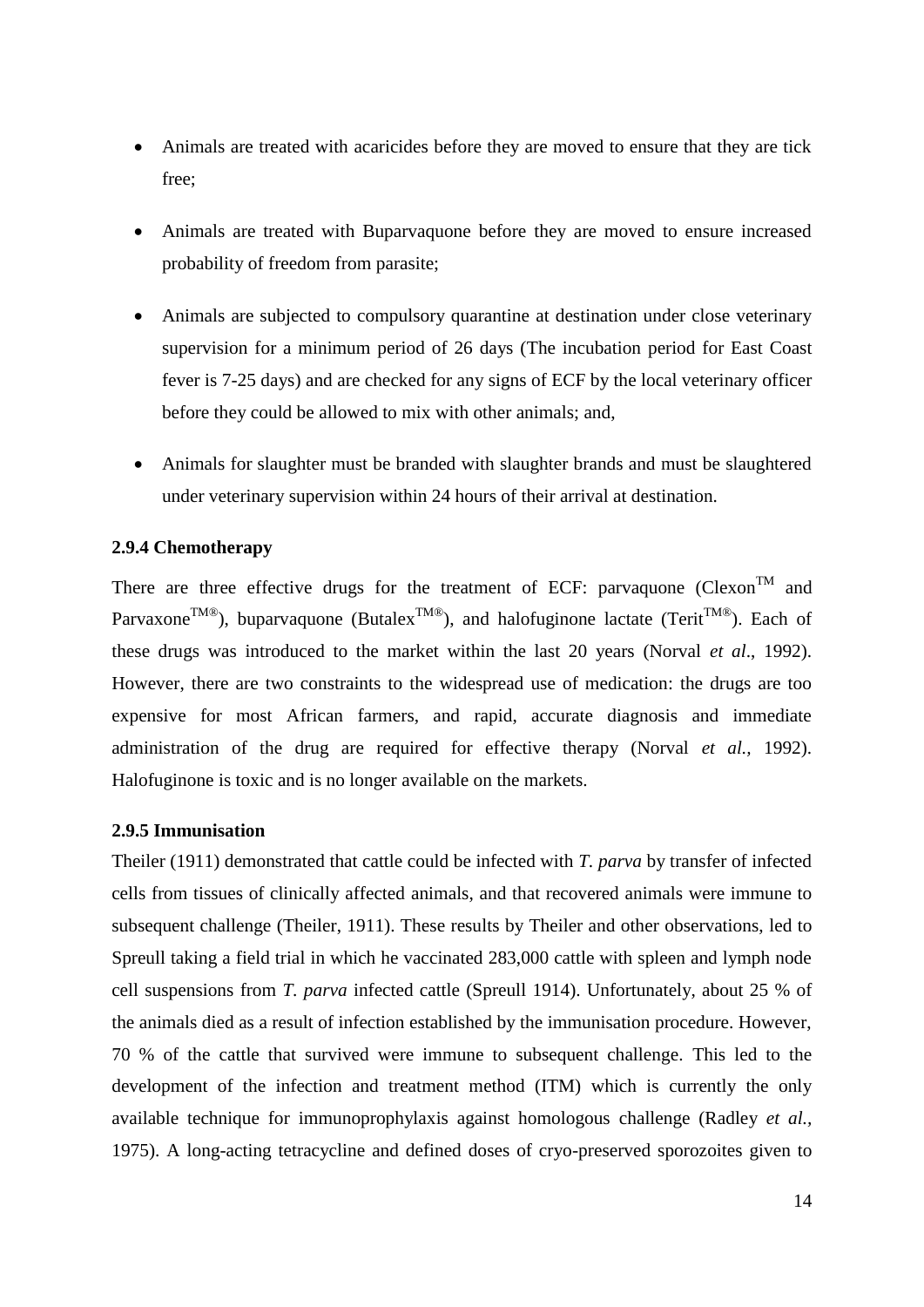cattle was found to induce immunity against *T. parva*. This protocol results in solid immunity to challenge with only homologous parasite. A polyvalent vaccine termed Muguga cocktail, was developed in the early 1980's (Radley et al., 1975a; Radley, 1981).this was known as the Muguga cocktail, and caused immunity against a range of heterologous isolates (Radley *et al.*  1975b). It contained a mixture of three selected parasite isolates (Muguga, Kiambu 5 and Serengeti). This vaccine has been deployed extensively in Tanzania and Uganda and to a lesser extent in Malawi and Zambia (McKeever 2007). In addition, experimental immunisation with a single parasite isolate (Marikebuni) provided protection against challenge from a number of heterologous isolates (Morzaria *et al.* 1987). This parasite stock has been used to successfully vaccinate cattle in the field in Kenya (Morrison & McKeever 2006). In the Eastern province of Zambia, the local *T. parva* Katete stock is used to immunize cattle, while in the Southern province, the local Chitongo strain has been used. Major histocompatibility complex (MHC) class I-restricted cytotoxic T lymphocytes are believed to be the major protective immune effector echanism in cattle (McKeever *et al.* 1999; Preston and Jongejan 1999). For *T. parva* sporozoit antigens and schizont antigens were used in vaccine development. These provoke MHC class I- and class II-restircted T cells (Preston and Jongejan 1999).

Theileria parva is an obligate intra-cellular organism and needs its vertebrae and invertebrate host to survive. It can only survive outside these hosts through suspension of the metabolic reactions by cryopreservation. The preparation of cryopreserved stabilates in the I&T method of immunisation has been adapted from preservation of trypanosomes was developed by Cunningham et al. (1973) (Mbao,2006).

The maintenance of the cold chain in liquid nitrogen up to the time of inoculation and the cost of the reference long-acting oxytetracycline (Terramycin LA, Pfizer) have been the main drawbacks of the method (Marcotty *et al*. 2001). In addition, there are occasional difficulties arising from either failure to achieve immunisation due to cold chain breakdown and sporozoites inactivation or severe, possible fatal, clinical reaction due to inadequate doses or quality of tetracycline used to attenuate pathogenic effects of administration of live parasites (Minjauw and Mcleod, 2001). Other draw backs are that immunized animals become carriers of the parasite (Kariuki *et al*., 1995) and most vaccines can only offer protection to homologous challenge, limiting wider use of this method in a country. No literature could be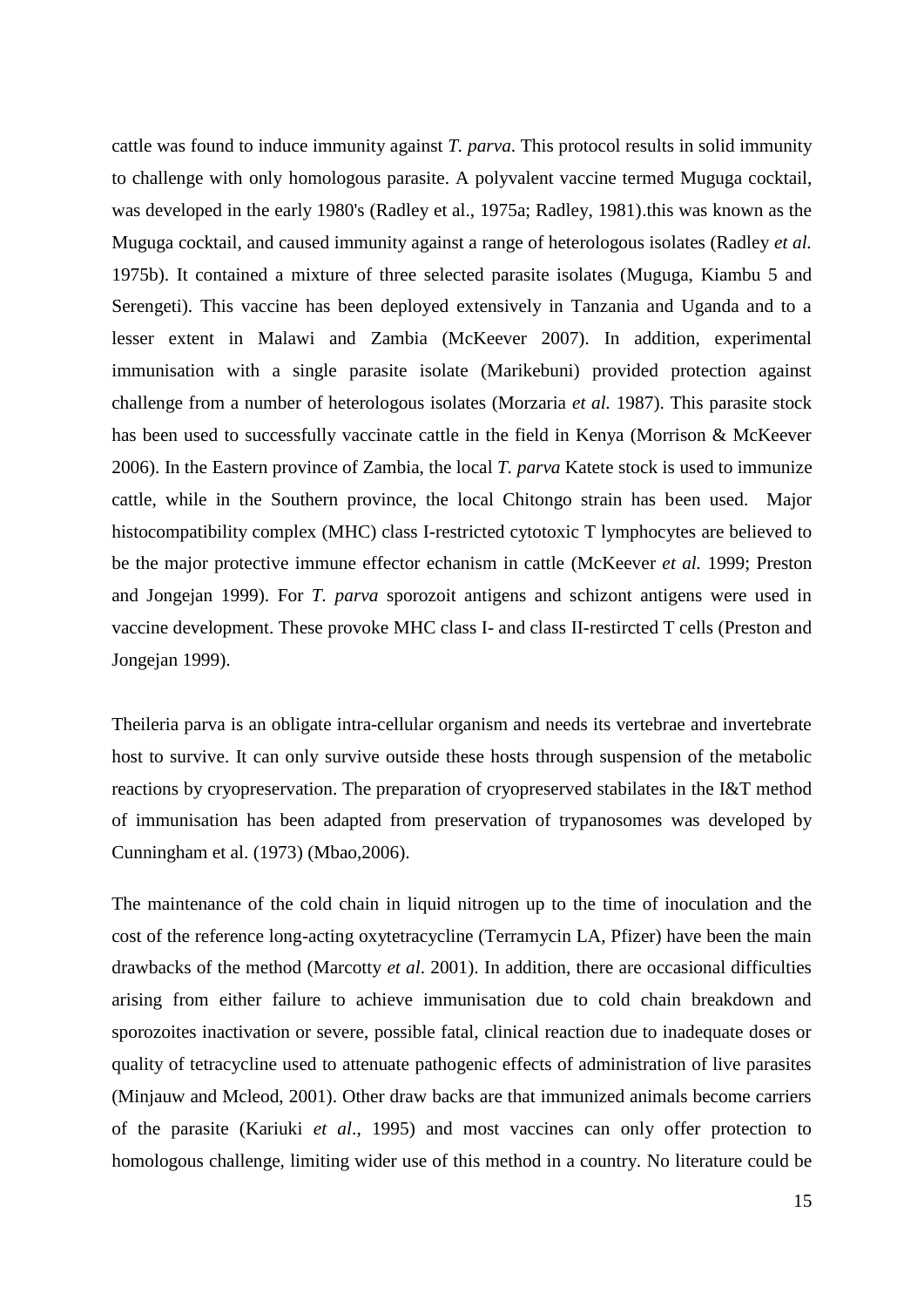found about why it was previously assumed that it was better to keep the stabilate in liquid nitrogen rather than ice.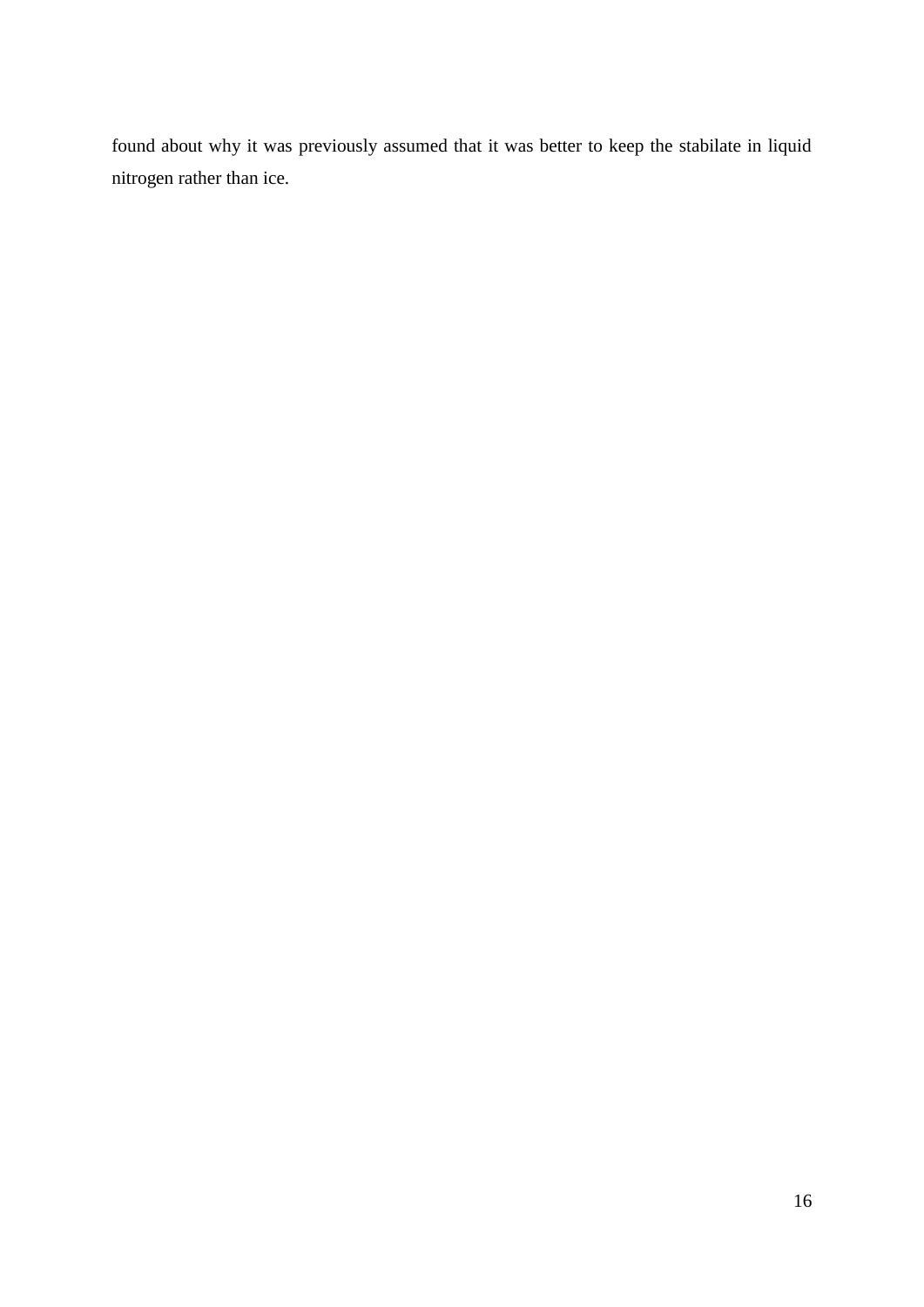# **CHAPTER THREE**

#### <span id="page-27-1"></span><span id="page-27-0"></span>**3.0 Materials and Methods**

#### <span id="page-27-2"></span>**3.1 Study Design**

The study was carried out in two phases. Phase one was a field trial and the second phase was an indoor trial. The study was done to compare the efficacy of *Theileria parva chitongo* sporozoites carried on ice to that carried in liquid nitrogen in cattle. The indoor trial was also done to compare haematological profiles in calves vaccinated with *T. parva chitongo* stabilates carried on ice and to those carried in liquid nitrogen. The vaccine used in both the field and indoor trial was purchased from Centre for tick and tick borne diseases (CTTBD) in Malawi.

#### <span id="page-27-3"></span>**3.2 Field trial**

The field trial was similar to that conducted by Marcotty *et al.,* (2001). It was conducted in southern province of Zambia. Five districts, selected purposively, were included in this study, namely Mazabuka, Choma, Monze, Namwala and Kalomo. In each district, herds were randomly selected. All animals in each herd aged three months and two years that had no history of vaccination against ECF or were not ear tagged were included in the trial. Each herd was then divided into two groups. Cattle in the first group were vaccinated with the conventional vaccine carried in liquid nitrogen (VGLf) and the second group was vaccinated with the vaccine carried on ice (VGIf). Blood samples in EDTA tubes were collected and temperature taken before immunisation on day zero and 35 days after immunisation for each animal. The temperature of the animals was also taken once prior to vaccination. This study was comparing the efficacy of *theileria parva chitongo* sporozoites carried on ice to that carried in liquid nitrogen in the field. This was done by comparing seroconversion ratios between group vaccinated with *T. parva* carried on ice and the group vaccinated with T. parva carried in liquid nitrogen.

#### <span id="page-27-4"></span>**3.2.1 Sample Size calculation for field trial**

This was determined using stataSE12®. In calculating the sample size, the significance level ( $\alpha$ ) was set at 0.05, the study power at 0.95, the proportion of animals to seroconvert with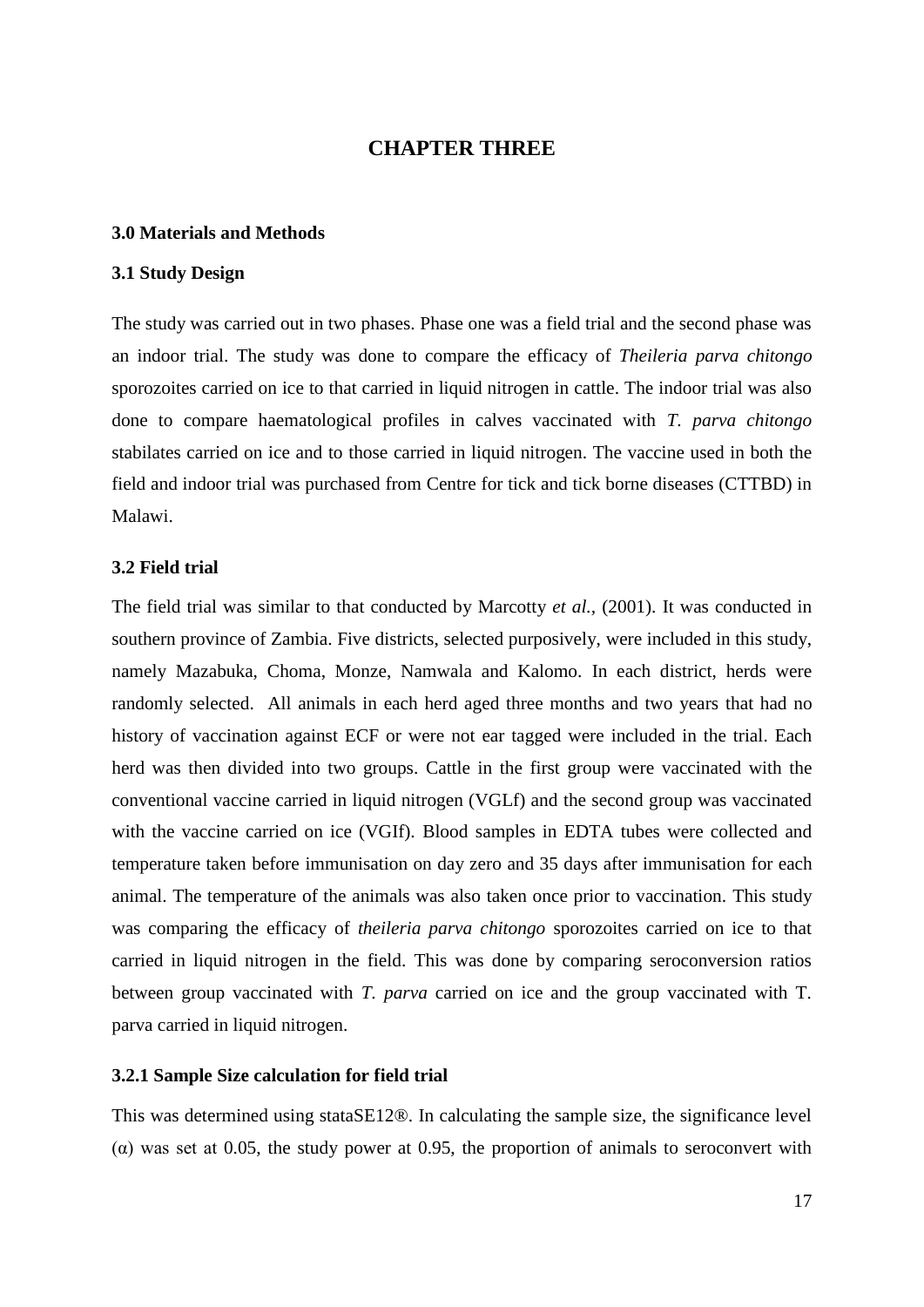VGLf was 0.9 and with VGIf was 0.78 and  $n_1/n_2=1$ . This gave us a sample size of  $n_1=256$  and  $n_2=256$ . In this study  $n_1=302$  were vaccinated with *T. parva* chitongo carried in liquid nitrogen and  $n_2$ =291 cattle were vaccinated with *T. parva chitongo* carried on ice. The basic rules considered for sample size calculation for clinical trials were as described by Tushar (2010).

Thus a total of 593 from 29 herds in 5 districts were sampled at the beginning of the field trial. Choma, Kalomo and Namwala had each 120 cattle included, while Mazabuka had 116 and 117 from Monze.

#### <span id="page-28-0"></span>**3.2.2. Sample collection for the field trial**

Whole Blood samples in EDTA coated vacutainer tubes were collected from all cattle included in the study, in the five different districts prior to immunisation. These animals' ages included in the study were approximately from three months to two years with no history of vaccination. However, the animals were vaccinated without knowing their *T. parva* antibody status. The blood was checked later on. Blood smears on blood slides were also prepared. In addition, rectal temperatures to ensure that only animals that are generally healthy are vaccinated and packed cell volume (PCV) were also recorded prior to vaccination. Whole blood in EDTA coated vacutainer tubes was collected from the same animals after 35 days to check whether the animals had seroconverted.

# <span id="page-28-1"></span>**3.2.3 Vaccination of calves in the field trial**

For the VCLf (*Theileria parva Chitongo* vaccine carried in liquid nitrogen), the vaccine vials were removed from liquid nitrogen then thawed in water at 37°C for 5 minutes. The stabilate was then diluted with a diluent which contained Eagle's minimum essential medium (MEM) and antibiotics (Penicillin, streptomycin and kanamycin). One ml of stabilate was mixed with nine mls of diluent for a final dilution of 1:10. The diluted vaccine was left at ambient temperature for five minutes for stabilization of the stabilate in the diluents before immunization could be done. The diluted stabilate was then given to the first group of animals from the same herd. All animals were immunized within 30 minutes after dilution.

For the VCIf (*Chitongo Theileria parva* vaccine carried on ice) the vaccine vials were removed from liquid nitrogen thawed in water at 37°C for five minutes. The vaccine was then diluted with a diluent as described above and transferred onto ice bath (ice cubes + water in a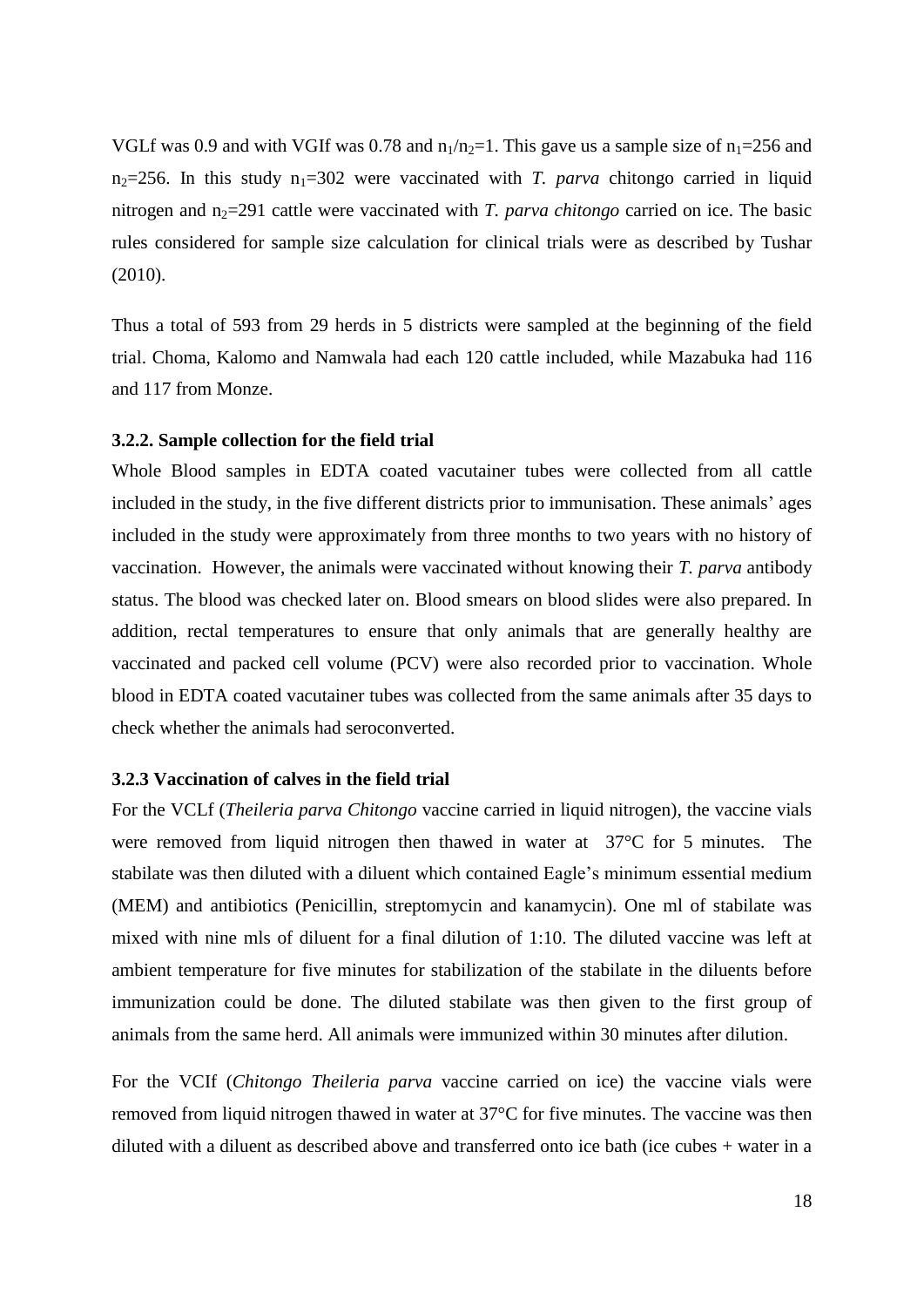small cooler box). This was done from the respective district veterinary office. The diluted stabilates were then transported to the field in the cooler box. The animals were brought to a central place and vaccination took place four to six hours after thawing. This was because previous studies reported that immunisation performed with a stabilate kept on ice for up to 4- 6 hours had an efficiency of 90% (Marcotty *et al* ., 2001). Animals in each vaccination group were tagged with ear tags of different colours after vaccinating.

These were injected subcutaneously over the pre-parotidian lymph node and injecting a long acting oxytetracycline intramuscularly. All the Immunised animals were closely monitored for 2 weeks post-vaccination for side effects (anaphylactic shock and dysimmunisation,). The animals were also monitored for fever (>40) and presence of schizonts on lymph node smear. The rectal temperatures were recorded and the parotid glands palpated for any signs of swelling once a week.

In the field, animals showing signs of illness from diseases other than tick borne diseases (TBDs) during the monitoring period were treated with drugs that would not have an effect on development *T. parva* (penicillin or penicillin based drugs).

#### <span id="page-29-0"></span>**3.3 Indoor trial**

#### <span id="page-29-1"></span>**3.3.1 Study animals**

A parallel group study design that involved the use of male Friesian cattle aged between 3 months and 1 year was done. The cattle were sourced from farms around Lusaka which practiced strict tick control. The sourced cattle were only included in the study after they tested negative for theileriosis on IFAT and microscopic examination of blood/lymph smears. The calves were assigned identity numbers after which they were randomly allocated to two treatment groups, one with calves vaccinated using conventional vaccine carried in liquid nitrogen (VCLi) $(n_1=9)$  and the other group vaccinated with the vaccine carried on ice (VCIi) $(n_2=8)$ . This study was comparing efficacy of *theileria parva chitongo* carried in liquid nitrogen to that carried on ice between two groups and further to see whether temperature and haematological parameter results could be replicated under controlled conditions. It was also done to compare the survival chance or probability after challenging between the group VCLi and the group VCIi.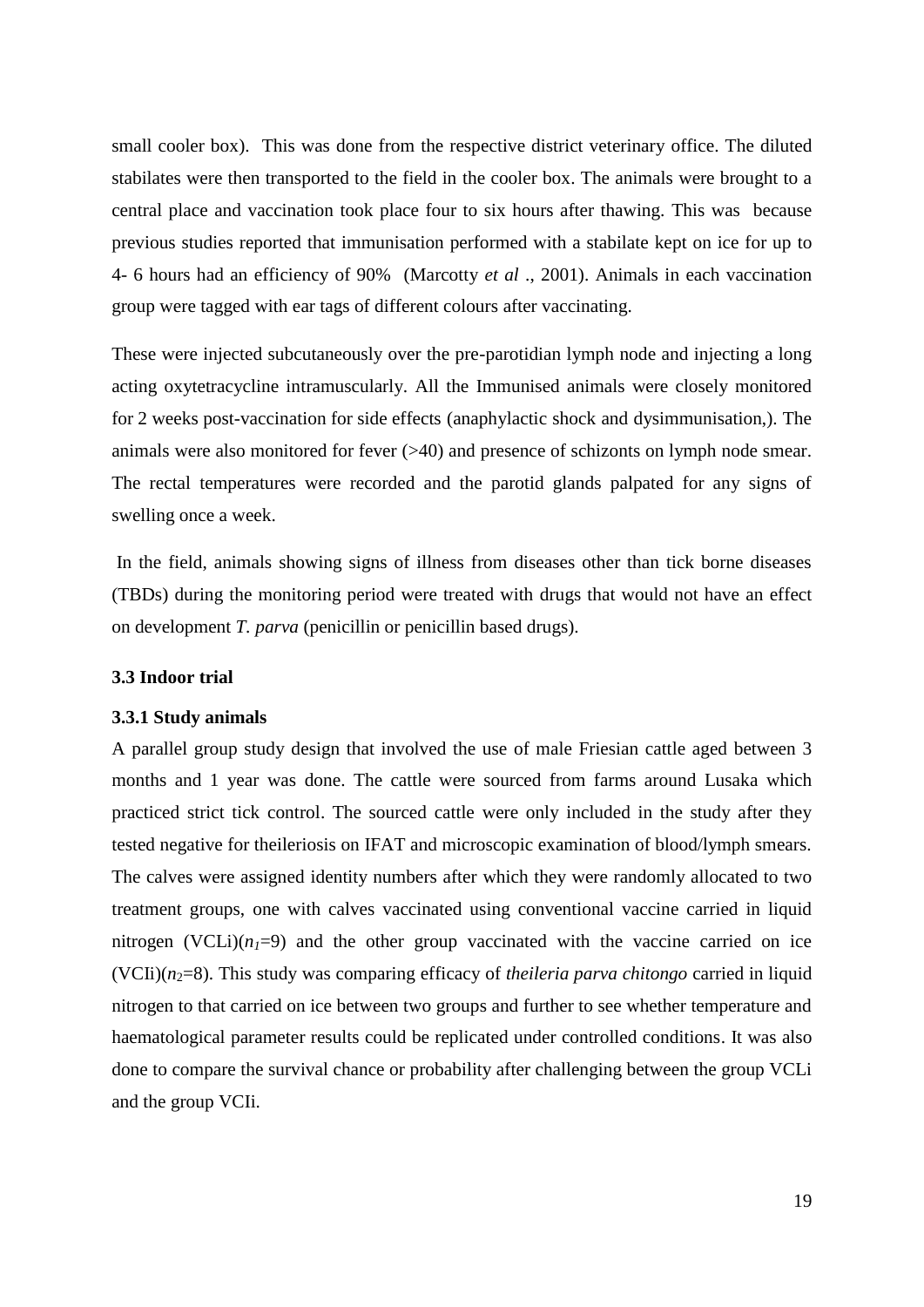#### <span id="page-30-0"></span>**3.3.2 Sample Size determination**

For the experimental study the sample size was determined using sigma $XL^@$  (version 6.1), considering the basic rules for sample size calculation for clinical trials as described by Tushar (2010), with the following assumptions:

Alternative proportion (P0): The proportion of surviving animals after challenge with a neat stablilate among those that were vaccinated with the vaccine carried in liquid nitrogen was taken as 0.97

Hypothesised proportion (P1): The proportion of surviving animals after challenge with neat stabilate among those that were vaccinated with the vaccine carried on ice was taken as 0.7

Statistical power (1-Beta) used was 0.95.

Significance level (alpha) used was 0.05.

From this, the sample size for the whole study including the control group was 20 (10 animals per group). However, due to financial challenges only 19 bull calves ranging from three months to eight months old were included in the study.

#### <span id="page-30-1"></span>**3.3.3 Sample collection**

Before each sampling, the calves were examined clinically to determine their health status. From clinical examination, basic parameters for each subject such as the rectal temperature, presence or absence of lymphadenopathy were determined. The approximate age of the animals was obtained from the owners. Dual blood samples were aseptically collected from the jugular vein using vacutainer needles and adapter in EDTA and plain tubes. The Blood in the EDTA tubes were used to make blood slides and PCV determination. The Sera in the plain tubes was separated and stored at  $-20^{\circ}$ C until needed for laboratory analysis. The samples were collected twice before vaccinating, 41 days post vaccinating and 30 days after challenge. Sample collection was done every other day or after three days when it was not possible to do it every other day throughout the course of the study.

## <span id="page-30-2"></span>**3.3.4 Vaccination of the indoor trial calves**

For both the VCLi (*Theileria parva Chitongo* vaccine carried in liquid nitrogen) and the VCIi (*Chitongo theileria parva* vaccine carried on ice), the vaccine vials were prepared as in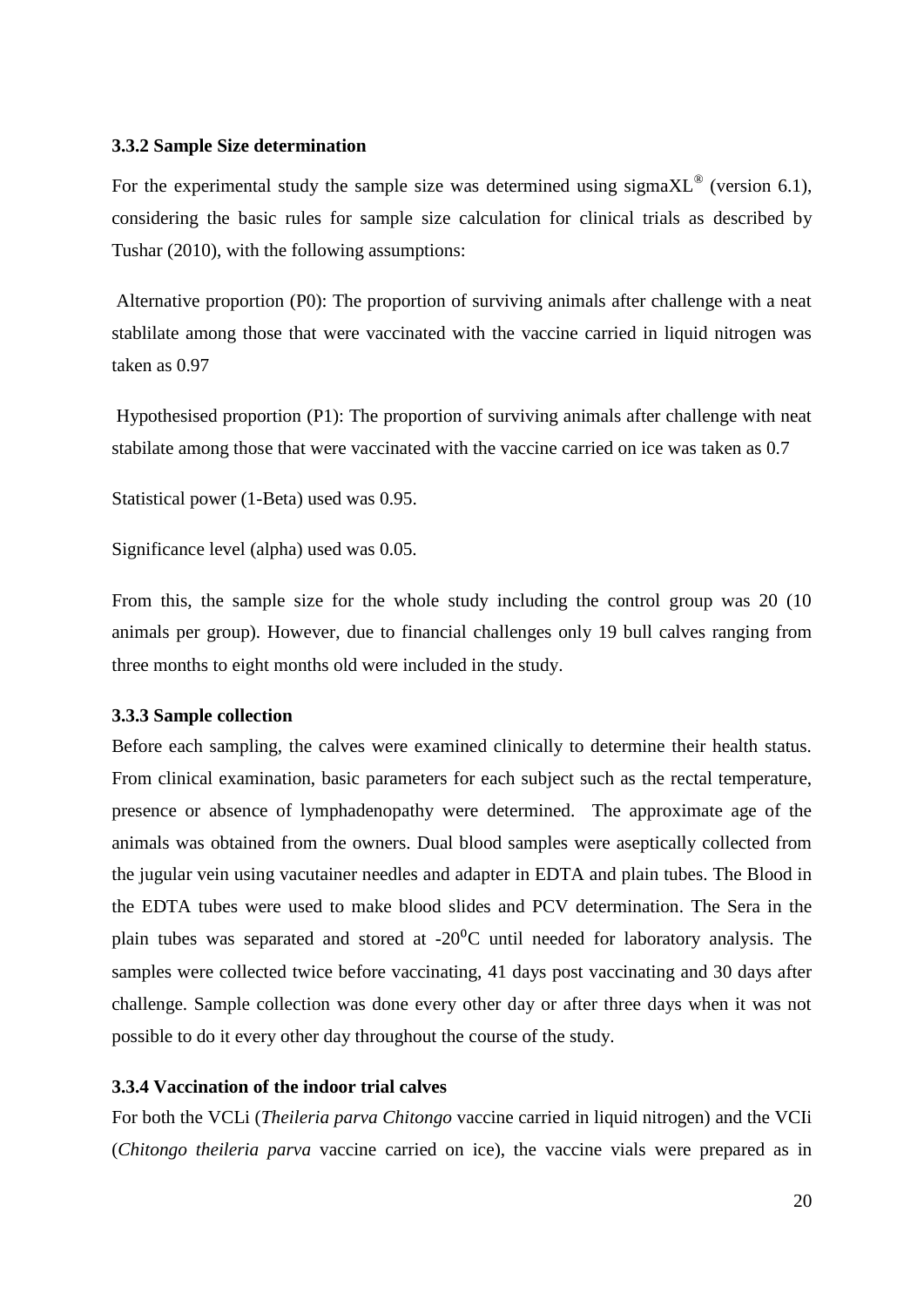section 3.2.3. The vaccines were administered subcutaneously over the pre-parotidian lymph node concurrently with a long acting oxytetracycline intramuscularly.

All the Immunised animals were closely monitored for 2 weeks post-vaccination for side effects (anaphylactic shock and dysimmunisation,) as described in section 3.2.3.

#### <span id="page-31-0"></span>**3.3.5 Challenge of animals in the indoor trial**

The animals were challenged 41 days post vaccination. Neat stabilate of *T. parva chitongo* was used to challenge the animals. Each vial of the neat stabilate normally has a concentration of sporozoites which is equivalent to 10 ticks per ml but may have been adjusted depending on whether parasite infection rates in a particular batch were either very high or very low (OIE, 2008). This was given to the animals by injecting subcutaneously over the pre-parotidian lymph node

#### <span id="page-31-1"></span>**3.4. Lab analysis of samples**

#### **3.4.1 Thin blood slide examination**

Thin blood smears were made for both field and experimental animals. Thin blood smears were made as described by Dacie (1984). Briefly, a drop of blood was placed on the centre line of a glass slide. Another slide, which was used as a spreader was placed at an angle of 45 degrees to the slide containing the blood drop and moved back to make contact with the drop. The drop was allowed to spread along the line of the spreader and the film was spread by a rapid, smooth, forward movement of the spreader. The smears were dried and fixed with 70% methanol and stained with Giemsa and examined at x100 under oil immersion for the detection of haemoparasites. A minimum of 100 fields were examined per slide to determine whether parasitaemia was present.

#### <span id="page-31-2"></span>**3.4.2 Determination of packed cell volume (PCV)**

Determination of PCV was done for both field and indoor animals. The PCV was measured using the microhaematocrit method as described by Embert (1986). Briefly, blood was collected into heparinised capillary tubes. The blood was allowed to enter the tube by capillarity, leaving at least 15 mm of the tube unfilled. The tube was then sealed at one end using a sealant. The sealed tubes were placed in a microhaematocrit centrifuge and span at 9 000 revolutions per minute (rpm) for five minutes before measuring the PCV using a PCV reader.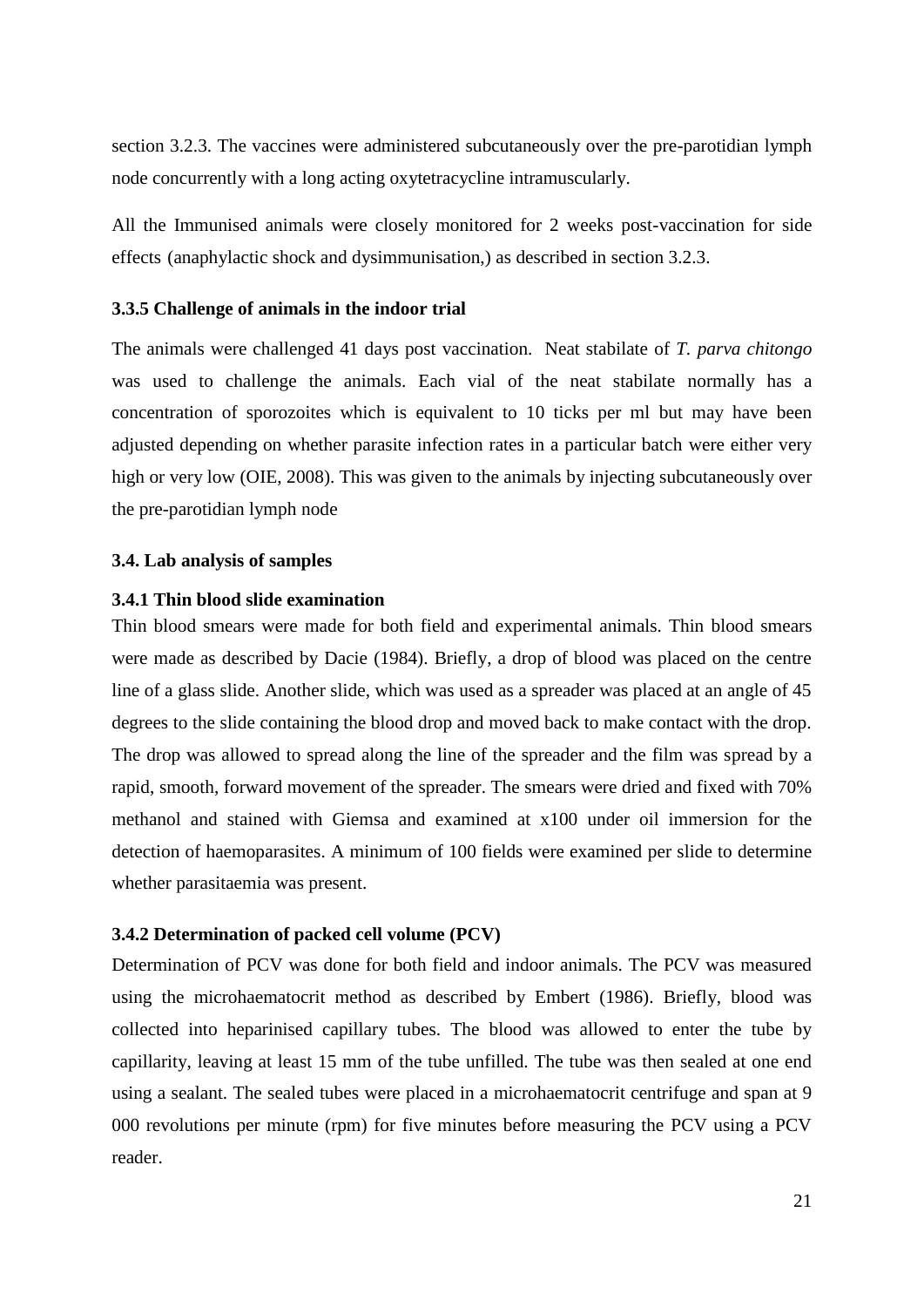#### **3.4.3 Differential white blood cell counts**

This was only done for the experimental animals. The resultant stained thin smears prepared for haemoparasite examination, were used for differential leukocyte counts as described by Embert (1986). Briefly, stained thin blood smears were examined using the oil immersion objective for accurate cell identification. The slides were examined starting with the thin end of the smear, and systematically traversing the slide. The fields that were used for examination were those in which erythrocytes were well separated and the leukocytes thinly spread. Cells were identified as previously described (Anon., 2012) and a record was made using a multiple tally counter. A total of 100 cells were counted per slide.

#### **3.4.4 Indirect fluorescent antibody test**

This was done for both field and experimental animals. Plasma for the field trial and sera for the indoor trial was used for this test. Prior to testing, if the plasma were frozen, it was thawed before proceeding. Using U- shaped micropipette plates 195 ul of phosphate buffer saline (PBS) were dispensed into all wells in column 1, 3, 5, 7, 9 and 11 using a multichannel pipette. Five ul of test plasma was sensed into each well containing 195 ul of PBS. This was the 1:40 dilution. Each well corresponded to one particular animal's plasma. 100 ul of PBS was then dispensed into all wells in columns 2, 4, 6, 8, 10 and 12 using a multi channeled pipette. Then 100 µl of diluted plasma with PBS was transferred from column 2 into column 1, i.e. 100 µl from well A1 into A2 and B1 into B2 and so on. This is the 1:80 dilutions. The negative and positive controls were also diluted in a similar manner. Then The IFAT- *T. parva* antigen slides where then removed from the -20<sup>o</sup>C deep freezer and dried using a hair dryer. Then, ten circles were made on the antigen slides using nail polish. These dilutions were performed for each sample. Fifteen µls of each diluted test plasma was pipetted into each ring for the 1:80. For the field trial 1:40 and 1:80 dilutions were made were examined. This was to make sure that weak positives and weak negatives were also detected. The 1:40 dilution is more sensitive than the 1:80. For the indoor trial only 1:80 dilutions were examined, because this is what is normally used for routine diagnosis for animal movements at Central Veterinary Research Institute (CVRI) and has it been validated. Fluorescein labelled antiglobulin (conjugate) was placed on the preparation which gave a yellowish-green fluorescent on positive samples when visualised under a fluorescent microscope.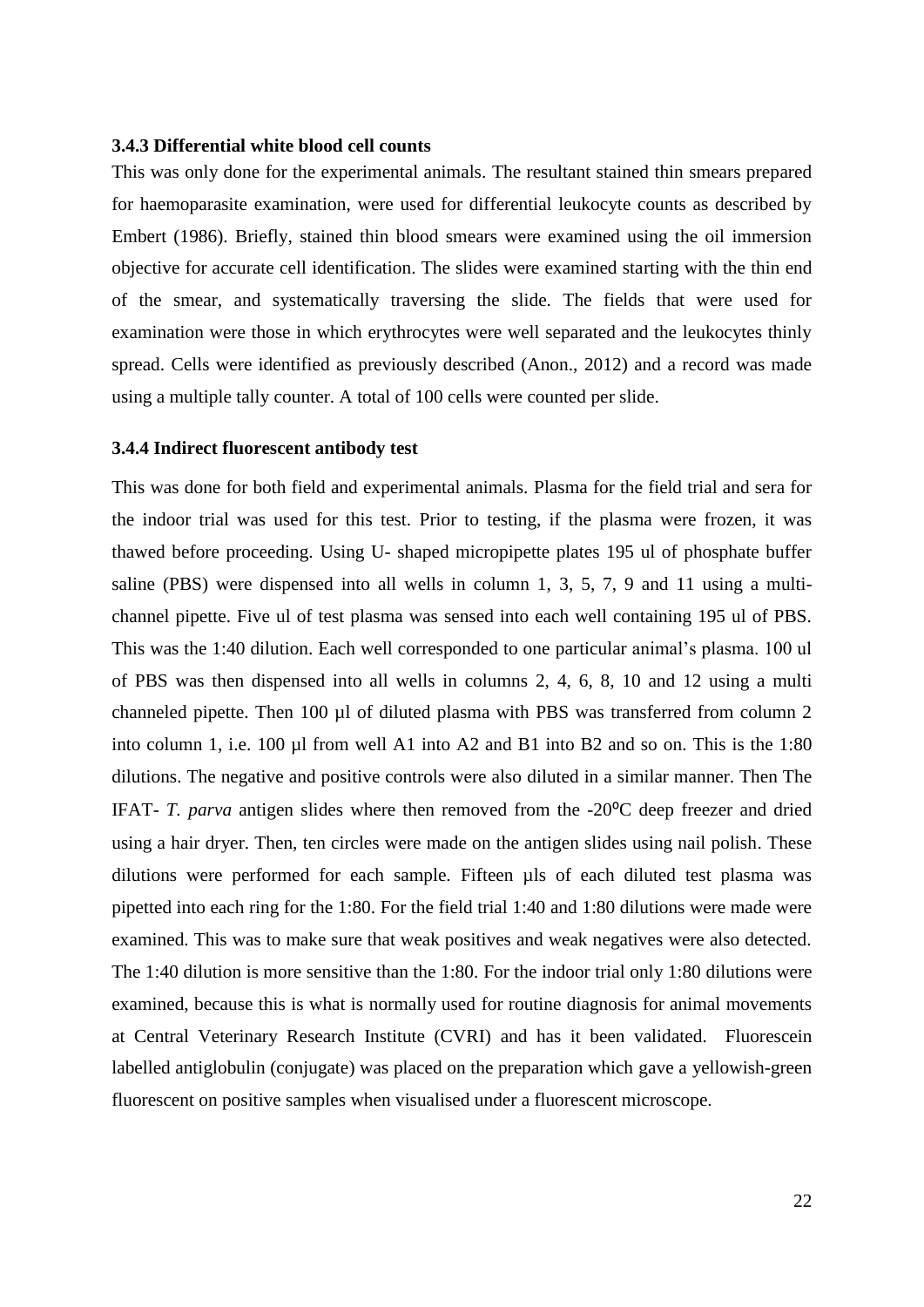#### <span id="page-33-0"></span>**3.5 Data Analysis**

Stata SE 12 was used as the data analysis software. Descriptive statistics were generated for each group of animals in both the field and indoor trials. The chi-square test was used to test for association among categorical variables measured between the groups and the student's ttest for association between continuous variables. The relative risk for the indoor trial and survival analysis was done and Kaplan-meier curves were generated for each group and a log-rank test carried out to check for statistical significant differences in survival time between animals immunized with *T. parva* chitongo carried on ice and those immunized with that carried in liquid nitrogen. The relative vaccine efficacy (VE) was calculated as described by Orientien *et al*., (1985):

 $VE(\%)=(1-RR)*100$ , where RR is the relative risk

And the 95% Confidence interval for the vaccine efficacy was calculated as follows:

- For the lower limit of  $VE=(1-RR_u)*100$ , where RRu is the upper limit of the relative risk
- For the upper limit of  $VE=(1-RR_1)*100$ , where  $RR_1$  is the lower limit of the relative risk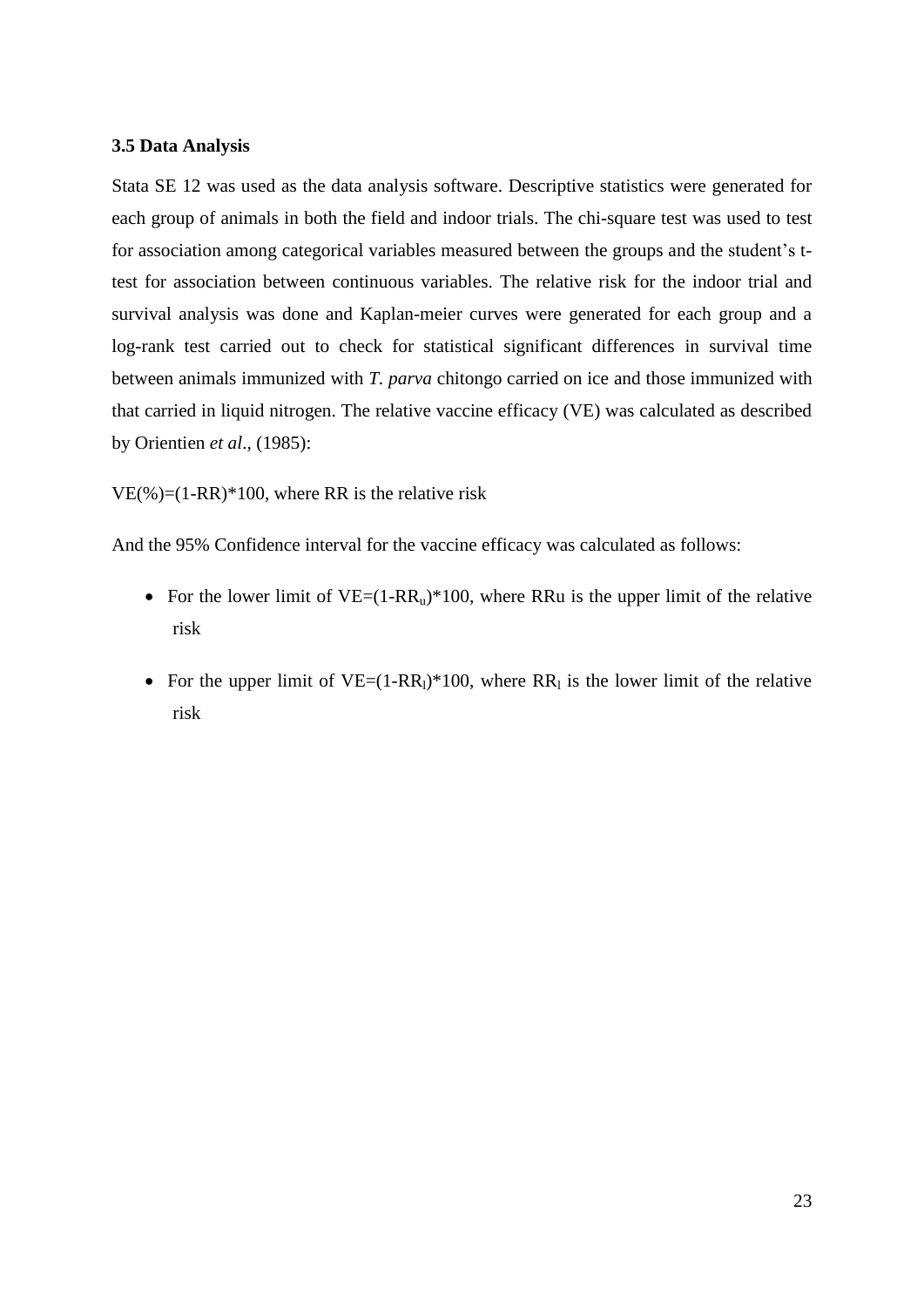# **CHAPTER FOUR**

#### <span id="page-34-1"></span><span id="page-34-0"></span>**4.0 Results**

#### <span id="page-34-2"></span>**4.1 Field trial**

A total of 593 cattle comprising of 29 herds from five districts were sampled at the beginning of the field trial. Hundred and twenty animals in each district were sampled in Choma, Kalomo and Namwala, 116 from Mazabuka and 117 from Monze (Table 4.1). From the 593 samples 291 were from cattle vaccinated with *T. parva* Chitongo stabilate carried on ice (VCIf), while 302 were from cattle vaccinated with *T. parva* chitongo stabilate carried in liquid nitrogen (VCLf). These animals were vaccinated without knowing whether they were positive or negative for *T. parva*.

The temperature, weight and PCVs of the animals were taken before vaccinating. The temperature of the cattle before vaccinating ranged from  $37.7 \,^{\circ}$ C to  $39.9 \,^{\circ}$ C with a mean value of 39.1  $^0C$  (95% CI 39 - 39.1). The weight ranged from 33 kgs to 340 kgs, with a mean value of 120.1 kgs  $(95\%CI = 115.6 - 124.5)$  and standard deviation of 55.5Kgs. The PCVs ranged from 20% to 50%, with a mean value of 34.9% (95% CI=34.5 - 35.4).

From the 593 blood smears collected, No piroplasms were seen in 549 of the animals, while *Theileria* piroplasms were seen in 44 of them at the time of vaccination (this was known later in the study as the analysis could not be done immediately). Kalomo and Namwala districts had the highest number of cattle positive for *T. parva* piroplasms on microscopy, with 16.7% each (95% CI = 10 - 23.4) (Table 4.1). No *T.parva* piroplasms were observed from cattle from Mazabuka and Monze districts.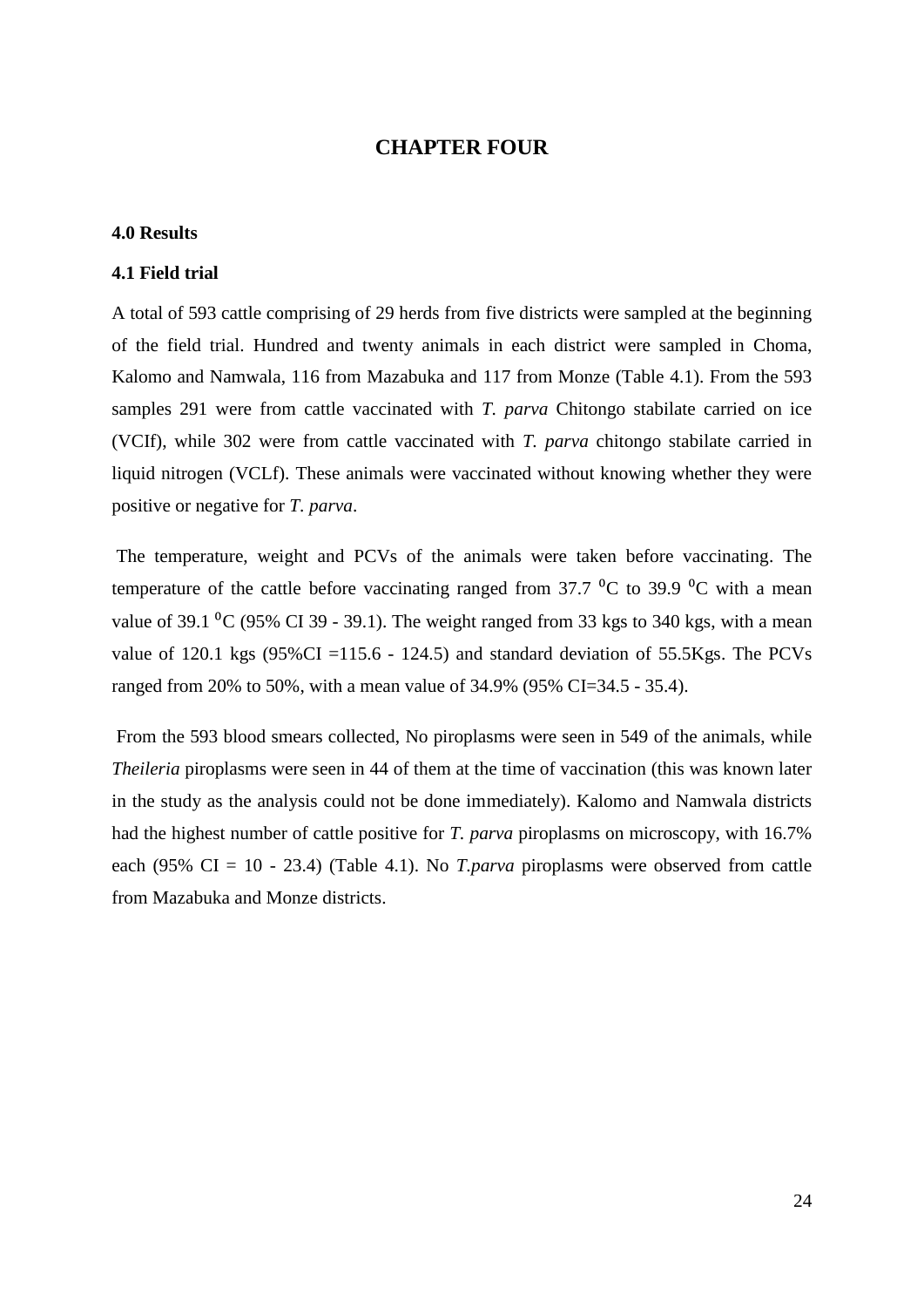| <b>District</b> | No. animals sampled |                | 95% Conf.       |  |
|-----------------|---------------------|----------------|-----------------|--|
|                 |                     |                | <b>Interval</b> |  |
| Choma           | 120                 | 2.5            | $0 - 5.3$       |  |
| Kalomo          | 120                 | 16.7           | $10 - 23.4$     |  |
| Namwala         | 120                 | 16.7           | $10 - 23.4$     |  |
| Mazabuka        | 116                 | $\overline{0}$ |                 |  |
| Monze           | 117                 | $\overline{0}$ |                 |  |

**Table 4.1**: Pre-immunization prevalence of *Theileria* piroplasms in the study districts.

The overall pre-immunization results for the IFA test showed that in the 1/40 dilution 20.0 % (95% CI=16.7% - 23.1%) were positive, while in the 1/80 dilution 8.4% (95%CI=6.2% to10.7% were positive. The IFAT pre-immunisation results showed that in the 1/40 dilutions Monze had the highest proportion of positives with 33.3% (95% CI= 24.7 -41.9) and in the 1/80 dilutions Choma had the highest proportions of positives with 12.5% (95% CI= 6.5 - 18.7) as shown in table 4.2. Furthermore, 3.39% (95% CI=0.10%-0.67%) of the samples collected on the day of vaccination were positive both on blood smears and IFAT (In the 1:40 dilution).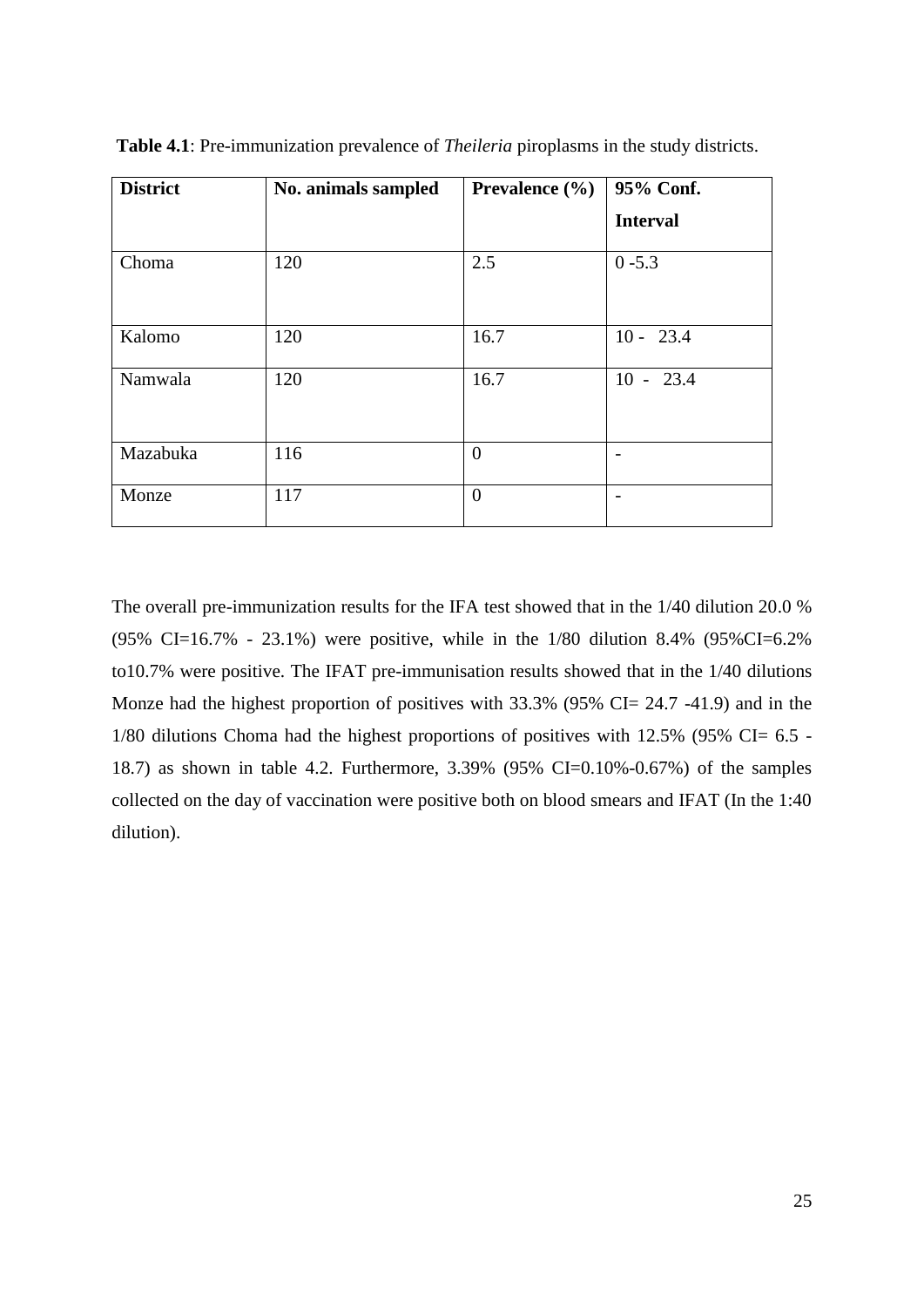| <b>District</b> | $\mathbf n$ | <b>Proportion of</b><br>animals that<br>tested positive<br>before<br><i>immunizations</i><br>in $1/40$ (%) | 95% Conf.<br><b>Interval</b> | <b>Proportion of</b><br>animals that<br>test positive<br>before<br>immunization<br>in $1/80$ (%) | 95% Conf.<br><b>Interval</b> |
|-----------------|-------------|------------------------------------------------------------------------------------------------------------|------------------------------|--------------------------------------------------------------------------------------------------|------------------------------|
| Choma           | 120         | 13.3                                                                                                       | $7.2 - 19.5$                 | 12.5                                                                                             | $6.5 - 18.5$                 |
| Kalomo          | 120         | 11.7                                                                                                       | $5.9 - 17.4$                 | 5.8                                                                                              | $1.6 - 10.1$                 |
| Mazabuka        | 116         | 30.2                                                                                                       | $21.8 - 38.6$                | 11.2                                                                                             | $5.4 - 17$                   |
| Monze           | 117         | 33.3                                                                                                       | $24.7 - 41.9$                | 6.8                                                                                              | $2.2 - 11.4$                 |
| Namwala         | 120         | 11.7                                                                                                       | $5.9 - 17.4$                 | 5.8                                                                                              | $1.6 - 10.1$                 |

**Table 4.2:** Pre-immunization prevalence of *Theileria parva chitongo* on IFAT 1/40 and IFAT 1/80 in the study districts

Tables 4.3 shows the number of animals that were negative before immunization and were presented by owners in each district and tested positive after immunization. These post immunization results in table 4.3 show that Namwala had the highest proportion of positives in the  $1/40$  dilution with 95.1 % (95% CI=90.8 – 99.3) and Mazabuka had the highest proportion of positives in the 1/80 dilution with 93% (95% CI=86.9 - 99).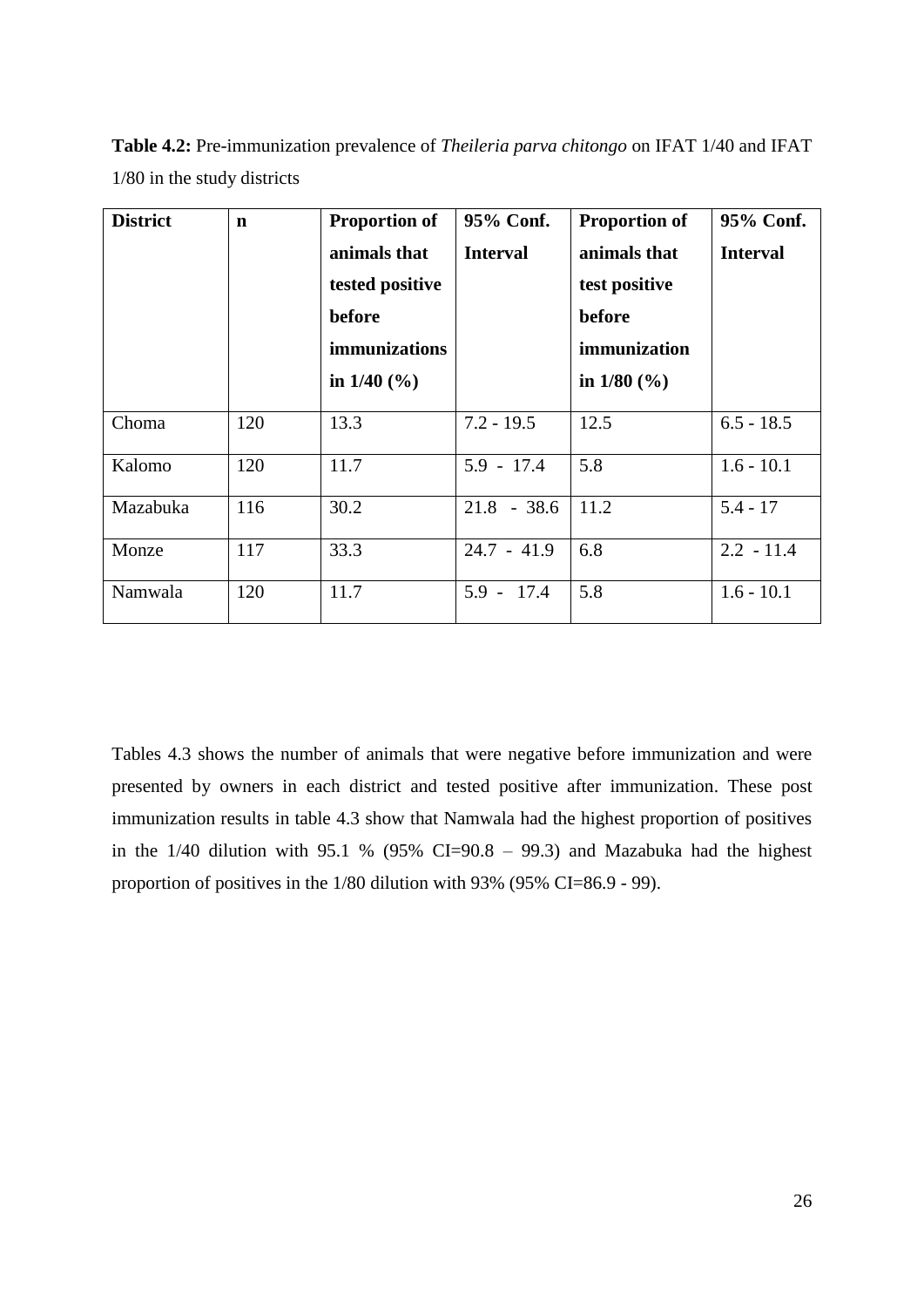| <b>District</b> | $\overline{\mathbf{n}}^1$ | <b>Proportion of</b><br>animals that<br>tested positive<br>after<br>immunization<br>$1/40$ (%) | 95% Conf.<br><b>Interval</b> | <b>Proportion of</b><br>animals that<br>test positive<br>after<br>immunization<br>$1/80$ (%) | 95% Conf.<br><b>Interval</b> |
|-----------------|---------------------------|------------------------------------------------------------------------------------------------|------------------------------|----------------------------------------------------------------------------------------------|------------------------------|
| Choma           | 97                        | 84.5                                                                                           | $77.3 - 91.8$                | 81.4                                                                                         | $73.6 - 89.2$                |
| Kalomo          | 91                        | 89                                                                                             | $82.5 - 95.5$                | 84.6                                                                                         | $77.1 - 92.1$                |
| Mazabuka        | 71                        | 93                                                                                             | $86.9 - 99$                  | 93                                                                                           | $86.9 - 99$                  |
| Monze           | 61                        | 77.1                                                                                           | $66.4 - 87.7$                | 75.4                                                                                         | $64.5 - 86.3$                |
| Namwala         | 101                       | 95.1                                                                                           | $90.8 - 99.3$                | 58.4                                                                                         | $48.7 - 68.1$                |

**Table 4.3:** Proportions of samples that tested positive after immunization from those that were negative before immunization per district in the 1/40 and 1/80 dilutions at 95% CI

The 1/40 dilution results showed that from the animals immunized with VCLf 89.6% (95% CI= 85.5 - 93.7) had seroconverted and from those immunized with VCIf 87.1% (95% CI= 82.5 - 91.7) had seroconverted (table 4.4). The 1/80 dilution results showed that VCLf 80.2% (95% CI= 74.8 - 85.6) seroconverted while in VCIf 75.1% (95% CI= 69.2 - 81) had seroconverted (table 4.4).

There was no significant difference in seroconversion between those animals vaccinated with stabilate carried in liquid nitrogen and that carried on ice for both the 1/40 and 1/80dilutions  $(P=0.450, P=0.242, respectively)$  (Tables 4.4 and 4.5 respectively)

**.** 

 $1$  Number of animals that tested negative before immunization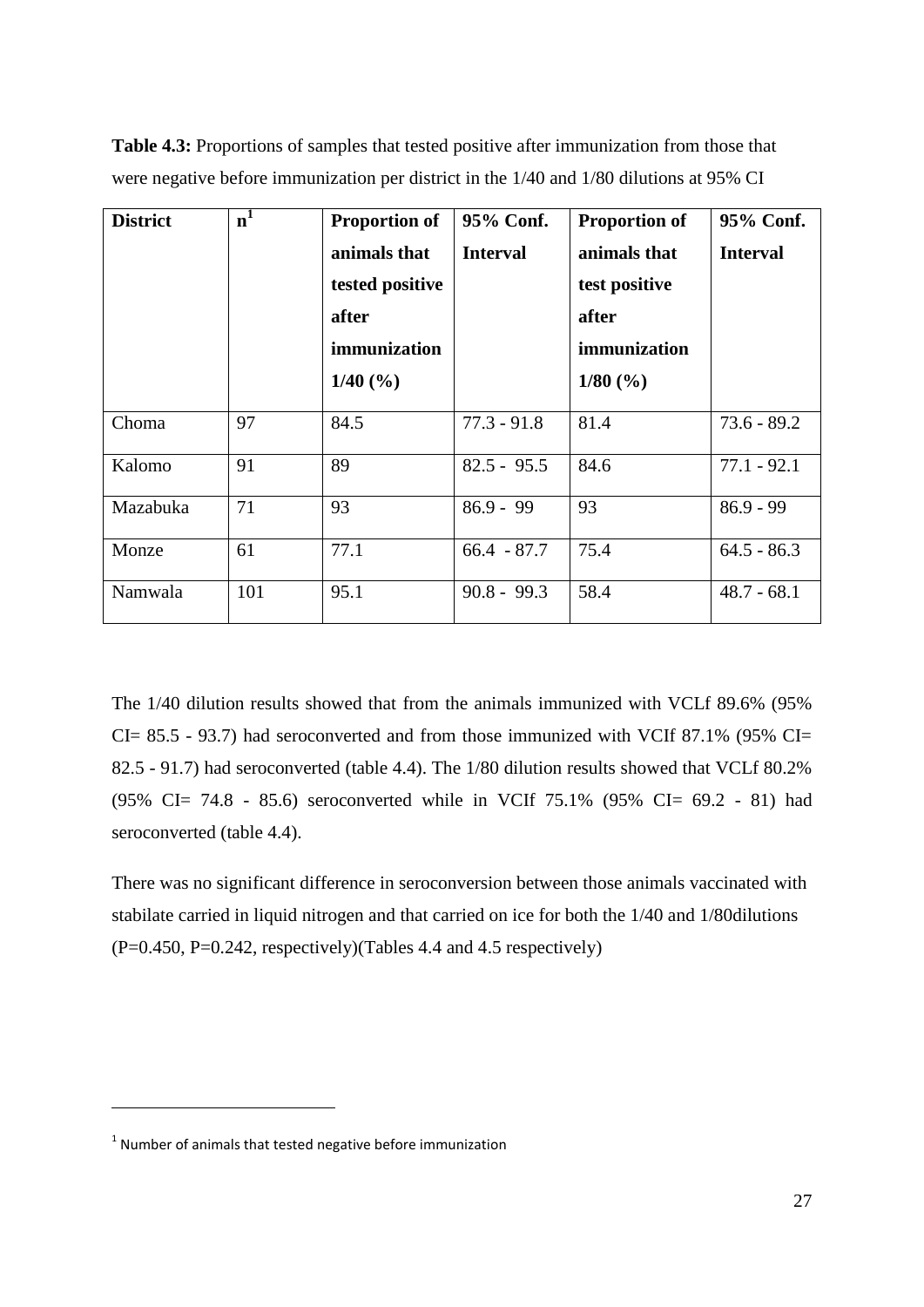| <b>Dilutions</b> | <b>Vaccine type</b> | $\mathbf n$ | <b>Prevalence</b> | 95%               | p-value |
|------------------|---------------------|-------------|-------------------|-------------------|---------|
|                  |                     |             | (%)               | <b>Confidence</b> |         |
|                  |                     |             |                   | <b>Interval</b>   |         |
| 1/40             | <b>VCLf</b>         | 212         | 89.6              | $85.5 - 93.7$     |         |
|                  | <b>VCIf</b>         | 209         | 87.1              | $82.5 - 91.7$     | 0.450   |
| 1/80             | <b>VCLf</b>         | 212         | 80.2              | $74.8 - 85.6$     |         |
|                  | <b>VCLi</b>         | 209         | 75.1              | $69.2 - 81$       | 0.242   |

**Table 4.4:** Positive post sampling proportions of IFA Test of 1/40 and 1/80 dilutions, *T.parva* vaccine carried in liquid nitrogen and that carried on ice

#### <span id="page-38-0"></span>**4.3 Indoor trial**

.

Of the 19 animals that were procured, 2 animals died before the experiment begun due to causes not related to the study. The remaining 17 animals (Nine in the group immunized with vaccine carried in liquid nitrogen-VCLi and eight in group immunized with vaccine carried on ice-VCIi) were immunized on the  $28<sup>th</sup>$  day of the study as shown by the red arrow (Figure 4.1) and challenged after 41 days post-immunization as shown by the green arrow. The first piroplasms were seen from the group immunized with stabilate carried on ice on day six postimmunization and were seen 12 days post-immunization in the group vaccinated with stabilate carried on liquid nitrogen. The first schizonts were detected 12 days post immunization in some animals of both groups. Antibodies to *T. parva* on IFAT were detected from day 8 post immunization in some animals in both groups (6 in group VCLi and 6 in group VCIi. According to the IFAT test all animals in the two groups had seroconverted by day 14 post-immunization. During the experiment 4 more animals had died due to causes unrelated to the disease under study. These were on the  $1<sup>st</sup>$ ,  $8<sup>th</sup>$ ,  $20<sup>th</sup>$  and  $23<sup>rd</sup>$  day postimmunization. These were not included in the analysis. This left 14 animals to follow-up during the experiment: six in the group immunized with the vaccine carried on ice (VCIi) and 8 in the group immunized with vaccine carried in liquid nitrogen (VCLi).

Mean PCVs in each group per week were calculated and the results are shown in Figure 4.1 for the two groups. The figure shows that both groups had similar PCVs during the period of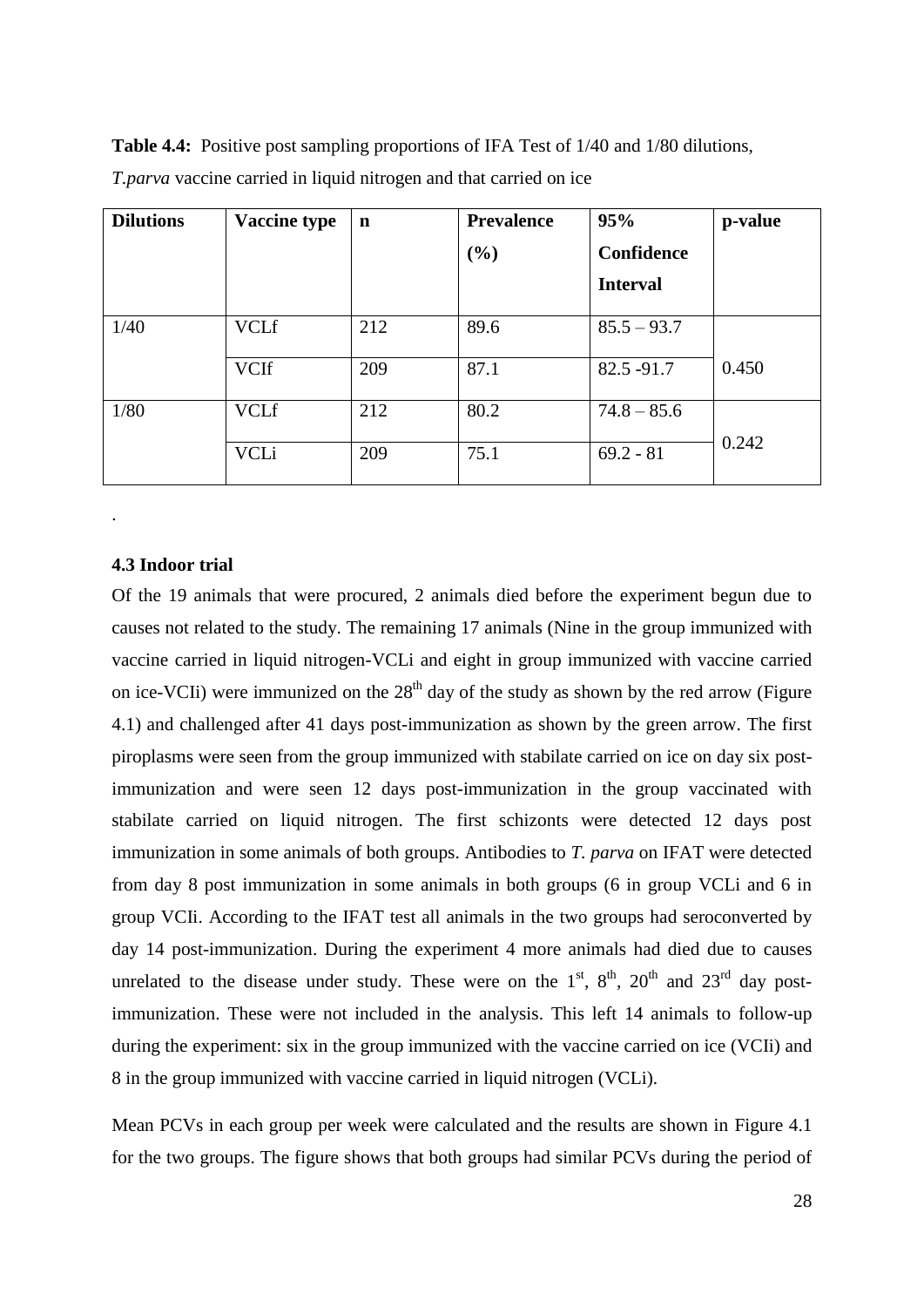the trial. The PCVs of the animals reduced in both groups as the trial went on. In group VCLi the mean PCV before immunization was 33.2% (95% CI 31 – 35.5), after immunization it was  $33.3\%$  (95%CI 32.4 – 34.2) and after challenging it was  $30.1\%$  (95% CI  $28.3 - 31.9$ ). In group VCIi the mean PCV before immunization was  $32.9\%$  (95% CI 30.6 – 35.2), after immunization it was 34% (95% CI 32.9 – 35.2) and after challenging it was 29.8% (95% CI  $28 - 31.6$ ). The PCVs continued to reduce in both groups after challenging the animals. The overall mean PCV in group VCLi was 32.10% (95% CI 31.2 - 32.1), while it in group VCIi was 32.29% (95% CI 31.3 - 33.3). There was no significance difference in the change in PCV between the two groups ( $p = 0.768$ ).



**Figure 4.1**. Weekly mean PCV of animals immunized with VCLi and VCIi

The mean temperature in each group per week was calculated and scatter plot and fitted lines are shown in Figure 4.2. The two groups also had similar mean temperatures during the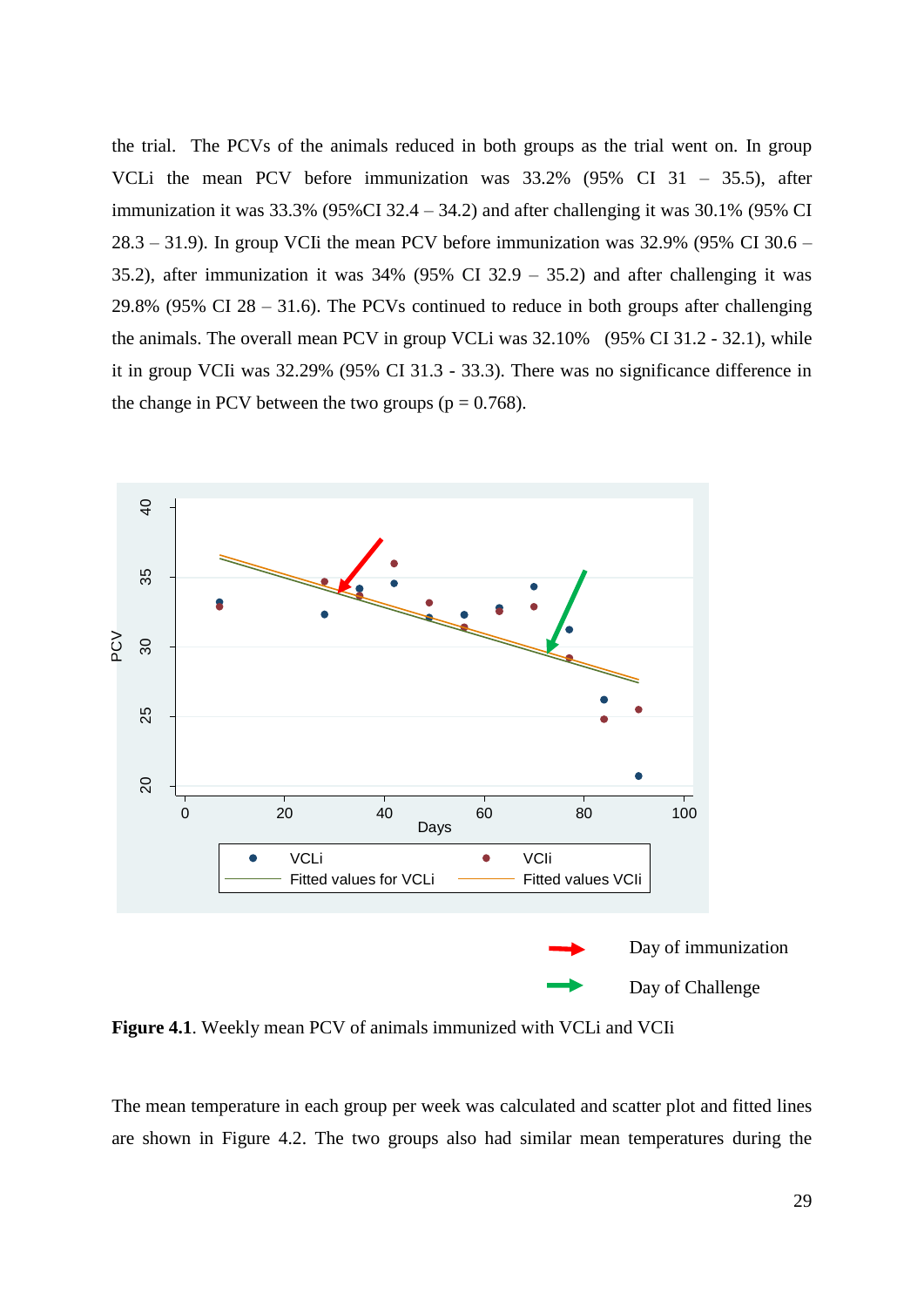course of the experiment. The mean temperature in group VCLi before immunizations was 38.5˚C (95%CI 38.4 – 38.6), after immunization it was 38.6˚C (95%CI 38.4 – 38.7) and after challenging it was  $38.7^{\circ}$ C (95%CI 38.4 – 38.9). The mean temperature in group VCIi before immunizations was 38.8˚C (95%CI 38.4 – 39.2), after immunization it was 38.4˚C (95%CI  $38.3 - 38.7$ ) and after challenging it was  $38.4^{\circ}$ C (95%CI 38.1 – 38.6). Mean variations in temperature within the groups from before immunizations to after challenging were minimal. The overall mean temperature in group VCLi was 38.6˚C (95%CI 38.5 - 38.7) and that in group VCIi was  $38.5 \text{ °C}$  (95%CI 38.3 - 38.6). There was no significant difference in the change in temperatures between the two groups (P=0.2484).



**Figure 4.2** Mean daily temperatures of the calves in the two groups.

The mean numbers of leucocytes per week for each group were calculated (figure 4.4). Everything apart from the lymphocyte count was within normal range. There was a slight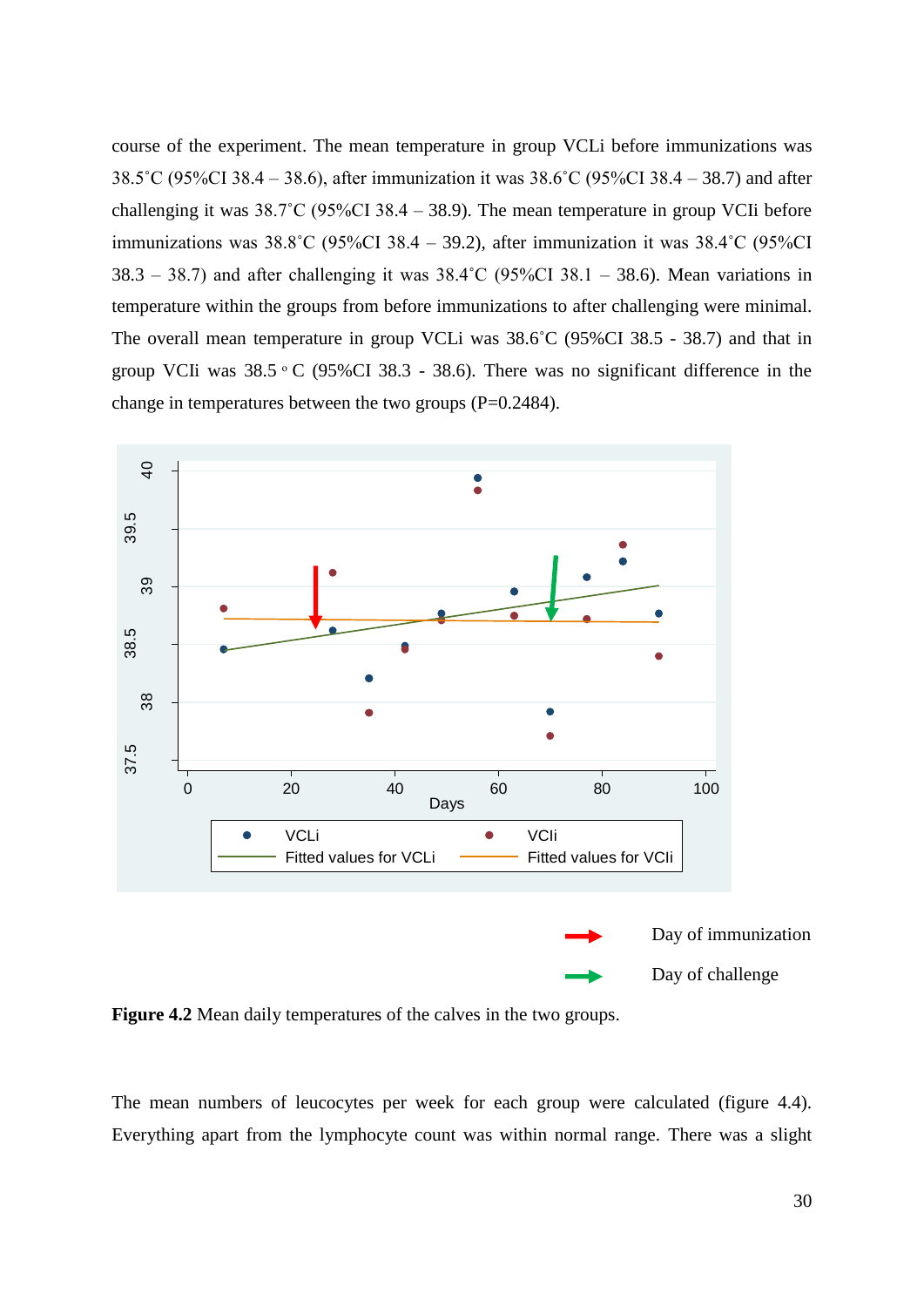increase in the leukocyte count probably due to the slight increase in the lymphocytes after immunizing the animals in both groups. A graph generated to compare the mean lymphocyte count between two groups (figure 4.3). The mean lymphocyte count (in percentages) for group VCLi before immunizations was 47.8% (95% CI 38.3 – 57.3), after immunization it was 54.9% (95% CI 52.3 – 57.4) and after challenging it was 52.7% (95% CI 49.7 – 55.7). The mean lymphocyte count (percentages) for group VCIi before immunizations was 44.3% (95% CI 34.7 – 53.9), after immunization it was 58.7% (95% CI 56.5 – 60.8) and after challenging it was  $53\%$  (95% CI 49.7 – 55.3). The increase in percentage count of lymphocytes in both groups was from the day of vaccination to the end of the experiment. The mean percentage of the lymphocytes in group VCLi was  $53.4\%$  (95% CI = 51.4 - 55.3) while in group VCIi was  $55.3\%$  (95% CI =  $53.2$  -  $57.2$  as shown in table 4.5. There was no significant difference in values of lymphocytes between the two groups as shown in table 4.5 (P=0.2081). There was no change in the number of Neutrophils, Eosinophils and Platelets in both groups during the course of the experiment as shown in Figures 4.6 and 4.7. These were within normal range of 2-7% for Monocytes, 2-20% for Eosinophils, 15-45% Neutrophils, and 0-2% basophils.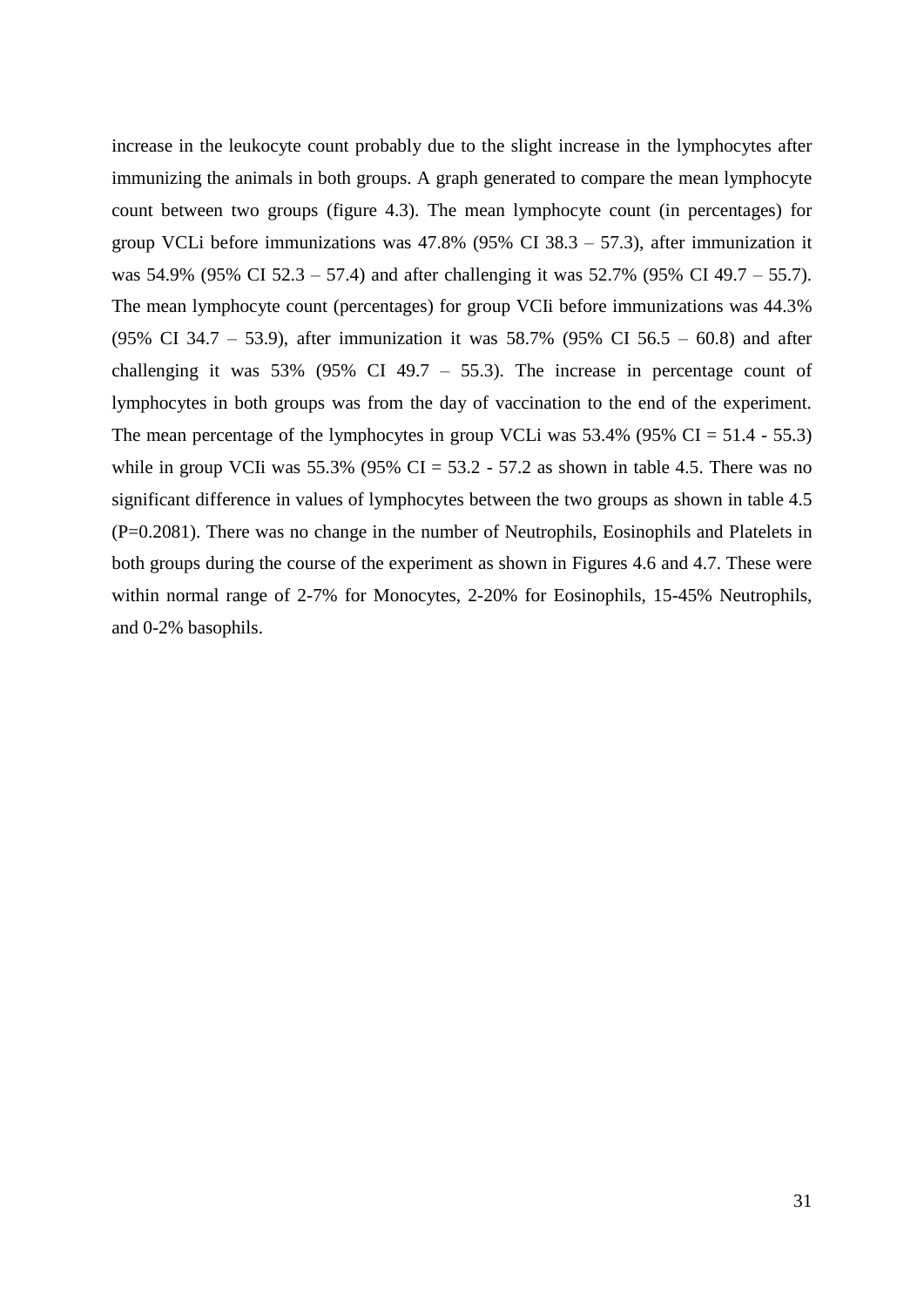

Figure 4.3. Mean percentage of lymphocytes for animals vaccinated with VCIe and VCLe per week

**Table 4.5** Mean number of lymphocytes for the two groups throughout the study

| 0.208 |
|-------|
|       |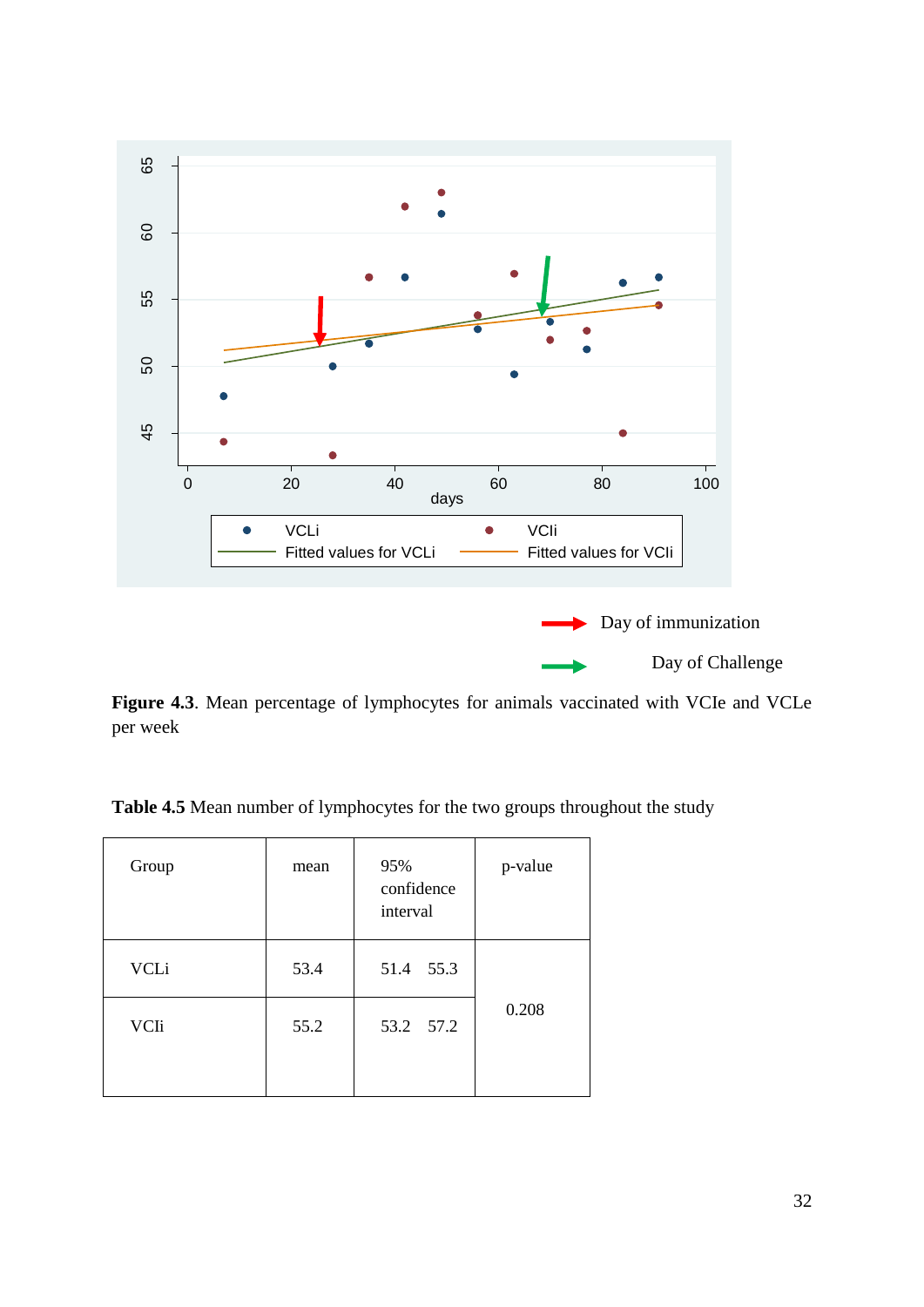

**Figure 4.4.** Differential blood cell count for animals immunized with vaccine carried on liquid nitrogen (VCLi) and vaccine carried on ice (VCIi)

Survival analysis was done on 14 animals from the group vaccinated with VCLi and VCIi. Only right censoring was considered in our study. Two animals in each group did not die during the study. These where put down at the end of the study time. The total time at risk was 663 animal days. The failure event was death of an animal. Table 4.6 below shows survival time by vaccine according to the carriage material. The calves in the VCLi group started dying on the  $20<sup>th</sup>$  day after challenge, while the animals in VCIi group started dying 23 days after challenge. The column fail represents the number of animals that died during the time interval. At the end of 63 days post challenge only 2 animals were left in each group. The row function represents the probability that the subject will die in the given time interval, conditional upon surviving without the outcome up to the beginning of the time interval at 95% confidence interval for each time interval. A log-rank test was carried out (Table 4.7) to compare the survival probability between the group VCLi and group VCIi. The test showed that there was no significant difference between this two groups (p=0.8294)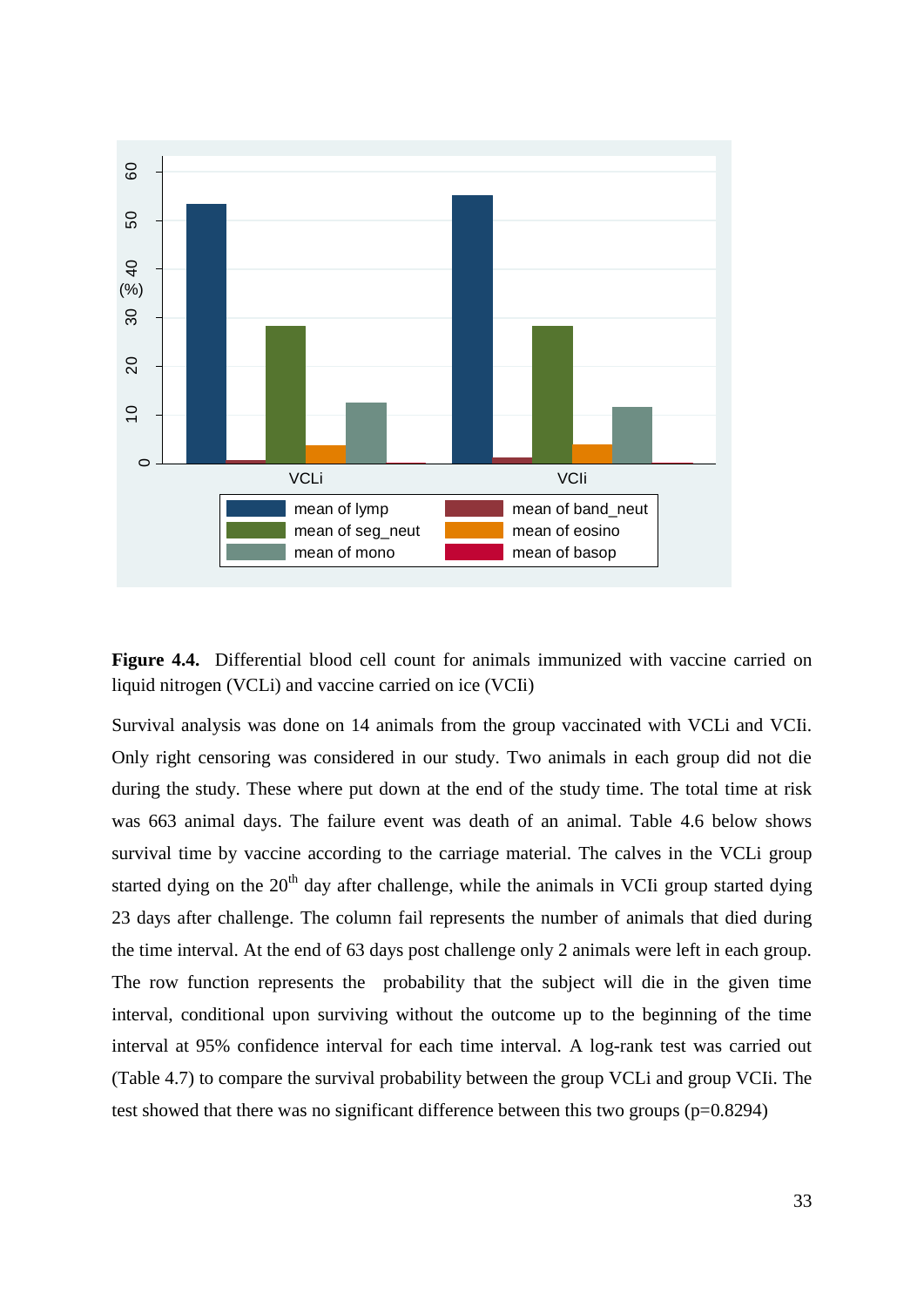| Time in Days from post- | Total          | Fail           | Lost           | Function | [95% CI of    |
|-------------------------|----------------|----------------|----------------|----------|---------------|
| immunisation            | No. of         |                |                |          | survival      |
|                         | animals        |                |                |          | function]     |
|                         | at time        |                |                |          |               |
|                         | t              |                |                |          |               |
| <b>VCLi</b>             |                |                |                |          |               |
| 20                      | 8              | $\overline{2}$ | $\overline{0}$ | 0.7500   | 0.3148 0.9309 |
| 42                      | 6              | $\mathbf{1}$   | $\overline{0}$ | 0.6250   | 0.2293 0.8607 |
| 51                      | 5              | $\mathbf{1}$   | $\overline{0}$ | 0.5000   | 0.1520 0.7749 |
| 59                      | $\overline{4}$ | $\overline{2}$ | $\overline{0}$ | 0.2500   | 0.0371 0.5581 |
| 63                      | $\overline{2}$ | $\overline{0}$ | $\overline{2}$ | 0.2500   | 0.0371 0.5581 |
| VCIi                    |                |                |                |          |               |
| 23                      | 6              | $\mathbf{1}$   | $\overline{0}$ | 0.8333   | 0.2731 0.9747 |
| 29                      | 5              | $\mathbf{1}$   | $\overline{0}$ | 0.6667   | 0.1946 0.9044 |
| 49                      | $\overline{4}$ | $\mathbf{1}$   | $\overline{0}$ | 0.5000   | 0.1109 0.8037 |
| 59                      | 3              | $\mathbf{1}$   | $\overline{0}$ | 0.3333   | 0.0461 0.6756 |
| 63                      | $\overline{2}$ | $\overline{0}$ | $\overline{2}$ | 0.3333   | 0.0461 0.6756 |

**Table 4.6**. List of survival time by vaccine according to type of carriage material

Kaplan-meier graph (Figure 4.5) shows the probability of survival for animals immunized with VCLi and of animals immunized with VCIi. There was no significant difference in the survival time between the two groups (p=0.8294) (Table 4.8).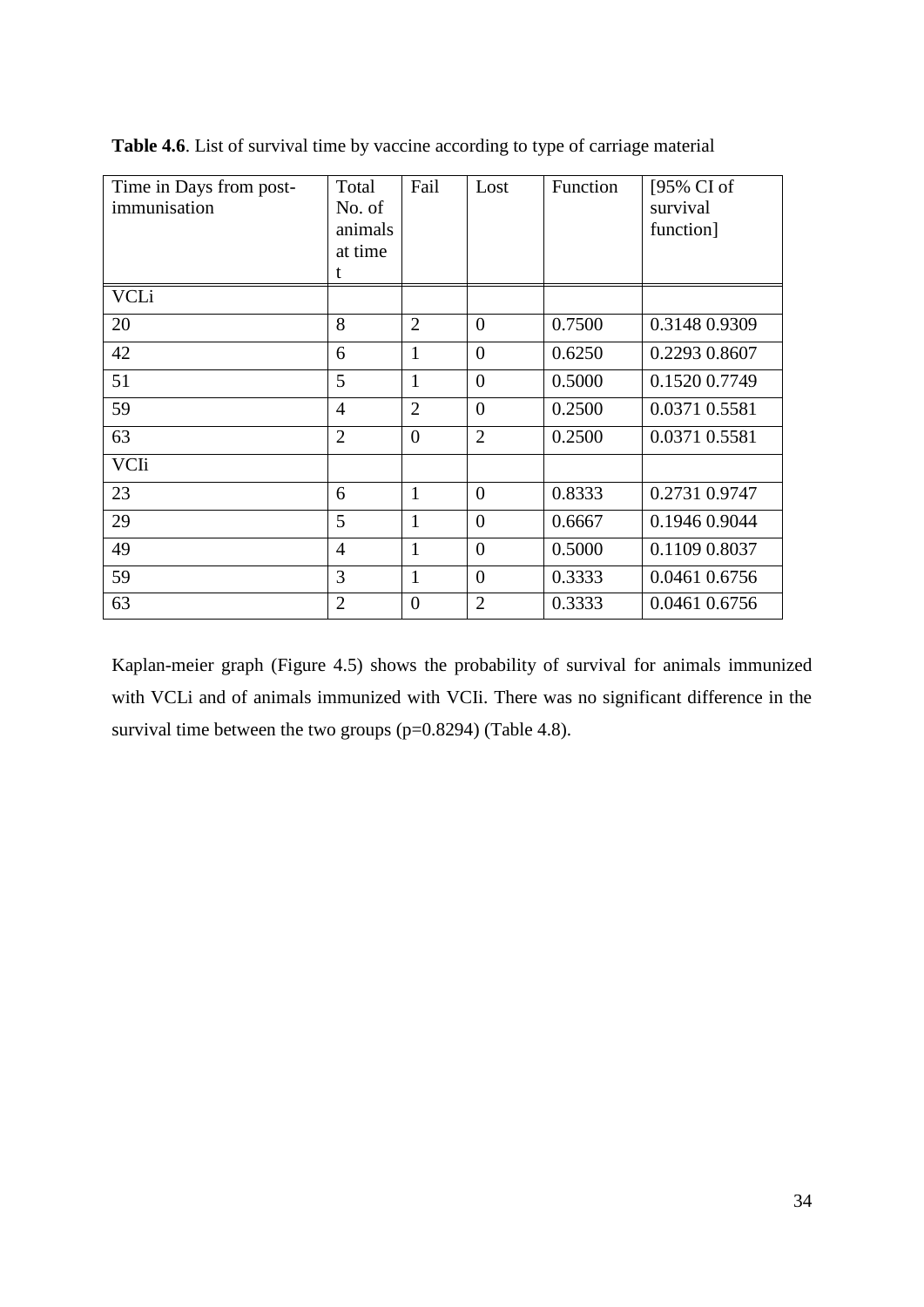

**Figure 4. 5**. Kaplan meier survival time estimates for group VCLi and group VCIi

**Table 4.7**.Log-rank test for equality of survivor functions

| Vaccine                         | Events observed | Events expected | p-value |
|---------------------------------|-----------------|-----------------|---------|
| Stabilate in liquid<br>nitrogen | 6               | 5.68            | 0.829   |
| Stabilate on ice                | $\overline{4}$  | 4.32            |         |
| Total                           | 10              | 10.00           |         |

In the group vaccinated with stabilate carried on liquid nitrogen, six out of eight calves died due to challenge with *T. parva*, while in the other group, four out of six calves died. Relative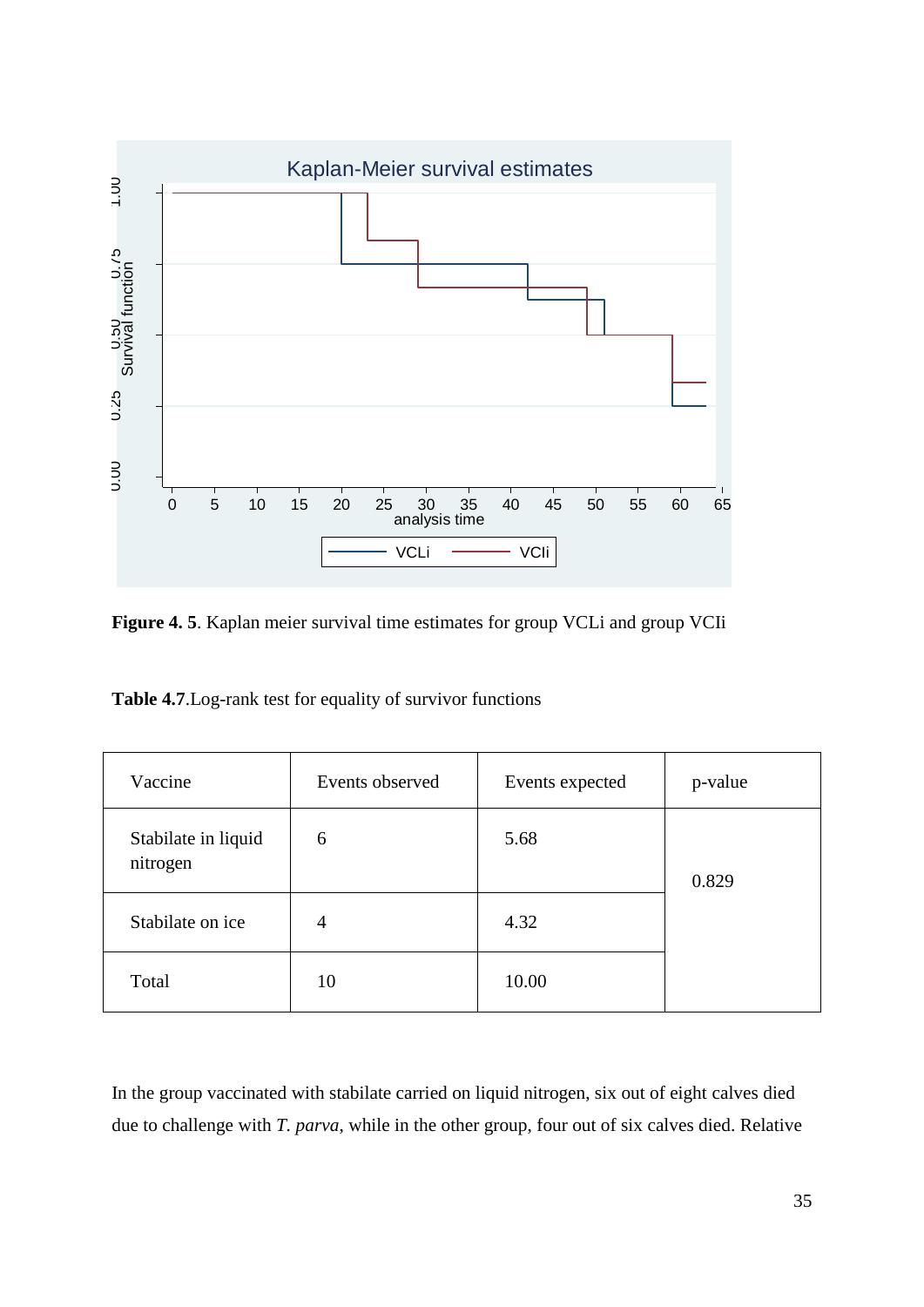risk was calculated 1.07(95%CI 0.41-2.83). There was no significant difference in relative risk between VCLi and VCIi (p=0.889).

The relative vaccine efficacy was estimated as  $7\%$  (95% CI = -183 - 59). Since the estimated 95% confidence interval included zero, it can be concluded that there was no significant difference in efficacy between the stabilate carried on ice and that carried in liquid nitrogen.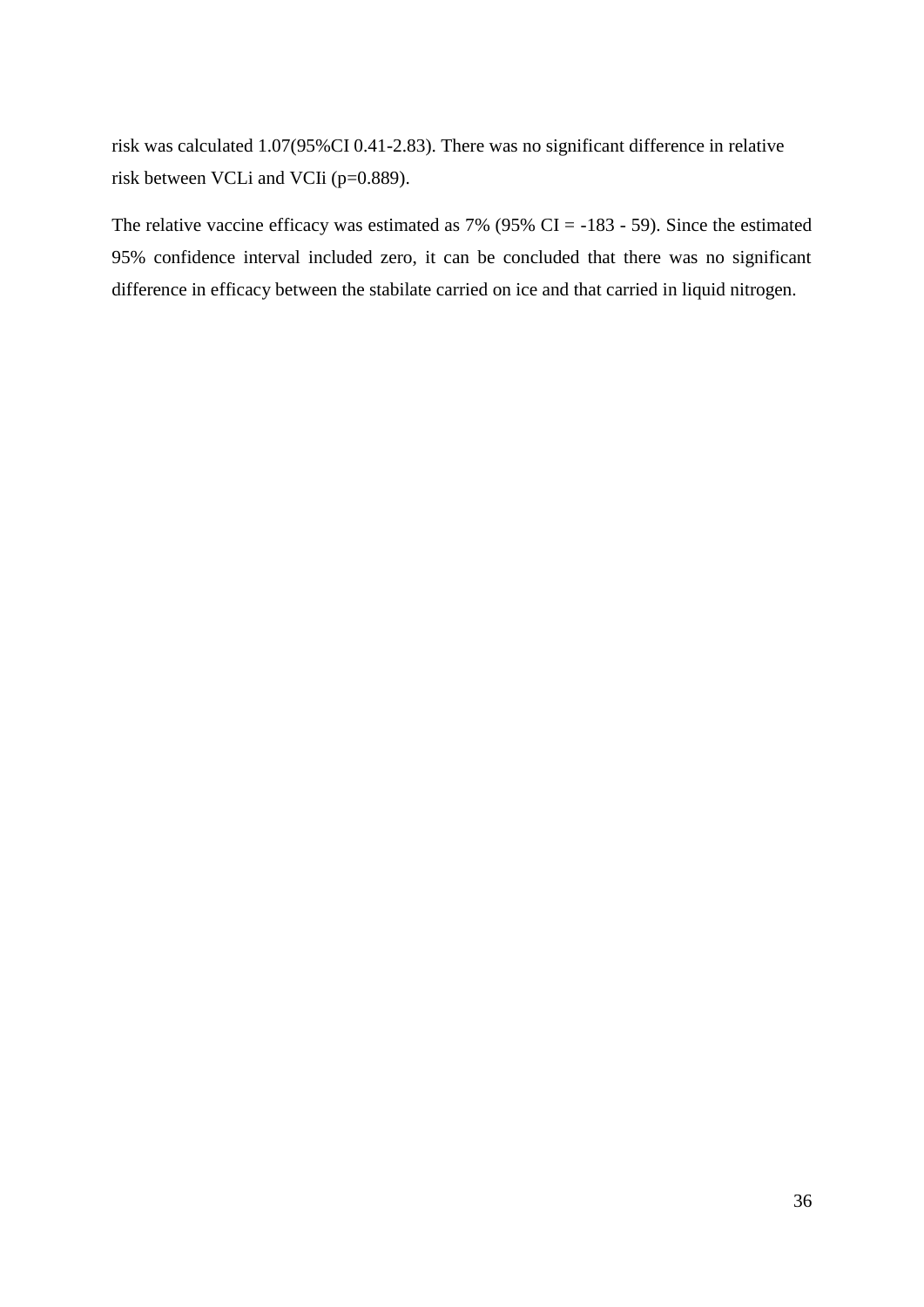# **CHAPTER FIVE**

#### <span id="page-47-1"></span><span id="page-47-0"></span>**5.0 Discussion**

The aim of the field trial was to compare the efficacy of *Theileria parva chitongo* sporozoites carried on ice to that carried in liquid nitrogen. This was done by comparing seconversion ratios between the group vaccinated with stabilate carried carried on ice and the group vaccinated with stabilate carried in liquid nitrogen. The field study found no significant difference in seronversion rates between cattle immunized with stabilated carried in liquid nitrogen and that carried on ice for up to 4-6 hours in both the 1:40 and 1:80 dilutions. However, a similar study by Marcotty *et al*., (2001) in katete district using the katete strain found that immunisation performed with a stabilate kept on ice up to 6 hours was more efficient than the standard method (stabilate carried in liquid nitrogen). However, the difference in results could be due to many other factors that need further study. These factors may include the difference in stabilate used or regions where the immunization was carried out or difference in cultures.

In the field trial, animals positive for ECF on IFA test and blood smears examination were detected in some districts even though the animals were showing no clinical signs. This could be an indication of the endemic status of the disease in most plateau districts of Southern province of Zambia (Nambota *et al*., 1994). The IFA test may also have been less accurate because in endemic regions the seroprevalence fluctuates considerably although most animals have been infected (Billiouw *et al*., 2005). The detection of piroplasms from the blood smears could be due to the presence of carrier animals. These are animals that have recovered from the primary infection but maintain piroplasms circulating in the blood at levels that are high enough to infect ticks but not always detectable by routine diagnostic techniques (Medley *et al*., 1992). Given the low specificity of microscopy (Darghouth *et al* 1996, Simuunza, 2009), the detection of piroplasms only without schizonts, may also have been due to other non pathogenic *Theileria sp*. (Norval *et al.,* 1992). Mazabuka and Choma despite being endemic to *Theileria parva* showed 0% prevalence in piroplasms. This may have been due the low sensitivity of microscopy/blood smears (Darghouth *et al* 1996, Simuunza, 2009).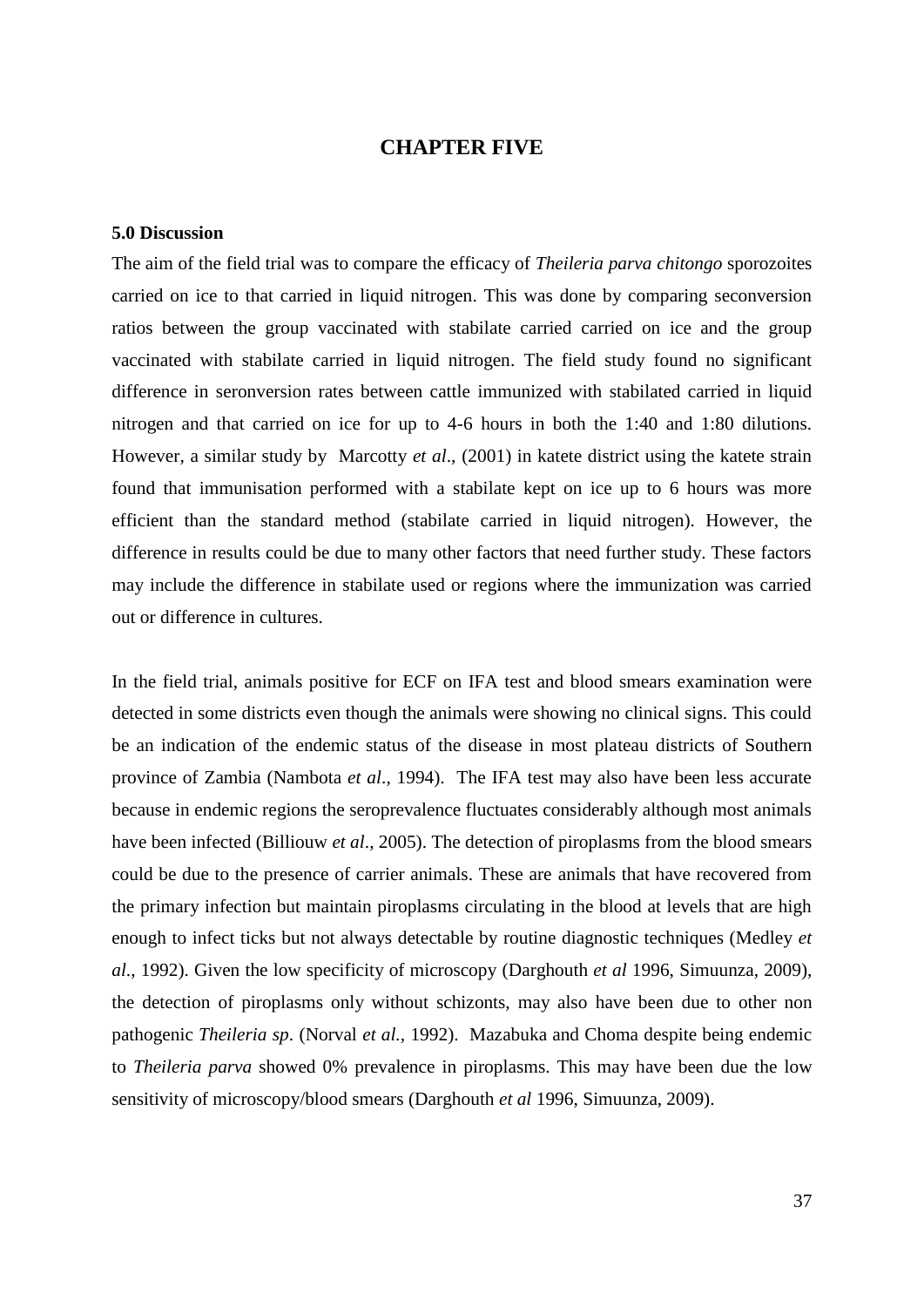Generally from the pre-immunization results, the study showed that the IFA test was more sensitive than microscopy in detecting *theileria parva*. However, this detection of piroplasms without schizonts is inconclusive because this might be due to the presence of other theileria species. Blood smears are not the most accurate form of diagnosis for *T.parva* because accurate diagnosis relies on the training and experience of the laboratory personnel, and is considered to have low sensitivity and specificity (Darghouth *et al* 1996, Simuunza, 2009). This could explain the lower detection of positives from the blood slides as compared to the IFA test. The 1:40 is more sensitive than the 1:80 dilutions as demonstrated by Billiouw *et al.,* (2005). From our study both pre and post immunization results show that the 1/40 dilution detected more positives compared to the 1/80 dilution.

The mean temperatures of the animals at time of sampling were within the normal range, though on the high side. According to the Merck manual, (2005) the temperature range of beef cattle is from 36.7<sup>o</sup>C to 39.1<sup>o</sup>C. This may be because the sampling was done at a time of the day when tempratures were high. The body temperature of cattle increases as the day progresses and latter starts to reduce in the night and in addition, it may further increase depending on the activity and stress that is exerted on the animals (Parish *et al.,* 2009). The animals were being chased around in the kraal to be caught before vaccinating. However, it is important to note that some of the cattle sampled were positive for ECF. Therefore, it is possible that some of the higher than normal temperatures could have been due to the disease.

The weights of cattle included in the field study were very variable, with large standard deviations. The Cattle breed mostly found in southern province is the Tonga and its crosses (Aregheore 1994). Traditional herds normally reach weights of 500kgs for bulls and 300 kgs for cows (Aregheore 1994). Our study included all animals ranging from three months and above that were not ear tagged or had no history of vaccination. This partly explains the wide variations in the obtained weights of animals

The estimated mean PCVs of the study animals were slightly below range. According to the Navarre (2007), the PCV of beef cattle ranges from 24% to 46%. Navarre (2007) also observed that the PCV was usually on the upper 20s in adult cattle and slightly higher in calves. Our study animals consisted of both calves and adults as long as they had no history of vaccination. Anaemia has not been recognised as a major feature in classical *T. parva*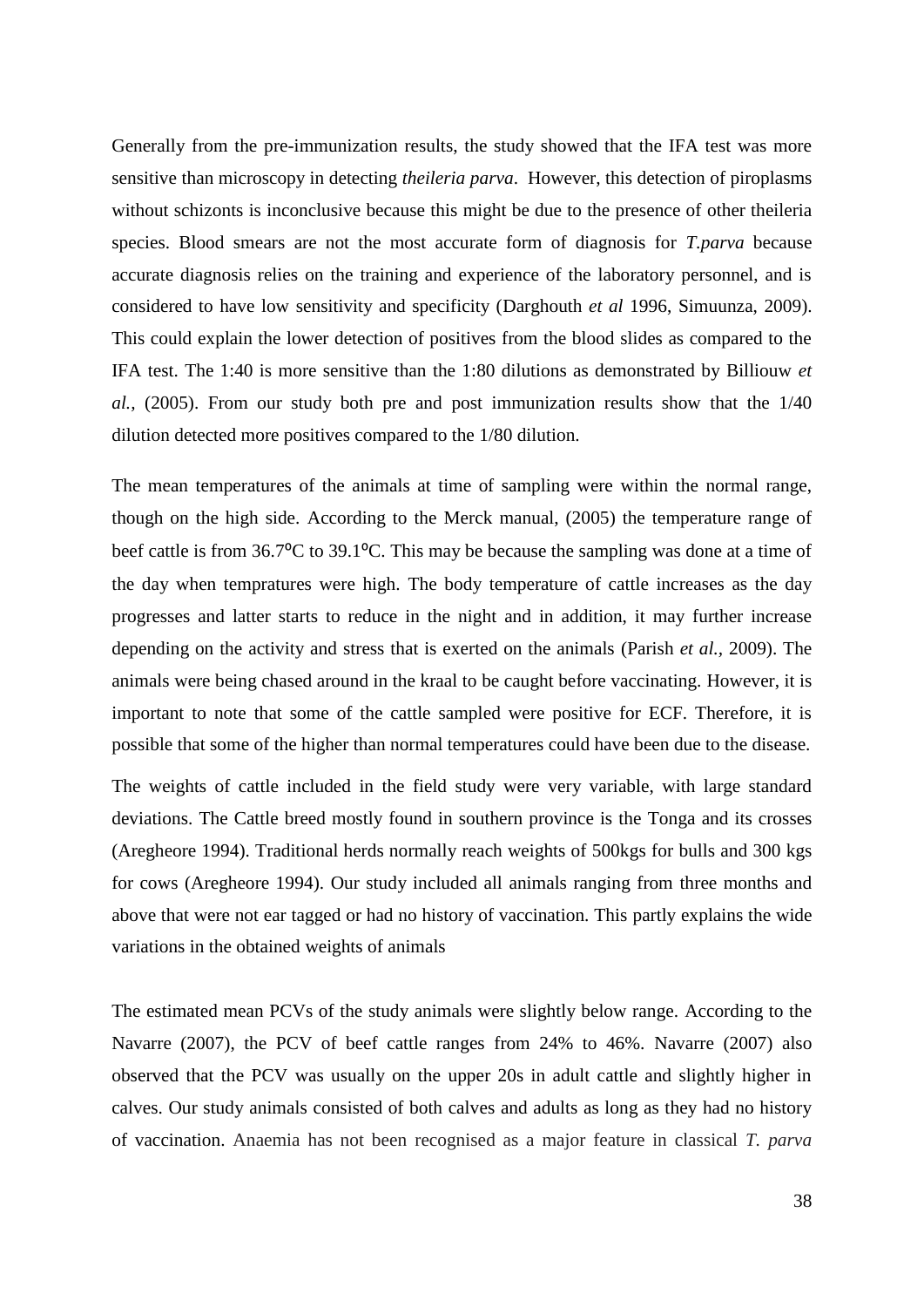infections (Maxie *et al*., 1982) although it has been described in cattle infected with certain stocks of *T. parva* (Norval *et al*., 1992e4). From the pre-immunisation IFA test and blood smears, some of the cattle were infected with *Theileriosis.* These could explain the lower ranges in the PCVs, although the effect of other anaemia causing infectious and noninfectious diseases could not be ruled out. However from the mean value these results show that the animals were generally in good health before vaccinating.

The aim of the indoor trial was also to compare efficacy of *Yheileria parva chitongo* carried in liquid nitrogen to that carried on ice between two groups and further to see whether temperature and haematological parameter results could be replicated under controlled conditions. Only male dairy animals were included in this study due to financial contain. Male dairy animals tend to be cheaper than female dairy animals which are mainly used for milk production. Some study animals were lost before the experiment due to causes not related to the diseases under study. This could have most likely reduced the power of the study (Eng, 2003), although it is unlikely that it could have resulted in wrong conclusions.

The survival analysis data showed that there is no significant difference in survival time between the two groups hence the animals responded the same despite the difference in the carriage of the vaccines. The study also showed that the relative vaccine efficacy was not significantly different between VCLi and VCIi. Marcotty *et al.,* (2001), showed that there was a significant difference between *T. parva katete* strain vaccine carried in liquid nitrogen and that carried on ice. In their study *T. parva katete* strain carried on ice was better. However, Mbao *et al*., (2007) showed that Chitongo and Katete strains have similar infectivity losses when stored on ice.

The two groups had similar PCVs during the course of the trial. The PCVs started reducing after vaccinating the animals on the 28th day of the trial and reduced further after challenging the animals on the  $69<sup>th</sup>$  day of the trial. This finding is similar to that reported in the study by Fandmu *et al*., (2007), where they found that anaemia occured in both lethal and non-lethal *Theileria parva* infected animals due to a reduction in PCV and Mean corpuscular volume (MCV). IIana (2012) also found that theileriosis caused a significant decrease in PCVs in cattle.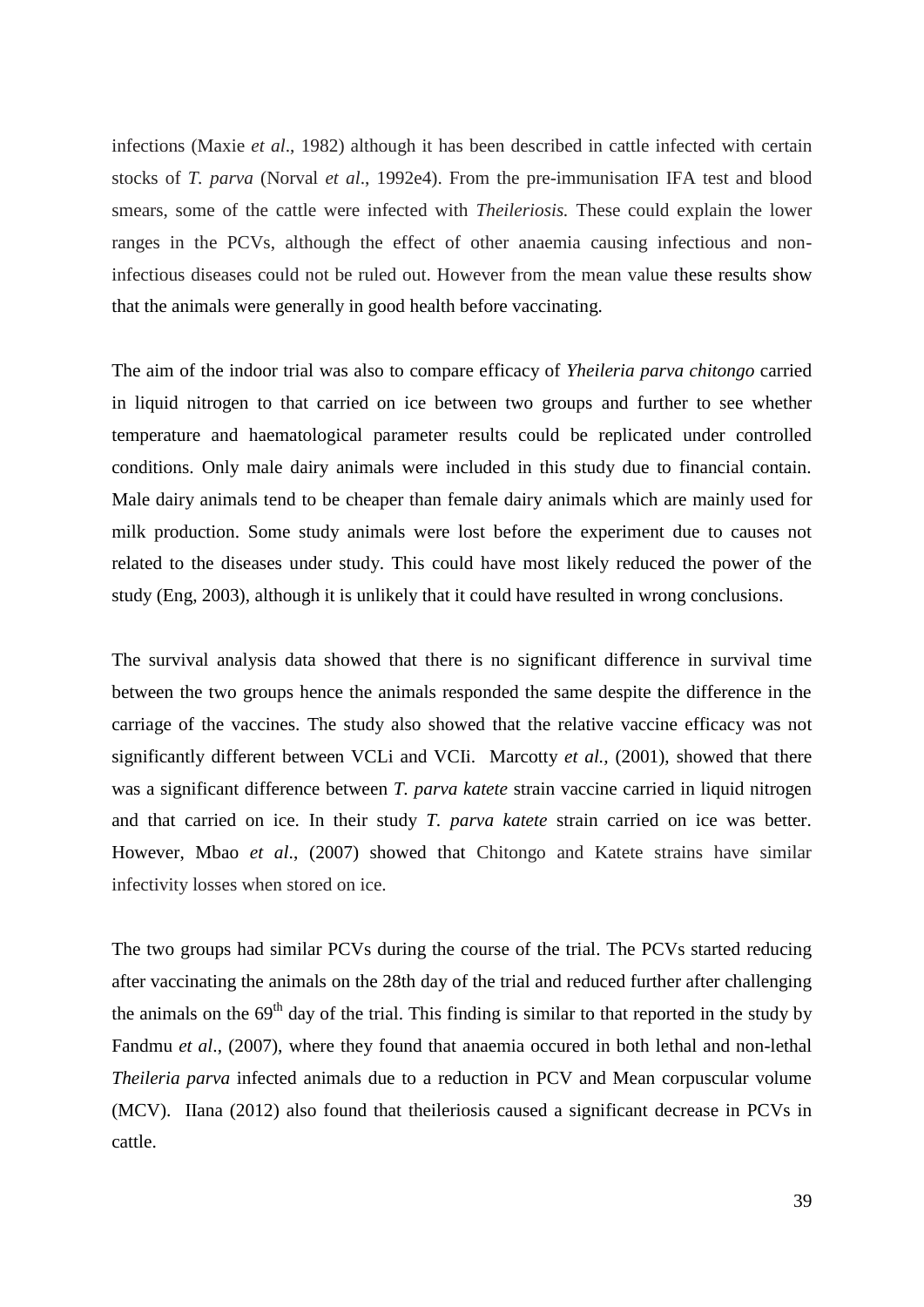The average temperatures in both groups were within normal range apart from days six-eight after immunisation and days 10-12 after challenging. High temperatures were expected in theileriosis infection according to Fandamu, (2005). Variations in body temperature were observed throughout the study, mainly because they were not taken at the same time of the day. Temperature variations could have been further been attributed to environmental factors such as weather and also exercise of animals during the process of restraining.

The average number of lymphocytes in both groups per week was increasing from the day of immunization until the end of the experiment. However these were within the normal range of lymphocytes. The normal range of lymphocytes of dairy cattle is 45%-75% (Merck Manual, 2005), The slight increase of leukocytes in both groups was probably due to proliferation of lymphocytes in the lymphoid organs as defensive response to invading parasite. The sporozoites invade host lymphocytes where they rapidly differentiate into schizonts, a process associate with transformation of the infected cells to a state of uncontrolled proliferation (Fawcet *et al*. 1982). All other white blood cells were within normal range (Merck Veterinary Manual , 2005).

Blood and lymph smears showed that piroplasms and schizonts could be detected 6-12 days and 12 days post-immunisation respectively. According to the IFAT results, seroconversion of the animals had started by day 8 and all animals had seroconverted before challenge. According to Fandamu (2005), under experimental conditions, using either infected ticks or sporozoites stabilate, the incubation period ranges from 8 to 12 days.

It was observed that a number of animals had died during the experiment. Freisian cattle which are bos taurus were used in this experiment. *Bos taurus* breeds are very susceptible to *T. parva* infection (Norval *et al*., 1992). It should be pointed out that resistance can be reduced in situations where there is malnutrition and stress of the animal (Fandamu *et al.,*  2007). Housing the animals may have stressed them and also the experiment was carried out in the cold season of the year making it difficult to keep them warm.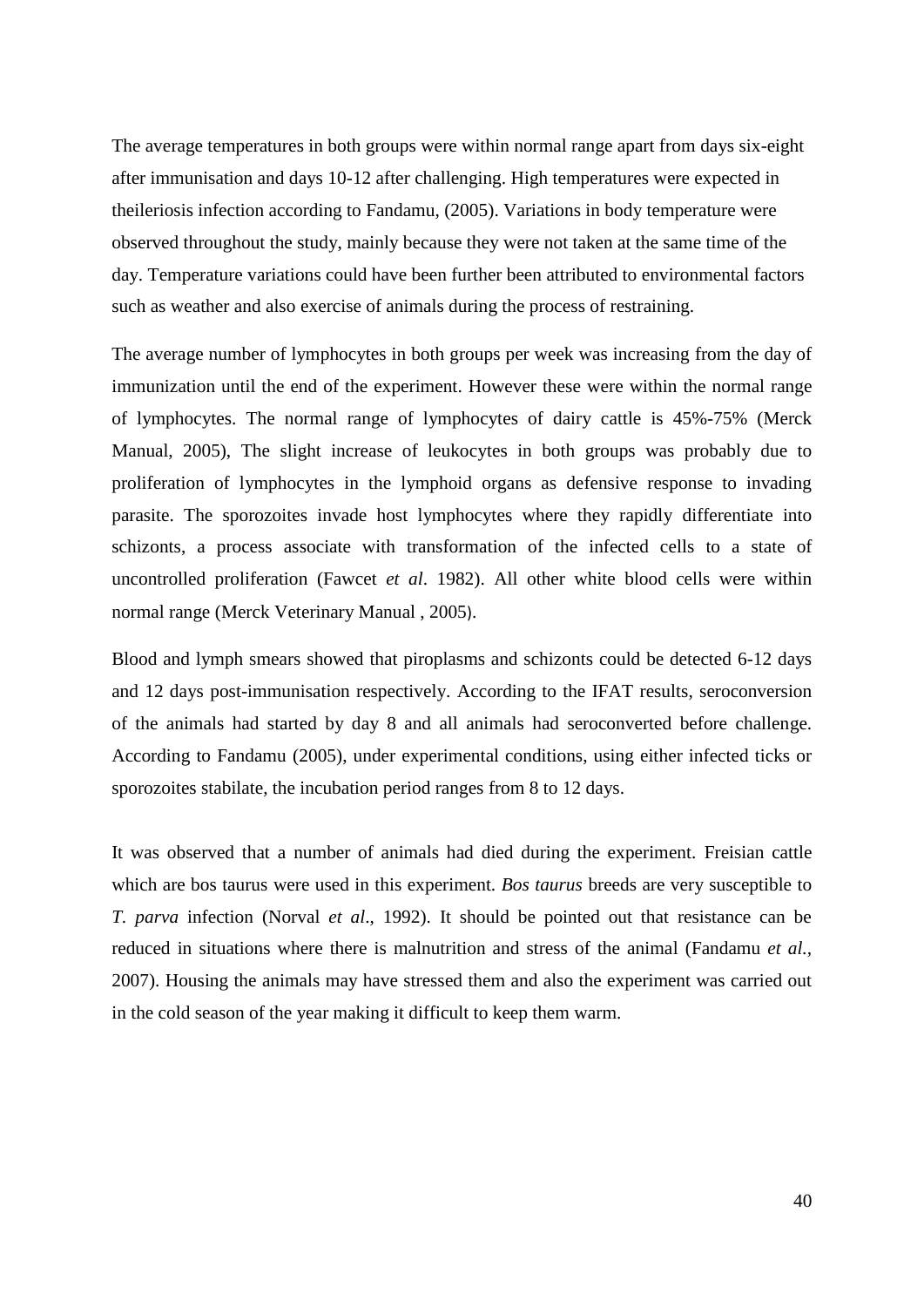# **CHAPTER SIX**

#### <span id="page-51-1"></span><span id="page-51-0"></span>**6.0 Conclusion**

The field and indoor trials were conducted to compare the vaccine efficacy of *Theileria parva chitongo* carried in liquid nitrogen to that carried on ice. In the field trial it was found out that the seroconvesion rates were not significantly for cattle vaccinated with stabilate carried on liquid nitrogen and that carried on ice. In the indoor trial it was also found that the probability of survival between the two groups after challenge was not significantly different time. Further, the efficacy, temperature and haematological profiles were also similar. It can therefore be concluded from these results that the *T. parva chitongo* stabilate carried on ice has the same efficacy as that carried in liquid nitrogen and that the hematological parameters were the same accross the two experimental groups.

#### <span id="page-51-2"></span>**6.1 Reccomendations**

This study indicates that *Theileria parva chitongo* stabilates can be carried on ice for upto six hours in the districts where it is used. Therefore, the carrying of theileria parva chitongo stabilates up to six hours should be encouraged because this method is cheaper and logistically easier. However, there is need for further studies to compare why the katete stabilate in a previous study was more efficacious on ice while our study concluded no significant difference when they have the similar infectivity losses when stored on ice.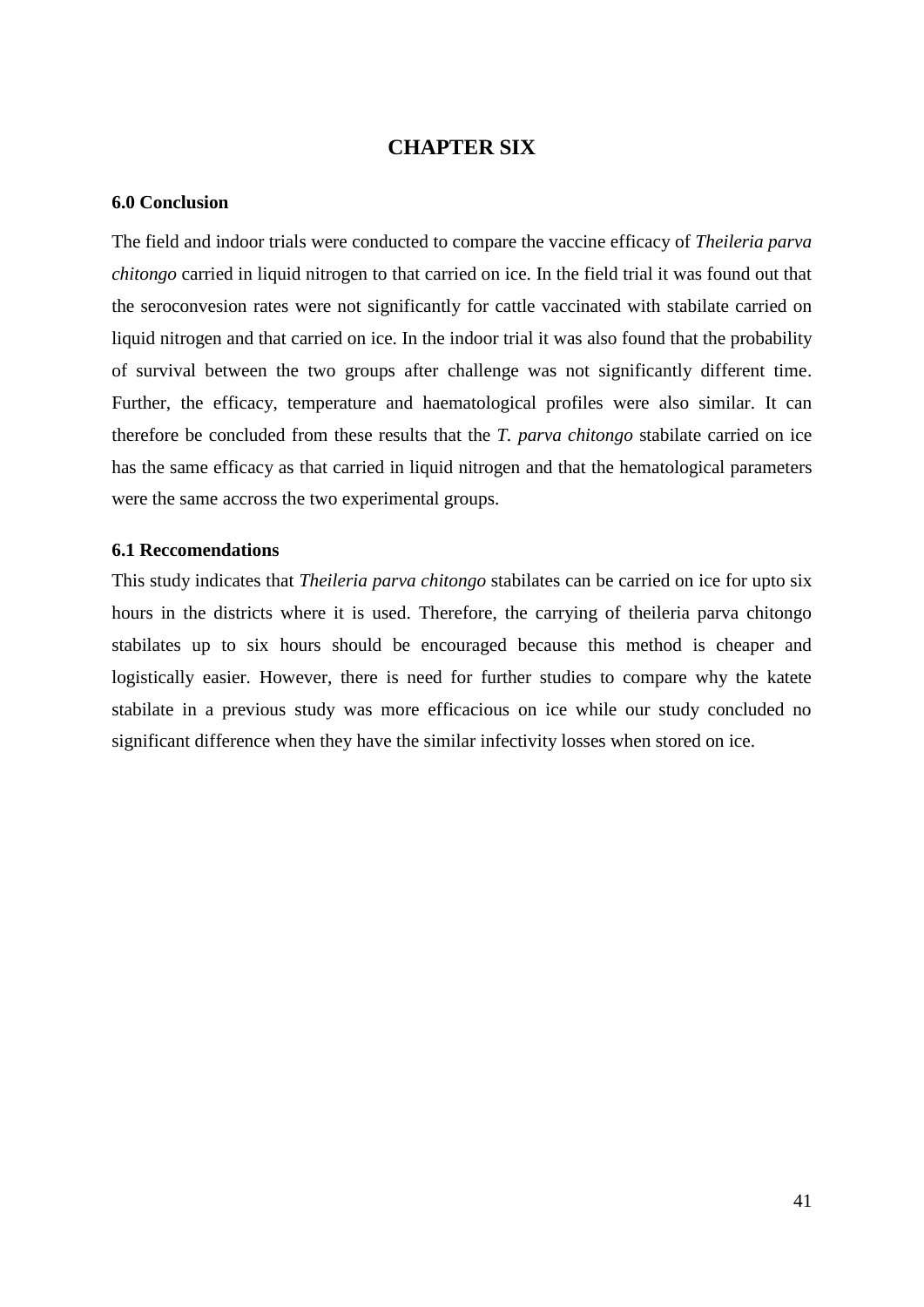# **REFERENCES**

- <span id="page-52-0"></span>1. Anon, (2010a). A report on a field trial of the efficacy of *Theileria parva chitongo* vaccine stored on ice. Small holder Livestock Investment Project (SLIP), Department of Veterinary services, Ministry of Agriculture and Livestock, Lusaka.
- 2. Anon, (2010b). Annual report 2012, Government of the Republic of Zambia, Ministry of livestock and Fisheries development, Department of Veterinary Services, Lusaka.
- 3. Anon, (2010c). East Coast fever Control Strategy. Government of the Republic of Zambia, Ministry of Livestock and Fisheries Development, Department of Veterinary Services, Lusaka.
- 4. Anon, (2011a). A report on a field trial of the efficacy of chitongo vaccine stored on ice. Government of the Republic of Zambia, Ministry of Agriculture and livestock development, Department of Veterinary services, Smallholder Livestock Investment Project (SLIP).
- 5. Anon, (2011b). Annual report 2011, Department of Veterinary services, Ministry of Agriculture and livestock development, Government of the Republic of Zambia.
- 6. Anon, (2012). Parasitology Laboratory Manual, Haematology unit, Department of Disease control, Samora Machel School of Veterinary Medicine. Zambia.
- 7. Akafekwa, G. (1976). Control of tick-borne diseases in Zambia with special emphasis on East Coast fever. Bulletin de l'Office International des Epizooties, 86, 105-116.
- 8. Aregheore E. M., (1994). [Country Pasture/Forage Resource Profiles.](http://www.fao.org/ag/AGP/AGPC/doc/pasture/forage.htm) Zambia II. Available at: <www.fao.org/ag/AGP/AGPC/doc/countryprof/zambia/zambia.htm. [Accessed 10 October, 2012].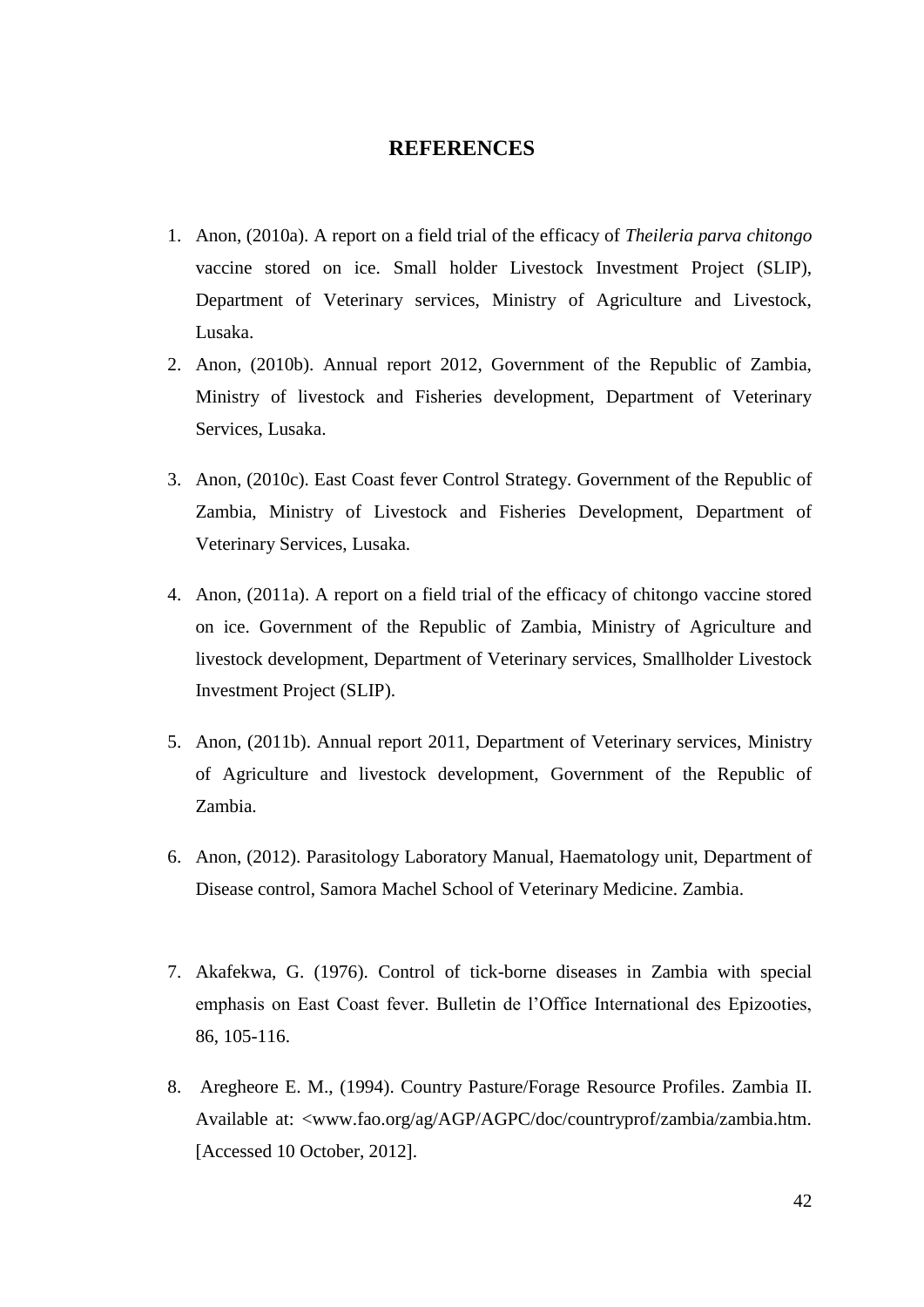- 9. Bakheit M. A., Latif A. A., and Ann N. Y. (2002).The innate resistance of Kenana cattle to tropical theileriosis (Theileria annulata infection) in the Sudan. Academy of Sciences.969, 159–163.
- 10. Billiouw, M., Brandt, J., Vercruysse, J., Speybroeck, N., Marcotty, T., Mulumba, M. and Berkvens, D. (2005). Evaluation of the Indirect Fluorescent Antibody Test as diagnostic tool for East Coast fever in eastern Zambia. Veterinary Parasitology 127, 189-198.
- 11. Burridge, M. J. and Kimber, C. D. (1972). The Indirect Fluorescent Antibody Test for experimental East Coast fever (*Theileria parva* infection of cattle): evaluation of a cell culture schizont antigen. Research in Veterinary Science 13, 451-455.
- 12. Burridge, M. J., Brown, C. G. D. and Kimber, C. D. (1974). *Theileria annulata*: Crossreactions between a cell culture schizont antigen and antigens of East African species in the indirect fluorescent antibody test. Experimental Parasitology 35, 374-380.
- 13. Chaka, G. 2001. Eco-physiology of *Rhipicephalus appendiculatus* (Acari: Ixodidae in Eastern Zambia. PhD thesis No. 12. Institute of Tropical Medicine, Antwerp, Belgium.
- 14. Chizyuka, G. H. & Mangani P. M. C. (1985): Theileriosis in Zambia. In: Irvin, A. D. ed. Immunization against theileriosis in Africa. ILRAD, Nairobi, 41-44.
- 15. Chilonda, P., Huylenbroeck G. V., D'Haese L., Samui K.L., Musaba E.C., Imakando M., and Ahmadu (1999). Cattle production and veterinary care system in Zambia. Outlook on Agriculture. 28, 109-118.
- 16. Cunningham, M.P., Brown, C.G.D. and Burridge, M.J. (1973). Cryopreservation of infective particles of Theileria parva. International Journal for Parasitology, 3, 583-587.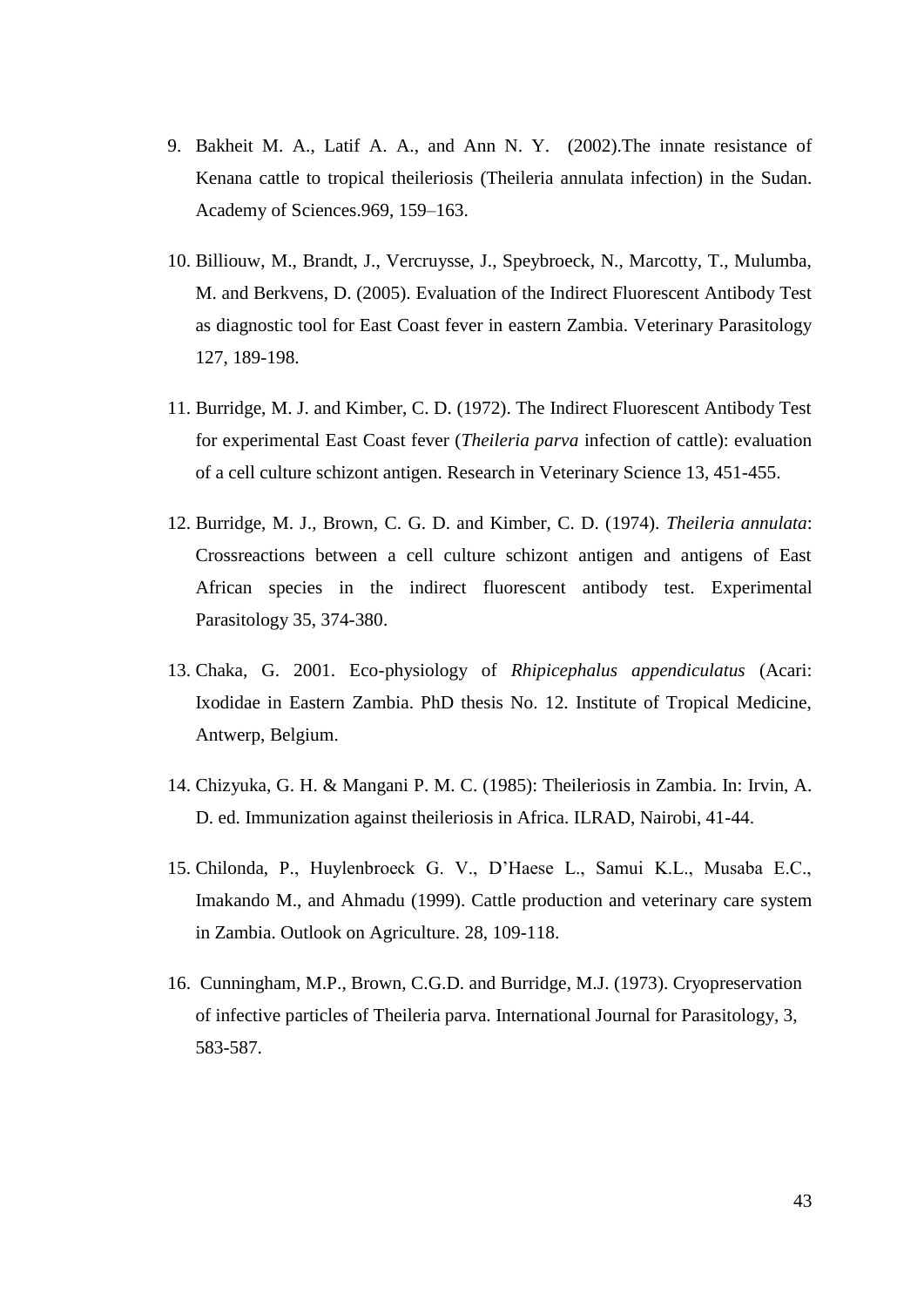- 17. De Castro, J. J. (1997). Sustainable tick and tick-borne diseases control in livestock improvement in developing countries. Veterinary Parasitology 71, 77- 97.
- 18. Dacie, V. J. and Lewis S. M. (1984.) Practical haematology.  $6<sup>th</sup>$  ed. Churchill Livingstone, New York. pp 32-34, 50-52, 138-142.
- 19. Darghouth M. E, Bouattout A, Ben Miled L, Kilani M, and Brown C. G. (1996). Epidemiology of tropical theileriosis (*theileria annulata* infection of cattle) in an endemic region of Tunisia: characterisation of endemicity states. Ecole Nationale de Medicine de Veterinaire, Sidi Thabet, Tunisia. Veterinary parasitology, 25;65(3-4):199-211.
- 20. Embert, H. C., (1986). Veterinary clinical pathology.  $4<sup>th</sup>$  ed. W. B. Saunders Company, Philadelphia. pp 42-78.
- 21. Eng J., (2003), Sample Size Estimation: How Many Individuals Should Be Studied. 10.1148/radiol.2272012051. Radiology 2003; 227:309–313
- 22. [Fosgate G. T.](http://www.ncbi.nlm.nih.gov/pubmed?term=Fosgate%20GT%5BAuthor%5D&cauthor=true&cauthor_uid=20224076), [Urdaz-Rodríguez J. H.](http://www.ncbi.nlm.nih.gov/pubmed?term=Urdaz-Rodr%C3%ADguez%20JH%5BAuthor%5D&cauthor=true&cauthor_uid=20224076), [Dunbar M. D.](http://www.ncbi.nlm.nih.gov/pubmed?term=Dunbar%20MD%5BAuthor%5D&cauthor=true&cauthor_uid=20224076), [Rae D.O.](http://www.ncbi.nlm.nih.gov/pubmed?term=Rae%20DO%5BAuthor%5D&cauthor=true&cauthor_uid=20224076), [Donovan G. A.](http://www.ncbi.nlm.nih.gov/pubmed?term=Donovan%20GA%5BAuthor%5D&cauthor=true&cauthor_uid=20224076), [Melendez P.](http://www.ncbi.nlm.nih.gov/pubmed?term=Melendez%20P%5BAuthor%5D&cauthor=true&cauthor_uid=20224076), [Dobek G. L.](http://www.ncbi.nlm.nih.gov/pubmed?term=Dobek%20GL%5BAuthor%5D&cauthor=true&cauthor_uid=20224076), [Alleman A.](http://www.ncbi.nlm.nih.gov/pubmed?term=Alleman%20AR%5BAuthor%5D&cauthor=true&cauthor_uid=20224076) R., (.2010). Diagnostic accuracy of methods for detecting Anaplasma marginale infection in lactating dairy cattle of Puerto Rico. Journal of Veterinary [Diagnosis and](http://www.ncbi.nlm.nih.gov/pubmed/20224076) Investigation.22(2):192-9
- 23. Fandamu P, Marcotty T, Brandt J.R.A, Duchateau L, Speybroeck N, Dolan T.T and D. Berkvens D., (2007). Red Blood Cell Volume as a predictor of fatal reactions in cattle infected with *Theileria parva katete.* Onderstepoort Journal of Veterinary Research, 74:37–43
- 24. Fandamu P., (2005). Transmission and infection dynamics of theileriosis in southern Zambia: the effect of environmental and host factors.Ghent University, Faculty of Veterinary Medicine Department of Physiology and Biometrics, Salisburylaan 133, B-9820, Merelbeke, Belgium. Doctoral Dissertation.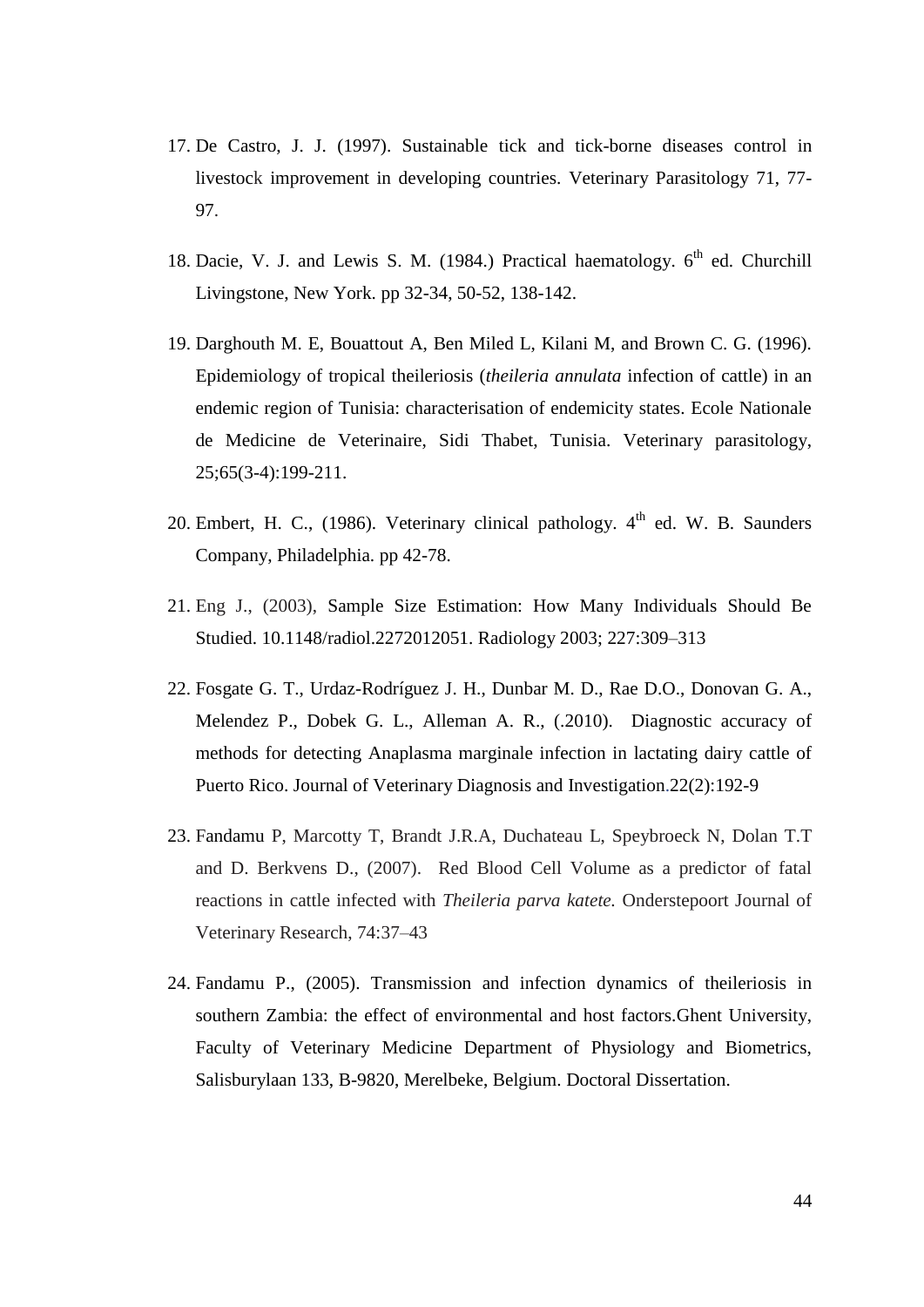- 25. Fawcett, D. W., Doxsey, S and Buscher, G., (1982). Salivary glands of the tick vector ofEast Coast fever: IV. Cell type selectivity and host responsiveness to *Theileria parva*. Tissue cell 14, 397-414.
- 26. Food and Agriculture Organisation of the United Nations (F.A.O.) (1984). Ticks and Tick-borne Diseases Control. A Practical Field manual, Volume II, pp. 457- 507.
- 27. Ghosh  $S^1$ , [Azhahianambi P,](http://www.ncbi.nlm.nih.gov/pubmed/?term=Azhahianambi%20P%5BAuthor%5D&cauthor=true&cauthor_uid=17722860) [Yadav MP,](http://www.ncbi.nlm.nih.gov/pubmed/?term=Yadav%20MP%5BAuthor%5D&cauthor=true&cauthor_uid=17722860) (2007) Upcoming and future strategies of tick control: a review. [J Vector Dis.](http://www.ncbi.nlm.nih.gov/pubmed/17722860) Jun; 44(2):79-89.
- 28. Gubbels G., De vos A., Vander weilde M., Viseras J., Schouls L., Devries E. & Jongejan F. (1999).Simultaneous detection of bovine *Theileria* and *Babesia*  species by reverse line blot hybridisation. Journal of Clinical Microbiology, **37**, 1782–178913.
- 29. Irvin A. D., Morrison W. I., (1987). Immunopathology, immunology and immunoprophylaxis of *Theileria* infections. In: Immune Responses in Parasitic infections: Immunology, Immunopathlogy and Immunoprophylaxis, Volume iii, Soulsby E J L (Editor), CRC Press, Inc. Boca Raton, Florida, Tropical animal production 20, 234-242.
- 30. Irvin, A. D. and Mwamachi, D. M. (1983). Clinical and diagnostic features of East Coast fever (*Theileria parva* infection of cattle). Veterinary Record 113, 192-198.
- 31. IIana Conradie Van Wyk., (2012) Anaemia in East African Short-horn Zebu calves: field diagnosis, infectious causes and pathogen interactions, Doctor of philosophy in Veterinary and tropical diseases, Faculty of Veterinary Science, University of Pretoria, South Africa.
- 32. Kariuki D.P, Young A.S, Morzaria S. P, Lessen A. C, Mining S. K, Omwoyo P. Wafula J. L, and Molyneux D. H. (1995). Theileria parva carrier state in naturally infected and artificially immunised cattle. Tropical animal health production,27, 15-25.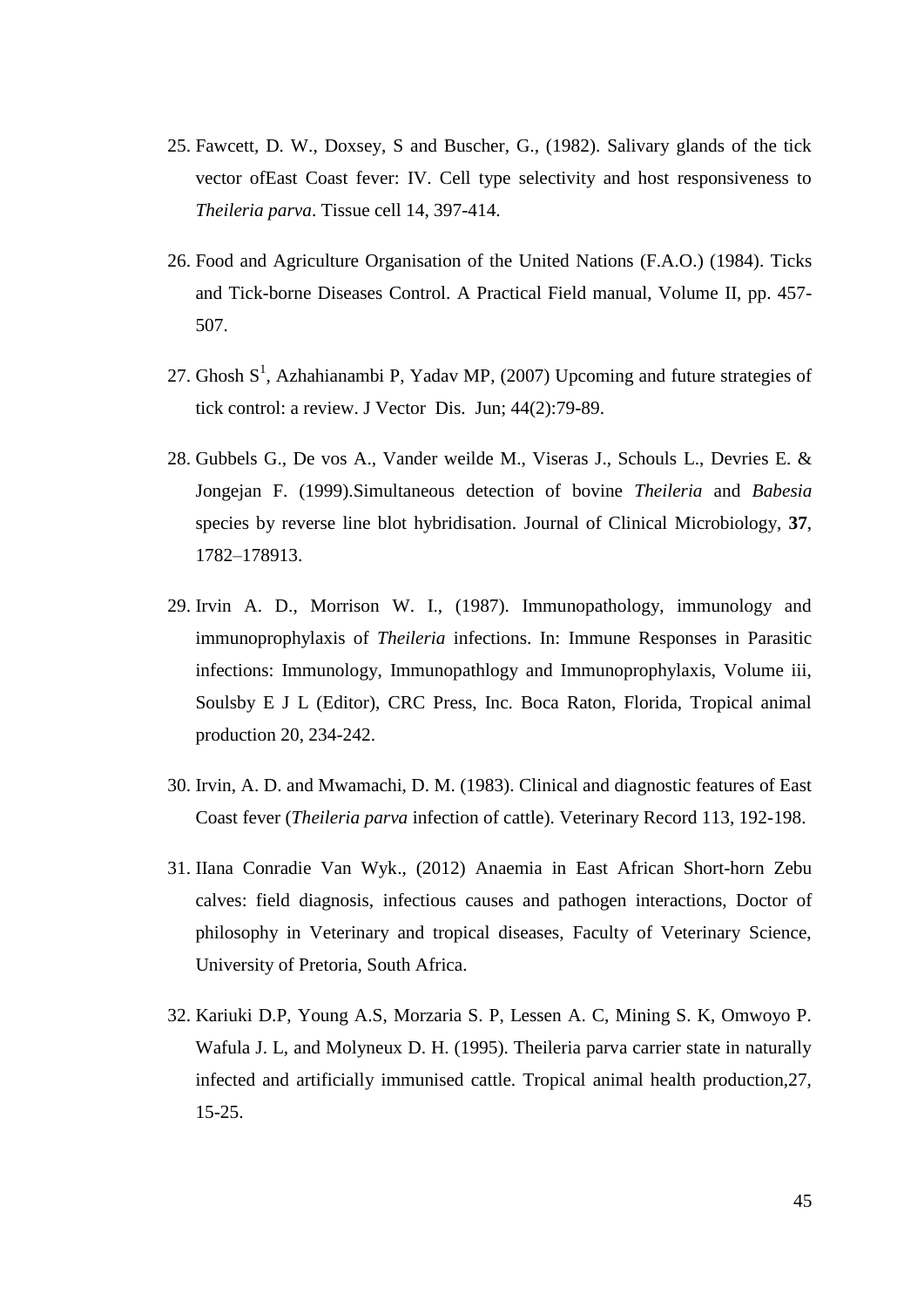- 33. KahnC. M., Line S, Allen D. G, Anderson D. P, Jeffcott L. B, Quesenberry K. E, Radostits O. M, Reeeves P. T, Wolf A. M. The Merck veterinary manual.  $9<sup>th</sup>$ edition. Whitehouse station, New jersey: Merck and Co. Inc; 2005
- 34. Kocan K M, Blouin F E, Barbet F A (2000). *Anaplasmosis* Control: Past, Present and Future, Annals of the New York Academy of Sciences, 916, 501-509.
- 35. Konnai S.,Imamura S., Nakajima C., Witola W. H., Yamada S., Simuunza M., Nambota A., Yasuda J., Ohashia K., Onuma M., (2005). Acquisition and transmission of *Theileria parva* by vector tick, *Rhipicephalus appendiculatus.*  Department of Disease Control, Graduate School of Veterinary Medicine, Hokkaido University, Sapporo, Hokkaido 060-0818, Japan. Phone: +81-11-706- 5215. Fax: +81-11-706-5217. Email:konnai@vetmed.hokudai.ac.jp.1-25.
- 36. Konnai S., Yamada S., Imamura S., Simuunza M., Chembensof M., Chota A., Nambota A.,Ohashi K., and Onuma M. (2007). Attachment Duration Required for *Rhipicephalus appendiculatus* to Transmit *Theileria parva* to the Host. Vectorborne and Zoonotic diseases,Volume 7, Number 2, Mary Ann Liebert, Inc. DOI: 1089/vbz.2006.0616. 241-248.
- 37. Kung'u M. W and Googer B. V. (1990). A slide enzyme-linked immunosorbent assay (SELISA) for the diagnosis of Babesia bovis infections and for the screening of Babesia-specific monoclonal antibodies. Department of parasitology, University of Queensland, St. Lucia, Australia. International Journal of parasitology. May 20(3):341-5.
- 38. Lawrence, J. A., Foggin, F. M., and Noval, R. A. (1980). The effects of war on the control of diseases of livestock in Rhodesia (Zimbabwe), Vet. Rec., 107,82-85.
- 39. Lawrence, J. A. (1985). *Theileria parva* in Southern Africa: Past and Present. In: Immunisation against Theileriosis in Africa. Proceedings of a joint workshop sponsored by ILRAD and F.A.O., held in Nairobi, Kenya, 1-5 October 1984, Irvin, A.D. (Editor), pp. 123-124.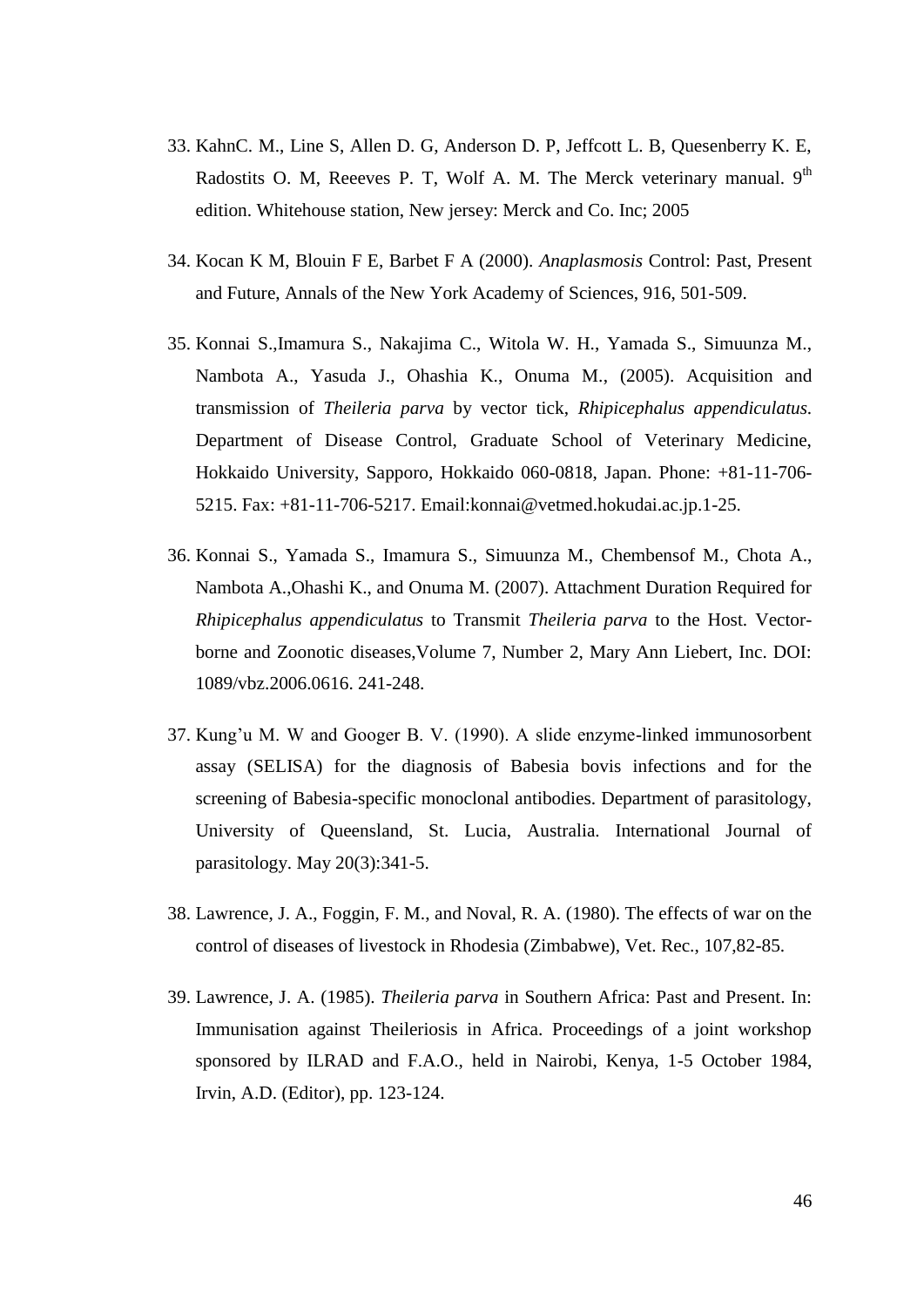- 40. Lessard, P., L'Eplattenier, R., Norval, R. A. I., Kundert, K., Dolan, T. T., Croze, H.,Walker, J. B., Irvin, A. D. and Perry, B. D. (1990). Geographical information systems for studying the epidemiology of cattle diseases caused by *Theileria parva*. Veterinary Record 126, 255-262.
- 41. Levine, N. D., Corliss, J. O., Cox, F. E. G., Deroux, G., Grain, J., Honigberg, B. N.,Leedale, G. F., Loeblich, A. R. II., Lom, J., Lynn, D. H., Nerinfield, F. G., Page,F. C., Poljansky, G., Sprague, V., Vaura, J. and Wallace, F. G. (1980). A newlyrevised classification of the protozoa. Journal of Protozoology
- 42. Makala L. H., Mangani P., Fujisaki K., NagasawaH.,(2003). The current status of major tick borne diseasesin Zambia. Vet. Res. 34 (2003) 27–45 27 © INRA, EDP Sciences, 2003 DOI: 10.1051/vetres: 2002056. 27-40.
- 43. [Marcotty T](http://www.expertmapper.com/go/theileriasis/-aMarcotty+T/-vEmArt)., [Billiouw](http://www.expertmapper.com/go/theileriasis/-aBilliouw+M/-vEmArt) M., [Chaka](http://www.expertmapper.com/go/theileriasis/-aChaka+G/-vEmArt) G., [Berkvens D](http://www.expertmapper.com/go/theileriasis/-aBerkvens+D/-vEmArt)., [Losson B](http://www.expertmapper.com/go/theileriasis/-aLosson+B/-vEmArt)., [Brandt](http://www.expertmapper.com/go/theileriasis/-aBrandt+J/-vEmArt) J., (2001)[.Immunisation against East Coast fever by the infection and treatment](javascript:toggle2()  [method: evaluation of the use of ice baths for field delivery and appraisal of an](javascript:toggle2()  [acid formulation of long-acting tetracycline.D](javascript:toggle2()epartment of Animal Production and Health, Institute of Tropical Medicine, Nationalestraat 155, 2000, Antwerpen, Belgium. · Veterinary Parasitology. ·pubmed no. 11502365.110, 45-56.
- 44. Maxie M. G., Dolan T. T., Jura W. G. Z., Tabel H. & Flowers M. J. A. (1982). Acomparative study of the diseases incattle caused by *Theileria parva* or *T. lawrencei,* II. Haema tology,clinical chemistry, coagulation studies and complement. Veterinary Parasitology, 10:1–19.
- 45. MacLeod, J. and B. Mwanaumo. 1978. Ecological studies of ixodid ticks (Acari,Ixodidae) in Zambia IV. Some anomalous infestations in the northern and eastern regions. Bulletin of Entomological Research, 68, 409-429.
- 46. Mbao V. (2006). In vitro quantitation of *theileria parva* sporozoites for use in vaccination and sporozoite neutralisation assays. Proefschrift voorgedragen tot het behalen van de graad van. Doctor in de Diergeneeskundige Wetenschappen Laboratorium voor Parasitologie Vakgroep Virologie, Parasitologie en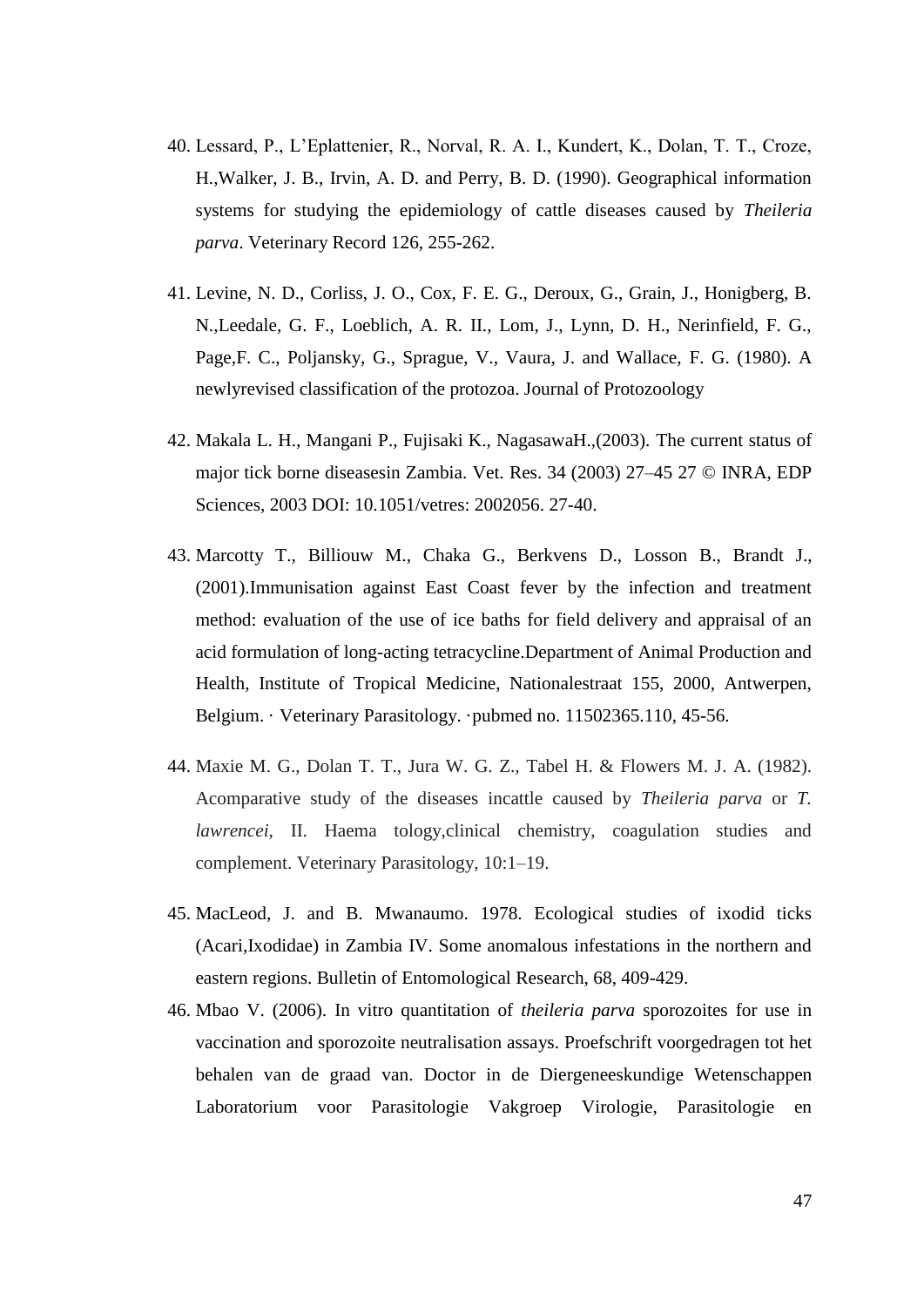Immunologie Faculteit Diergeneeskunde, Universiteit Gent. Institute of Tropical Medicine, Department of Animal.

- 47. Mbao V., Derkins D., Dorny P., Van Den Bosshe P. AndMarcottyT.,(2007). Comparison of the survival on ice thawed theileriosis parva sporozoites of different stocks cryoprotected by glycerol or sucrose. Onderspoort journal of veterinary research, 74, 9-15.
- 48. McKeever, D. J.,(2007). Live immunisation against *Theileria parva: containing or spreading the disease?, Trends parasitology.,23.565-568.*
- 49. McKeever, D. J., Taracha, E. L. N., Morrison, W. I., Musoke, A. J. and Morzaria, S. P. (1999). Protective mechanisms against *Theileria parva*: Evolution of vaccine development strategies. Parasitology Today 15, 263-267.
- 50. Medley, G. F., Perry, B. D. and Young A. S. (1992). Preliminary analysis of the transmission dynamics of Theileria parva in eastern Africa. Parasitology 106, 251- 264.
- 51. The Merck Veterinary Manual. (2000).  $8<sup>th</sup>$  Edition, Merck and Co. Inc., Whitehouse Station, N. J., U. S.A and Merial Limited.
- 52. The Merck Veterinary Manual  $9<sup>th</sup>$  editon, (2005), Merck and Co., INC. Whitehouse station, N.J., U.S.A.
- 53. Minjauw B. and Mcleod A.,(2001). Epidemiology and economics of tick-borne diseases and its effects on the livelihoods of the poor in east and southern Africa and India. DFID report. 73pp.
- 54. Minjauw B. · Otte J. · James A.D. · de Castro J.J. · Sinyangwe P., (1997). Effect of different East Coast Fever control strategies on fertility, milk production and weight gain of Sanga cattle in the Central Province of Zambia.Experimental and Applied Acarology. 21, 715-730.
- 55. Morrison W I, McKeever D J (2006). Current status of vaccine development against *Theileria* parasites, Parasitology, 133, 169-187.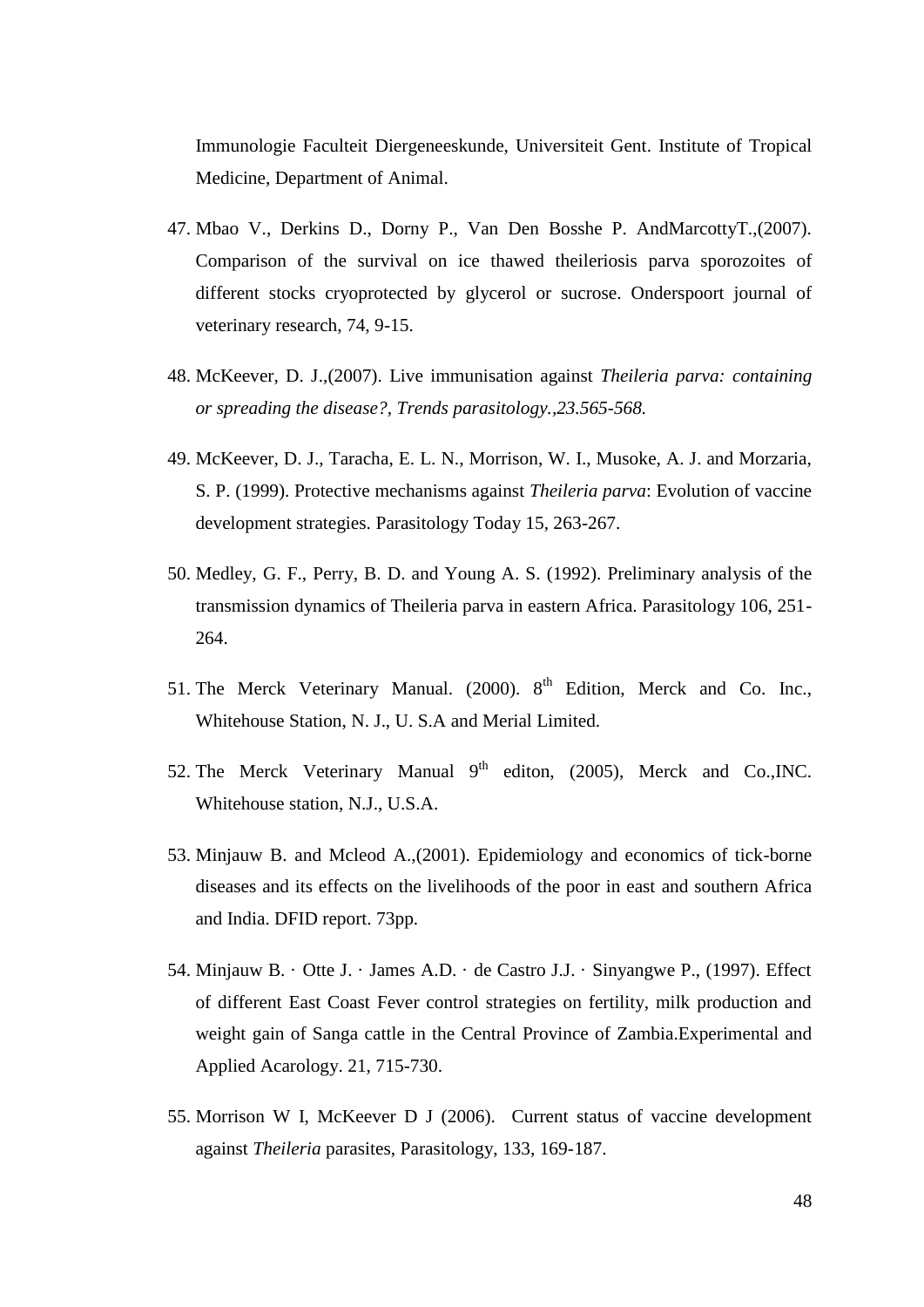- 56. Morzaria, S. P., Irvin, A. D., Voigt, W. P. and Taracha, E. L. N. (1987). Effect of timing and intensity of challenge following immunisation against East Coast fever. Veterinary Parasitology 26, 29-41.
- 57. Mtambo J., Dorny (2008). *Rhipicephalus appendiculatus*/*zambeziensis* complex from southern and eastern Zambia: genetic and phenotypic diversity related to the associated variation epidemiology of Bovine *theileriosis,* PhD Thesis, Institute of Tropical Medicine Antwerp, Belgium.
- 58. Mukhebi, A.W., B.D. Perry, and R. Kruska. 1992. Estimated economics of theileriosis control in Africa. Preventive Veterinary Medicine, 12, 73-85.
- 59. Nambota, A. (1988). Immunization against theileriosis in the Southern province of Zambia. Dolan, T. T., ed. Theileriosis in Eastern, Central and Southern Africa. Proceedings of a Workshop of E.C.F immunization, held in Lilongwe, Malawi, 20-22 September, 1988. Nairobi, ILRAD, pp. 87-89.
- 60. Nambota, A., Samui K., Sugimoto, C., Kakutal, T., and Onuma, M., (1994). Theileriosis in Zambia: Etiology, Epidemiology and Control measures.Hokkaido University.*lPn. l.* Veterinary Research*.* 42(1): 1-18.
- 61. Nambota A., Samui K., Sugimoto C., (1994). *Theileriosis* in Zambia: Etiology, Epidemiology and Control measures, Japan Journal of Veterinary Research, 42, 233-245.
- 62. Norval R. A. I., LawrenceJ. A., YoungA. S., PerryB. D., DolanT. T. AndScottJ., (1991). Theileria parva: influence of vector, parasite and host relationships on the epidemiology of theileriosis in southern Africa. Parasitology, 102 , 347-356 doi:10.1017/S0031182000064295
- 63. Norval R. A. I., Perry B. D., Young A. S. (1992). The Epidemiology of *Theileriosis* in Africa. Academic Press. London, UK.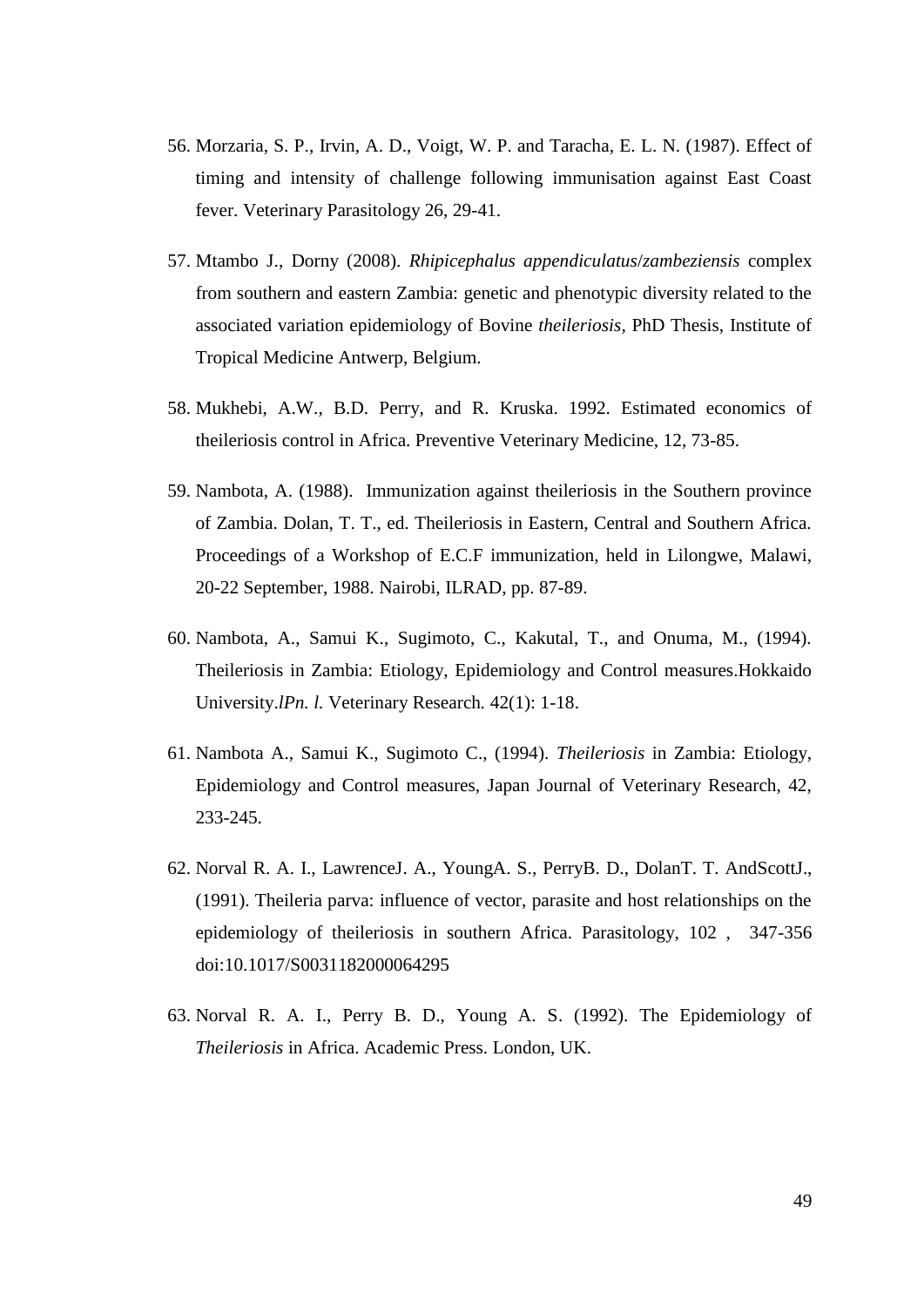- 64. Norval, R.A.,Sutherst,R.W.,Kurki,J.,Gibson,J.D.,Kerr,J.D., (1988).Theeffect of thebrownear-tick Rhipicephalus appendiculatus on the growth of Sanga and European breed cattle. Veterinary Parasitology.30,149–164.
- 65. Navarre C., (2007) blood work: revelations, limitations for cattle. DVM360 Magazine Louisiana state university, department of veterinary science.
- 66. Ogden N. H., Gwakisa P., Swai E., French N. P., Fitzpatrick J., Kambarage D., Bryant., (2003). Evaluation of PCR to detect Theileria parva in field-collected tick and bovine samples in Tanzania, Veterinary Parasitology, 0.
- 67. OIE-Theileriosis- Aetiology Epidemiology Diagnosis Prevention and Control References.http://www.oie.int/fileadmin/Home/eng/Animal\_Health\_in\_the\_World /docs/pdf/THEILERIOSIS\_FINAL.pdf. Last accessed on 08/11/2012.
- 68. OIE Terrestial Manual, 2008. 789-804
- 69. Orenstein W. A., Berner R. H., Dondero T. J., Hinman A. R., Marks J. S., Bart K. J., and Sirotkin., (1985). Field evaluation of vaccine efficacy. Bulletin of the World Health Organisation, 63(6) 1055-1068.
- 70. Parish A. J., Rhinehart D. J., (2009). Identifying sick or injured cattle. Extension Service of Mississipi State University. Publication 2551. POD 06-09.
- 71. Pegram, R.G., B.D. Perry, F.L. Musisi and B. Mwanaumo., (1986). Ecology and phenology of ticks in Zambia: seasonal dynamics on cattle. Experimental and Applied Acarology, 2, 25-45.
- 72. Preston P.M and Jongejan F. (1999)Protective mechanisms to Ticks and Tickborne diseases of Ruminants. Parasitology Today 15, 255-258.
- 73. Radley, D.E., Brown, C.G.D., Burridge, M.J., Cunningham, M.P., Kirimi, I.M., Purnell, R.E. and Young, A.S. (1975a). East coast fever: 1. Chemoprophylactic immunization of cattle against Theileria parva (Muguga) and five theilerial strains. Veterinary Parasitology, 1, 35-41.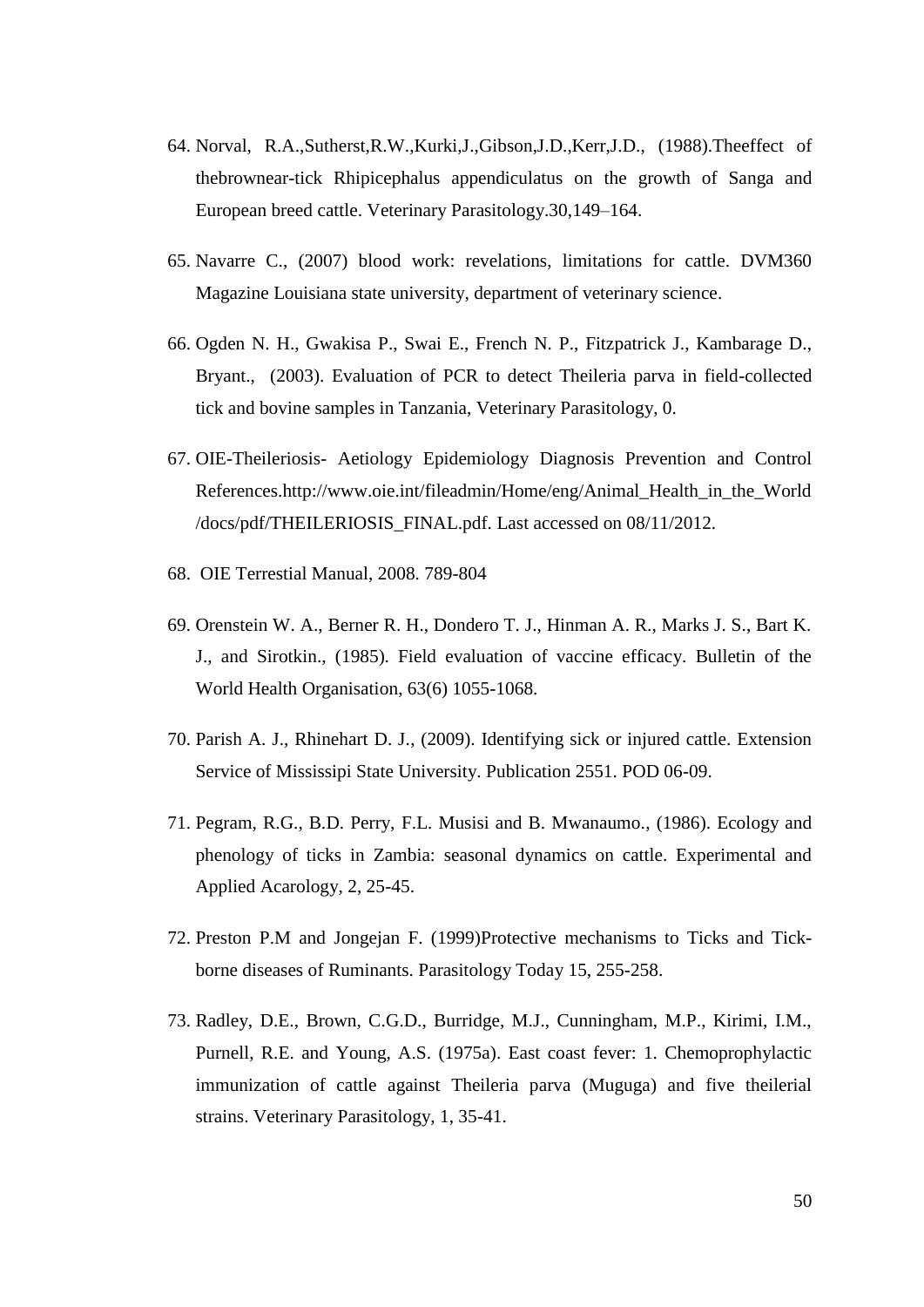- 74. Radley D.E., Brown C.G.D., Cunningham M.P., Kimber C.D., Musisi F.L., Payne R.C., Purnell R.E., Stagg S.M. & Young A.S. (1975b). – East Coast Fever. 3. Chemoprophylactic immunisation of cattle using oxytetracycline and a combination of theilerial strains. Veterinary Parasitology*.*,**1**, 51-60.
- 75. Radley, D. E., (1981). Infection and Treatment Method of Immunization against theileriosis. In:Irvin, A., Cunningham, M. P., and Young, A. S. (Eds.). Volume 14: Advances in the Control of Theileriosis. MartinusNijhoff Publishers, The Hague, pp 227-237.
- 76. Proceedings of an FAO/ILRI/OAU-IBAR workshop held at ILRI/ Nairobi, Kenya 10-12 March (1997).
- 77. Rocchi M. S., Ballingall K. T., MacHugh N. D., McKeever D. J., (2006). The kinetics of Theileria parva infection and lymphocyte transformation in vitro, International Journal of Parasitology, 36, 771-778.
- 78. Salih D.A., ElHussein A.M., Kyule M.N., Zessin K.H., Ahmed J.S.,Seitzer U., (2007).Determinationofpotentialriskfactorsassociatedwith Thei-leria annulata and Theileria parva infections ofcattleintheSudan. Parasitol. Res.101,1285–1288.
- 79. Simuunza M. C., (2009).Differential diagnosis of tick-borne diseases and population genetic analysis of *Babesia bovis* and *Babesia bigemina.* Division of Veterinary Infection and immunity,DoctoralDissertation, Faculty of Veterinary Medicine. University of Glasgow.
- 80. Simuunza, M., Weir, W., Courier, E., Tait, A., and Sheils, B., (2010). Epidemiology of tick-borne diseases in Zambia, Elsevier, Veterinary parasitology 175 (2011) 331-342.
- 81. Simuunza M, Bilgic H, Karagenc T, Syakalima M, Shiels B, Tait A, Weir W., (2011). Population genetic analysis and sub-structuring in Babesia bovis, Molecular Biochemical Parasitology, 177, 106-115.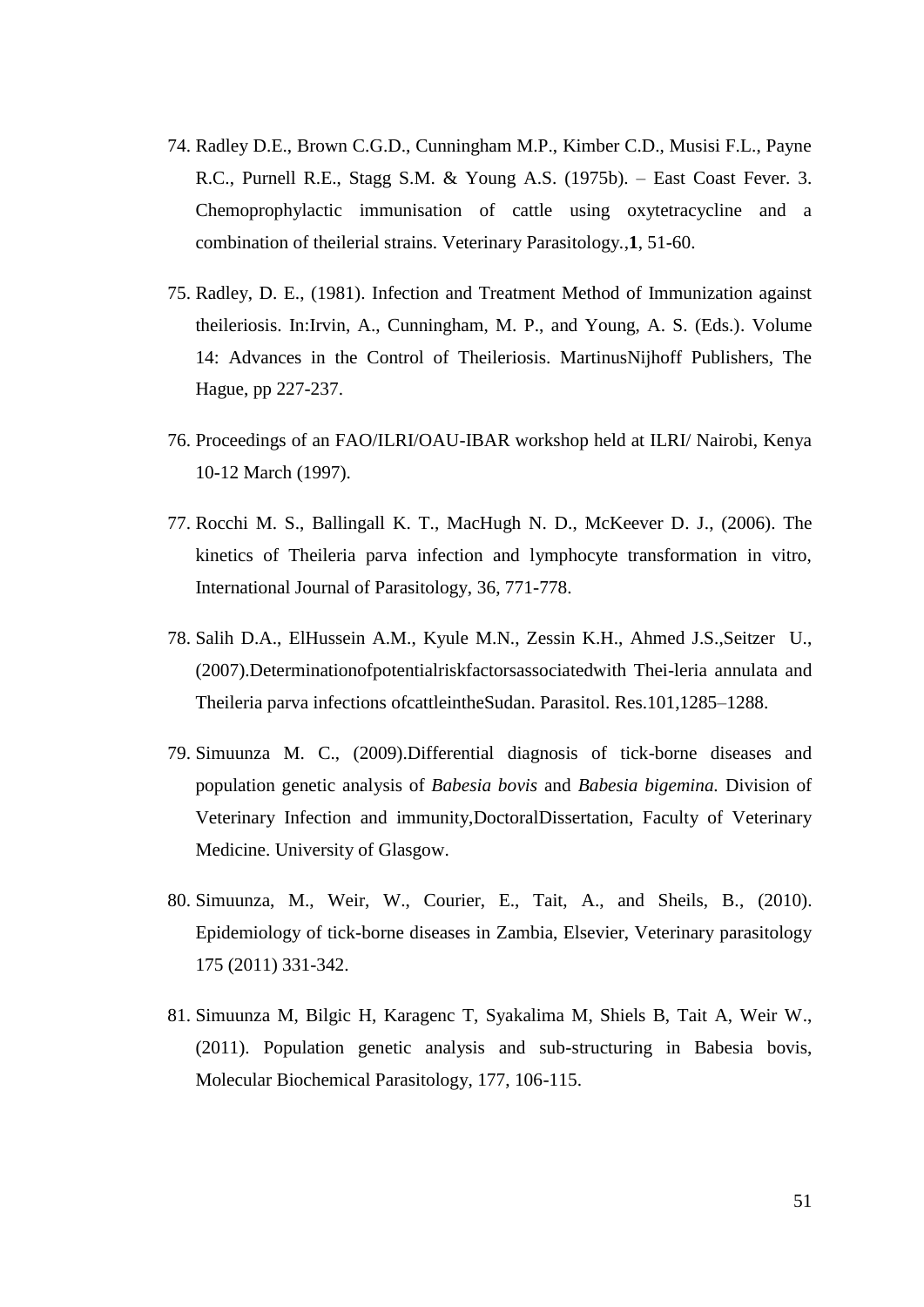- 82. Skilton R A, Bishop R P, Katende J M, Mwaura S, Morzaria S P., (2002). The Persistence of *Theileria parva* infection in cattle immunized using two stocks w hich differ in their ability to induce a carrier state: analysis using a novel blood spot PCR assay, Parasitology, 124, 265-276.
- 83. Speybroeck, N., Belot, J., Madder, M., Mulumba, M, Brandt, J.R.A.., Geysen, D.M., Sinyangwe, P., Geerts, S. and Berkvens, D.L. (1999) A spatial representation of the point prevalence of *Theileria parva* and the distribution of *Rhipicephalus appendiculatus* during the period 1995-1998 in the Southern Province of Zambia. In: Proceedings of the 7th annual meeting of the Flemish Society for Veterinary Epidemiology and Economics, Laevens, H. (Editor). Antwerp,Belgium. pp. 156-166.
- 84. Speybroeck, N., M. Madder, P. Van Den Bossche, J. Mtambo, N. Berkvens, G.Chaka, M. Mulumba, J. Brandt, L. Tirry and D. Berkvens. 2002. Distribution and phenology of ixodid ticks in southern Zambia. Medical and VeterinarEntomology, 16, 430-441.
- 85. Spreull J., (1914). East Coast fever inoculation in the Transkeian Territories, South Africa. Journal of Comparative Pathology and Therapeutics 27:299.304.
- 86. Tushar V. S., (2010). Sample size estimation in clinical trials. Perspective clinical research. April-June; 1(2): 67-69.
- 87. Walker, J.B., R.A.I. Norval and M.D. Corwin. 1981. *Rhipicephalus zambeziensis*  sp.nov., a new tick from eastern and southern Africa, together with aredescription of *Rhipicephalus appendiculatus* Neumann, 1901 (Acarina,Ixodidae). Onderstepoort Journal of Veterinary Research, 48, 87-104.
- 88. Walker, J. B., Keirans, J. E. and Horak, I. G. (2000). The genus *Rhipicephalus*  (Acari:Ixodidae). A guide to the Brown Ticks of the World. Cambridge University Press.